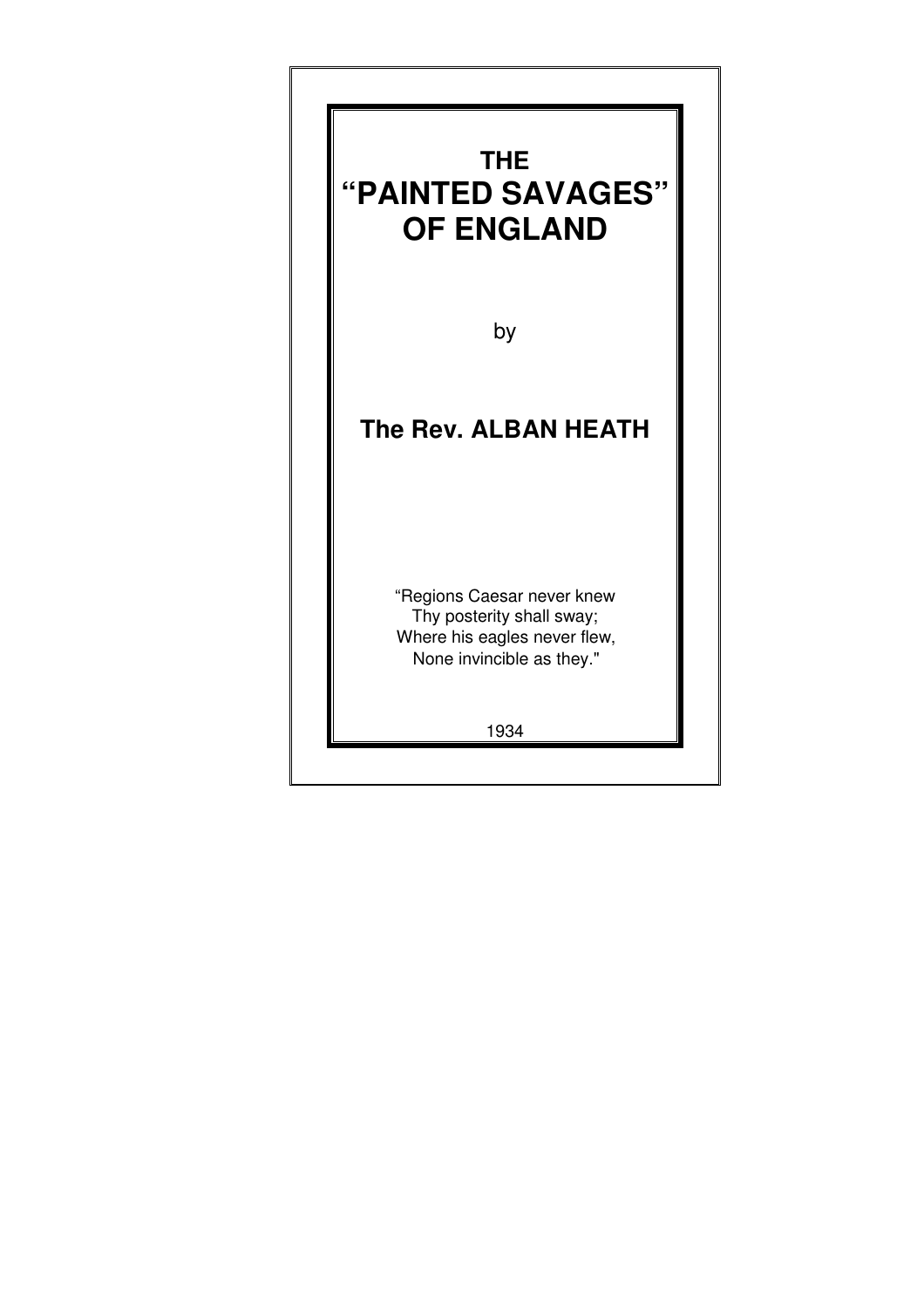- NOTE -

The original first four pages are not included.

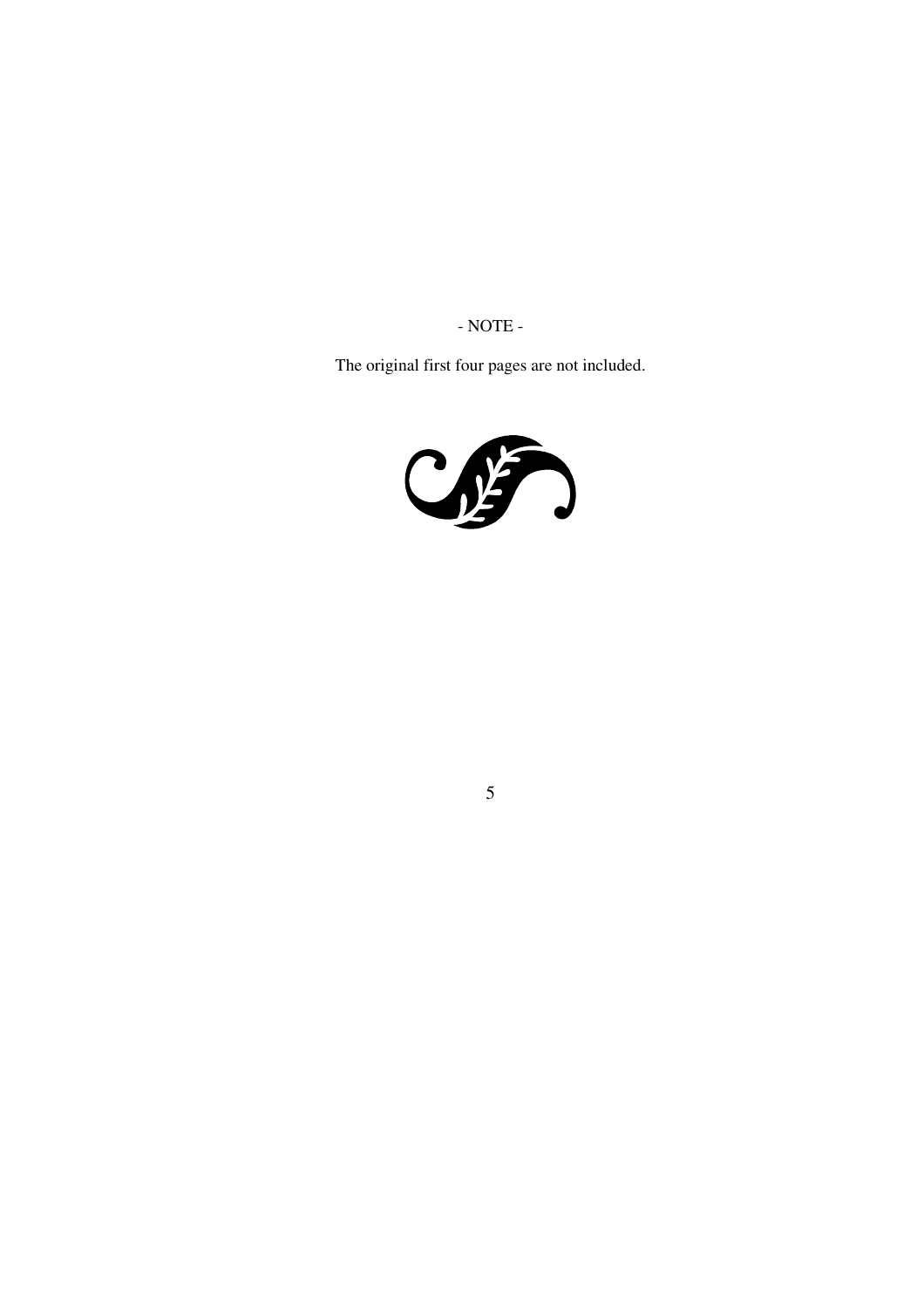# THE "PUDENS" ROMAN INSCRIPTION OF **CHICHESTER**



In A.D.1723, in the foundation of a house at North Corner of St. Martin's Street, where the road turns into North Street, was found this dedication stone of the Roman Temple of Neptune & Minerva: "PUDENS" … GIVING THE GROUND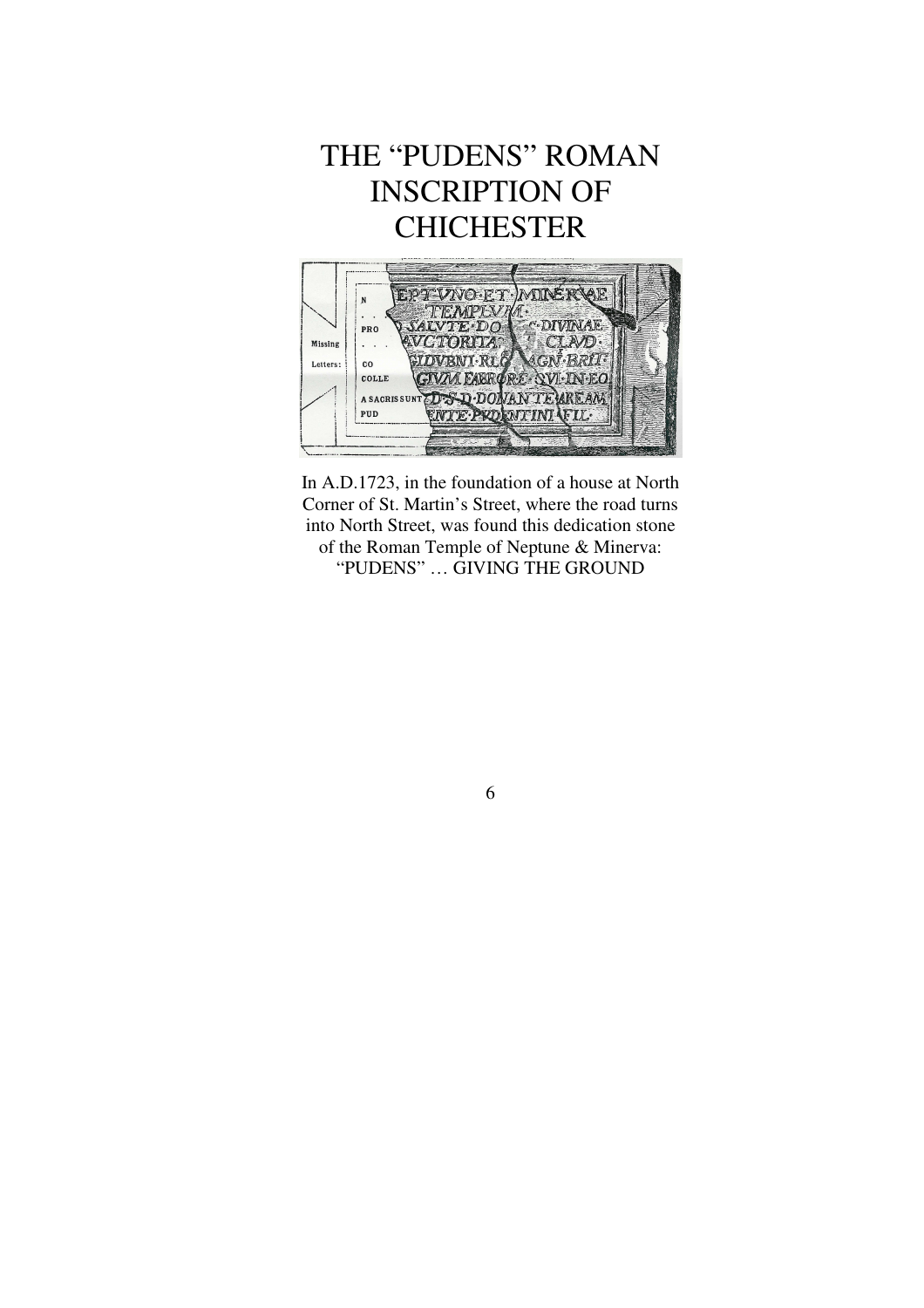## **The "Painted Savages" of England**

### *by*  **The Rev. ALBAN HEATH (1934)**

#### FOREWORD

The substance of the following pages was given as a lecture at The College, Harrow Weald Park. In issuing the lecture in printed form as a Hand-book I have thought it advisable to give in full the speeches of Caradoc, Boadicea and Galgacus. This was not possible in a single lecture; but it is only by reading these noble utterances in full that we can visualize the circumstances and appreciate the lofty sentiments expressed therein. Further, as some readers may not have at hand the works of Tacitus from which the extracts are taken, it seemed best to give what I have given here.

While this little book does nothing more than bring together in compact form information with which most students of History are familiar, it may be that to some the information will come as new and useful.

If this book should prove to be of service to those who are seeking to spread the truth, it will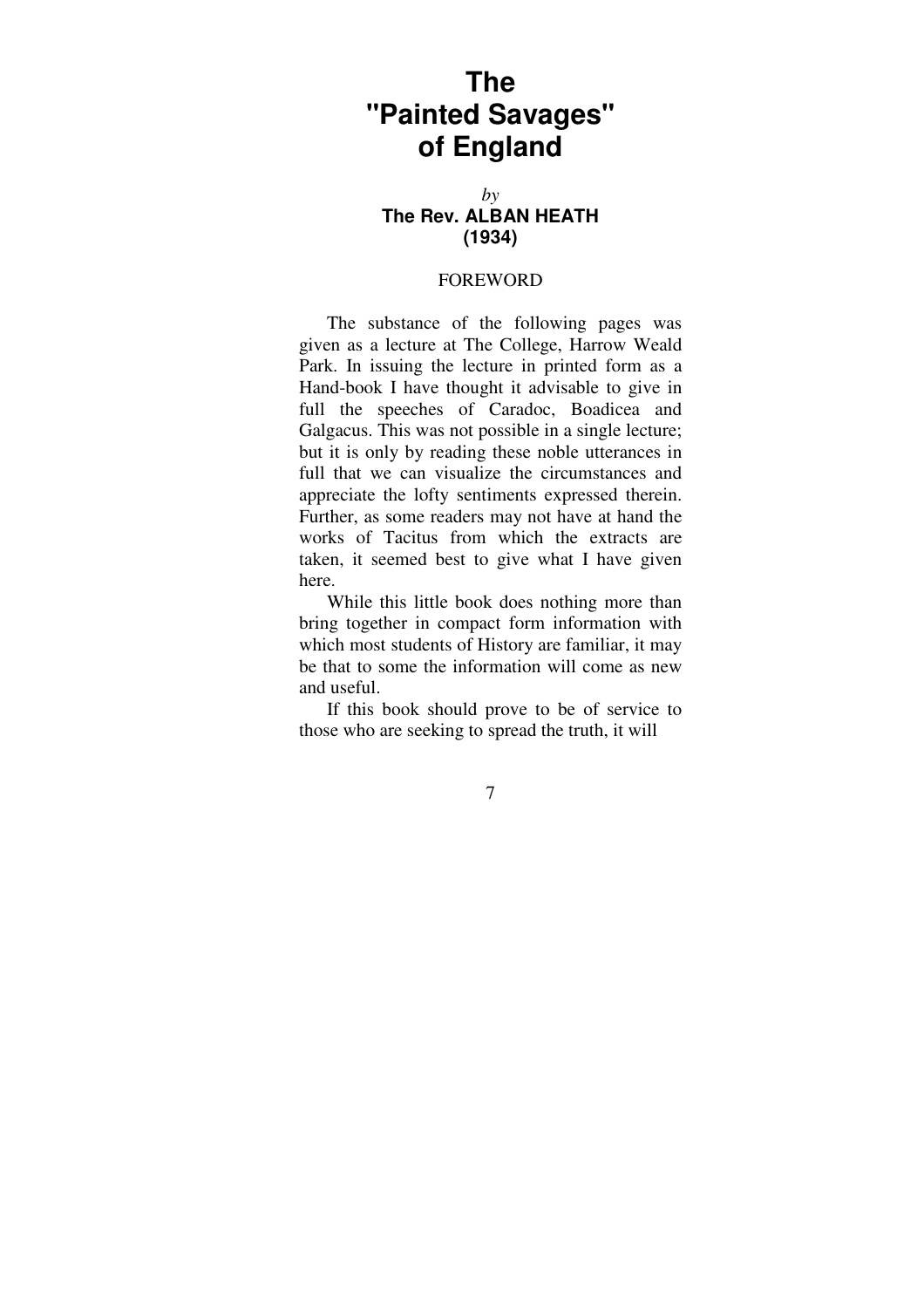serve the purpose intended. It is only as our message is based upon established facts that we can hope to succeed in enlightening those "who sit in darkness."

I have not thought it necessary to labour the distinction between British and English. It enough to show that this land was blessed with culture long before the coming of the English and with Christianity long before the arrival of Augustine.

#### ALBAN HEATH

*The College Harrow Weald Park October 25th, 1934* 

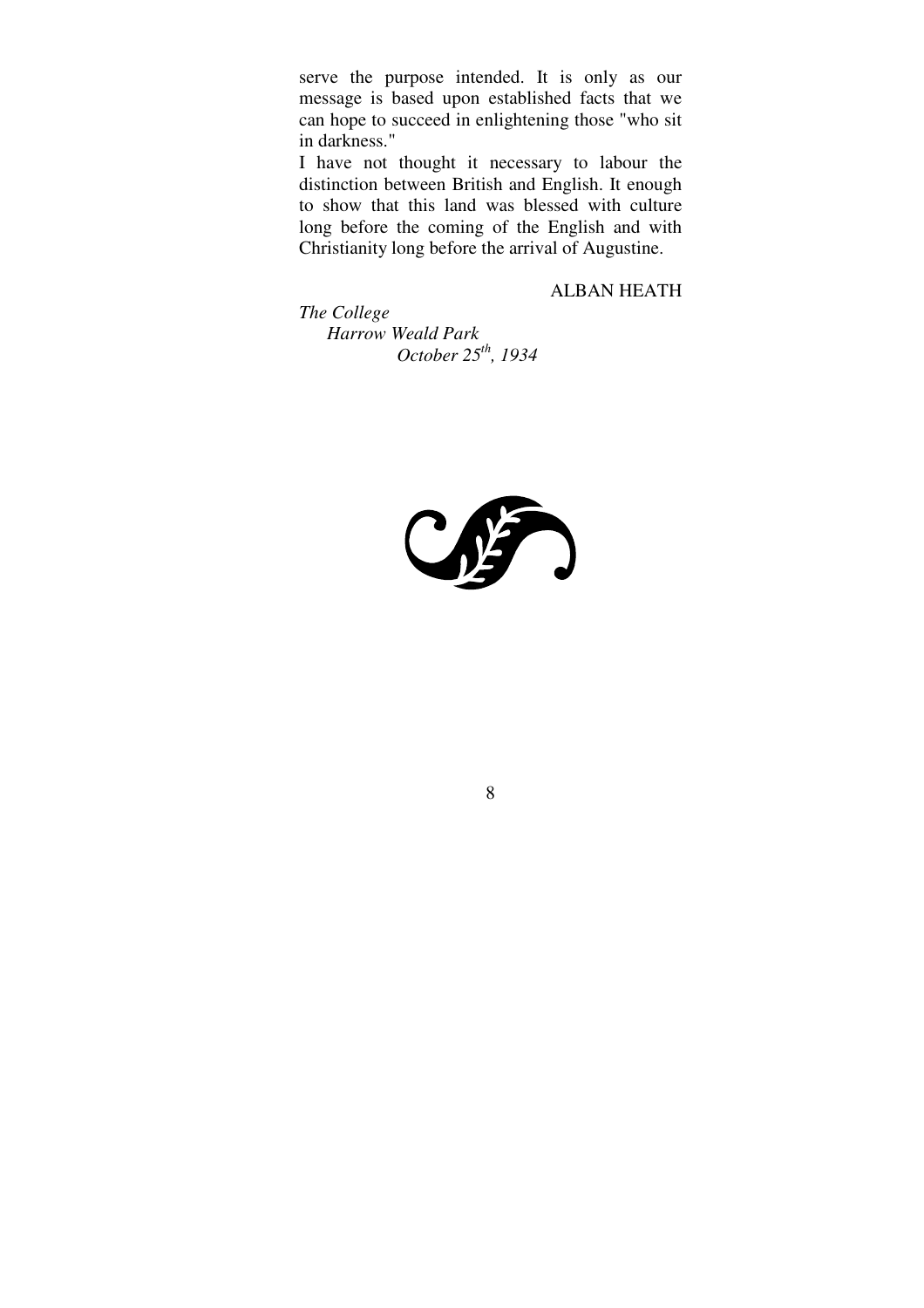## **THE "PAINTED SAVAGES" OF ENGLAND**

WHEN toward the end of August 55 B.C.<sup>1</sup> Caesar and his legions landed on the shores of Kent, "they saw the beach crowded with horses and chariots, and skin-clad, blue-dyed infantry armed with pointless swords, and uttering shouts of defiance," says Sanderson.<sup>2</sup> Thus does the painted savage theory perpetuate itself. It is based on the description of Julius Caesar. Caesar was in Gaul (France). Finding a little time hanging on his hands, Caesar resolved to visit England, "Having spent altogether eighteen days beyond the Rhine, and thinking he had advanced far enough to serve both honour and interest, (Caesar) returned into Gaul, and cut down the bridge."<sup>3</sup>

"During the short part of summer which remained Caesar . . . resolved to proceed to Britain."<sup>4</sup> He came with about eighty ships and two legions, but more ships and soldiers were in the offing. It was intended as a flying visit only for they came without baggage.<sup>5</sup> As the autumn equinox drew near, i.e. about September 23rd,

*1. The date was probably several years earlier, but this is the date given by Sanderson.* 

*2. History of England and the British Empire, p.5.* 

*3. The Gallic War, iv, 19.* 

*4. Ibid, 20. 5. Ibid, 30.*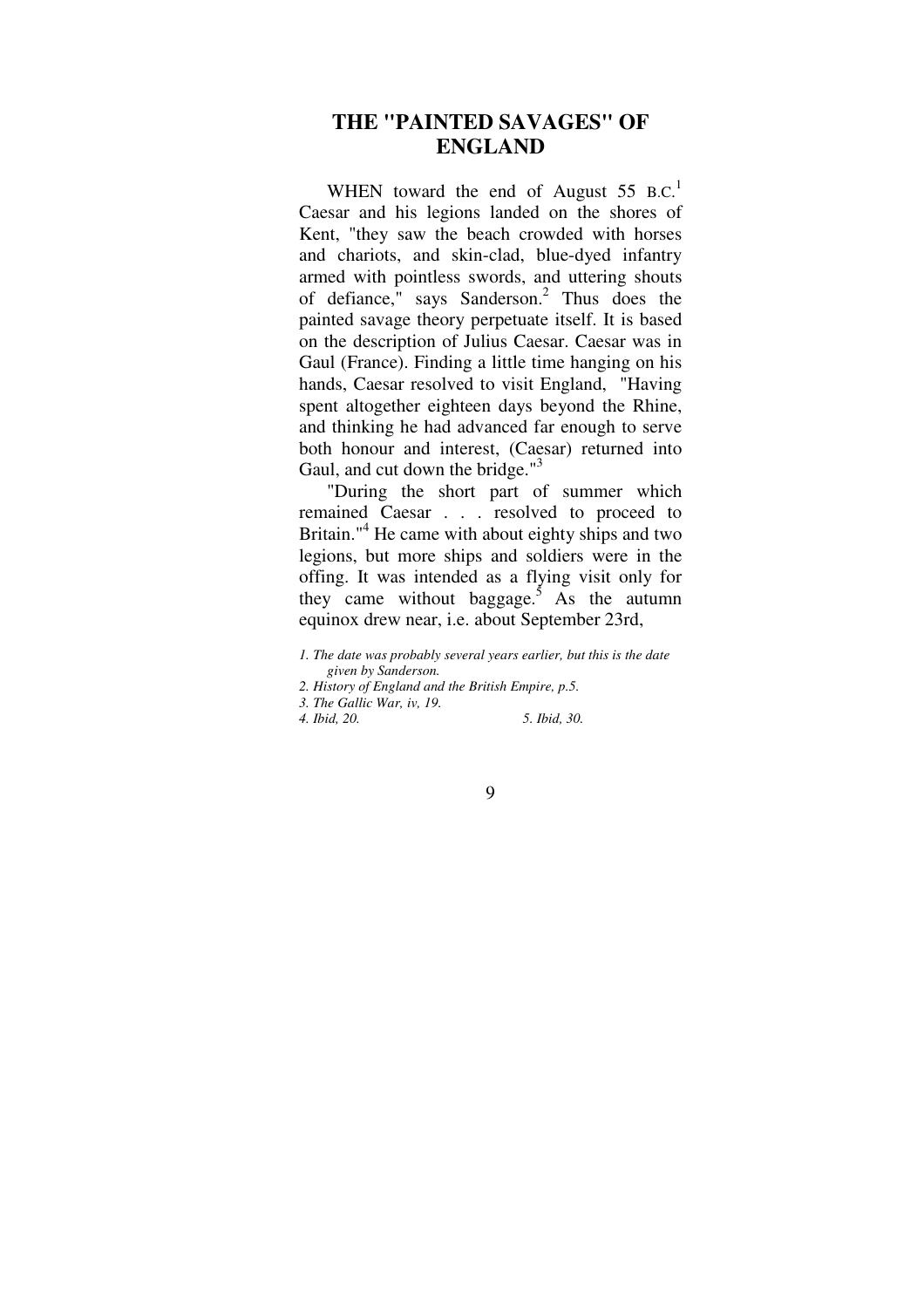Caesar was anxious to get away again and returned to France under cover of night.<sup>1</sup> It was too brief a visit to learn much, and his critics of a generation or so later seem to have made merry over his adventure. They said the visit "tended to the advantage neither of the general nor of Rome, beyond the mere extension of the empire."<sup>2</sup> It was said he came to find pearls; instead of pearls he found painted savages.

This was a short visit, and there was not time to learn much. But Caesar learned one or two things that apparently affected his plans for a second visit.

The following year Caesar came again. This time he brought with him five legions, i.e. 30,000 soldiers, (or if we accept Gibbon's findings on the strength of the legion,  $63,000$  men<sup>3</sup>) "a number of horse equal in number to that which he had left on the continent," namely 2,000, and 800 ships.<sup>4</sup> Things did not go well after landing. A fierce storm played havoc with his fleet. About 40 ships were lost, and most of the others were damaged.<sup>5</sup> Under these circumstances, Caesar suspended military operations, set his soldiers to mend the boats, while he himself beguiled the weary hours of waiting by writing a description of the country he had not seen and in delineating the character of the men he had come to conquer. He came, he saw, he described. He wrote:

- *1. The Gallic War, 36. 2. Ibid., 2 1, footnote. 3. Gibbon, Decline and Fall of the Roman Empire, vol.1, p.20. Bohn's Libraries.*
- *4. Caesar, Gallic War, v.8. 5. Ibid., v.11.*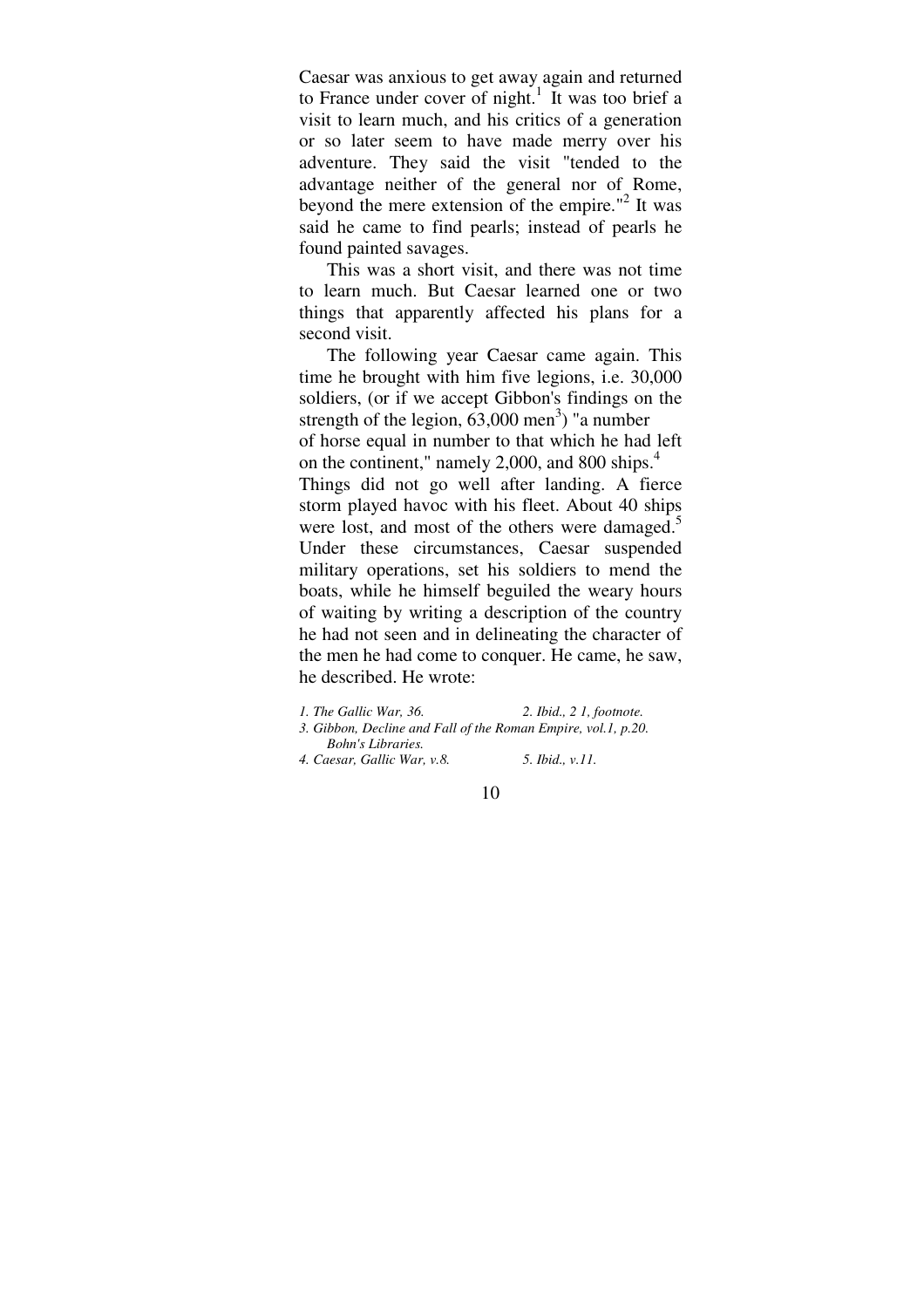"Most of the inland inhabitants do not sow corn, but live on milk and flesh and are clad with skins. All the Britains, indeed, dye themselves with wood,<sup>1</sup> which occasions a bluish colour, and have a more terrible appearance in fight."<sup>2</sup> Of course, we are greatly indebted to Caesar for placing on record much that he wrote, but in utter disregard of an abundance of evidence to the contrary writers of History have perpetuated the painted savage fallacy on such slender evidence as the above, the evidence of one who had advanced no further than Kent, and had such little knowledge of the people whom he describes.

> "A kind of conquest Caesar made here; but made not here his brag of *came* and *saw* and *overcame*."<sup>3</sup>

It is my purpose to lay before you some of the evidence which shows that the painted savage idea is not only a fallacy; it is a libel on a people boasting a high state of civilisation and a proud degree of culture. Designedly, I give extracts from the works of others so that my theme may not rest on personal conjecture. I begin with one of England's great law-givers, Molmutius, of the fifth century B.C. I shall quote from *Prehistoric London* by E. O. Gordon, and I shall give the page references as I proceed.

"The earliest historical record of Winton (Winchester) as a 'Gorsedd,' i.e., a great seat of a monarch and a seat of government, is In 500 B.C.,

*1. This is evidently a typographical error for "woad"; Isatis tinctoria, a flowering plant commonly called dyer's woad. 2. Caesar, Gallic War, v.14 3. Cymbeline, iii, 1*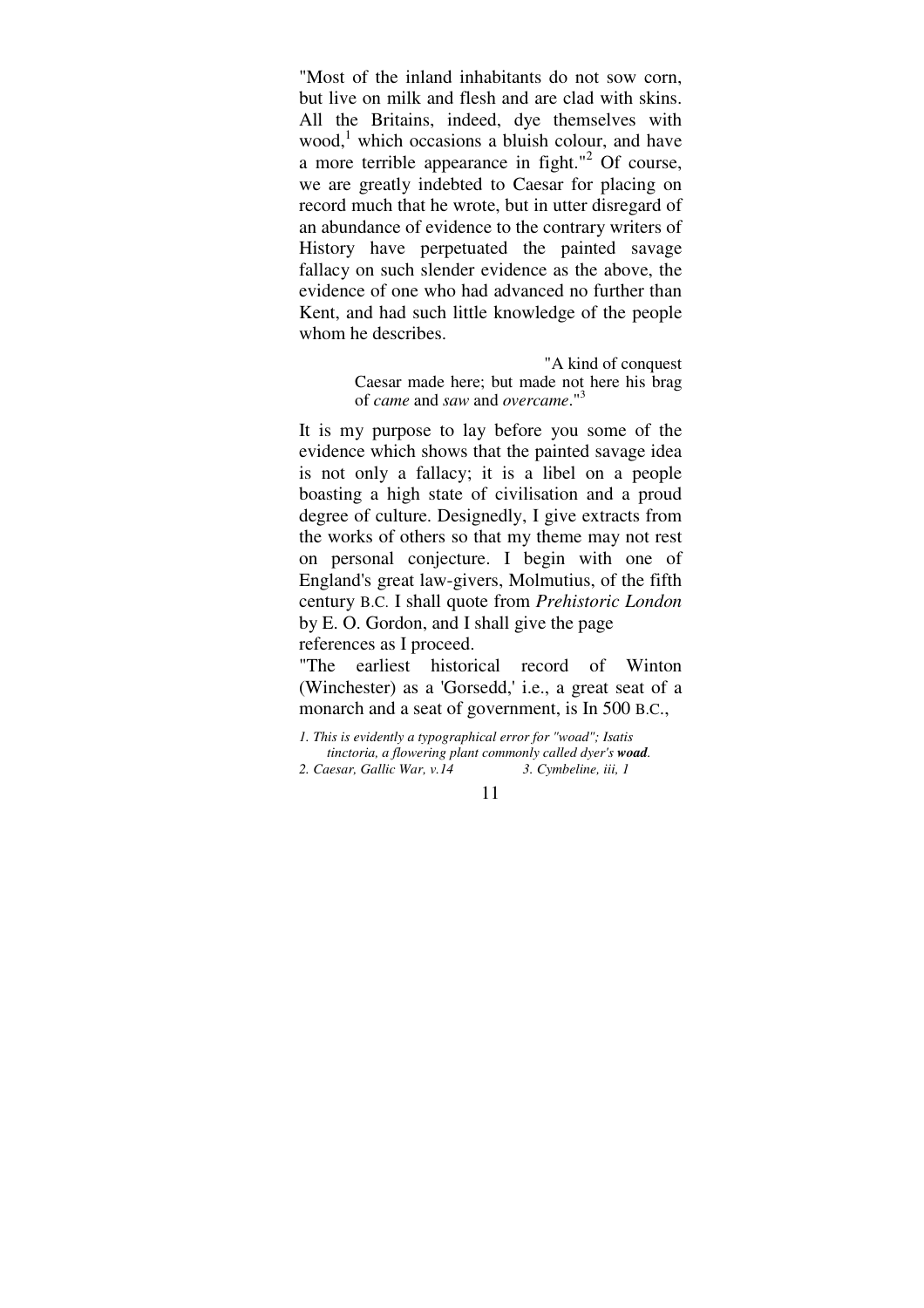when, according to local tradition, Dunwal Molmutius made Winton his capital." *(p.83)*

"Molmutius' name and fame is more especially associated with the traditions of Winton (Winchester), the southern capital where his merits have been publicly recognised. As a roadmaker we have his work in the seven converging roads like the spokes of a wheel in the old White City; three of these roads centred in London. For that Londinium was only second in importance is exemplified by Winton and London being the only places shown on an Anglo-Saxon map of the world preserved among the muniments of Hereford Cathedral." *(p.142)*

The following selection from the Triads of Molmutius will give some idea of his laws:

"There are three tests of Civil Liberty: equality of rights—equality of taxation—freedom to come and go."

"There are three civil birthrights of every Briton: the right to go wherever he pleases—the right, wherever he is, to protection from his land and sovereign—the right of equal privileges and equal restrictions."

"There are three sacred things by which the conscience binds itself to truth: the name of God the rod of him who offers up prayers to God—the joined right hand."

"…Three persons have a right to public maintenance: the old—the babe—the foreigner who cannot speak the British tongue." *(p.144)* "The Bryn Gwyn (i.e., White Hill or Mound,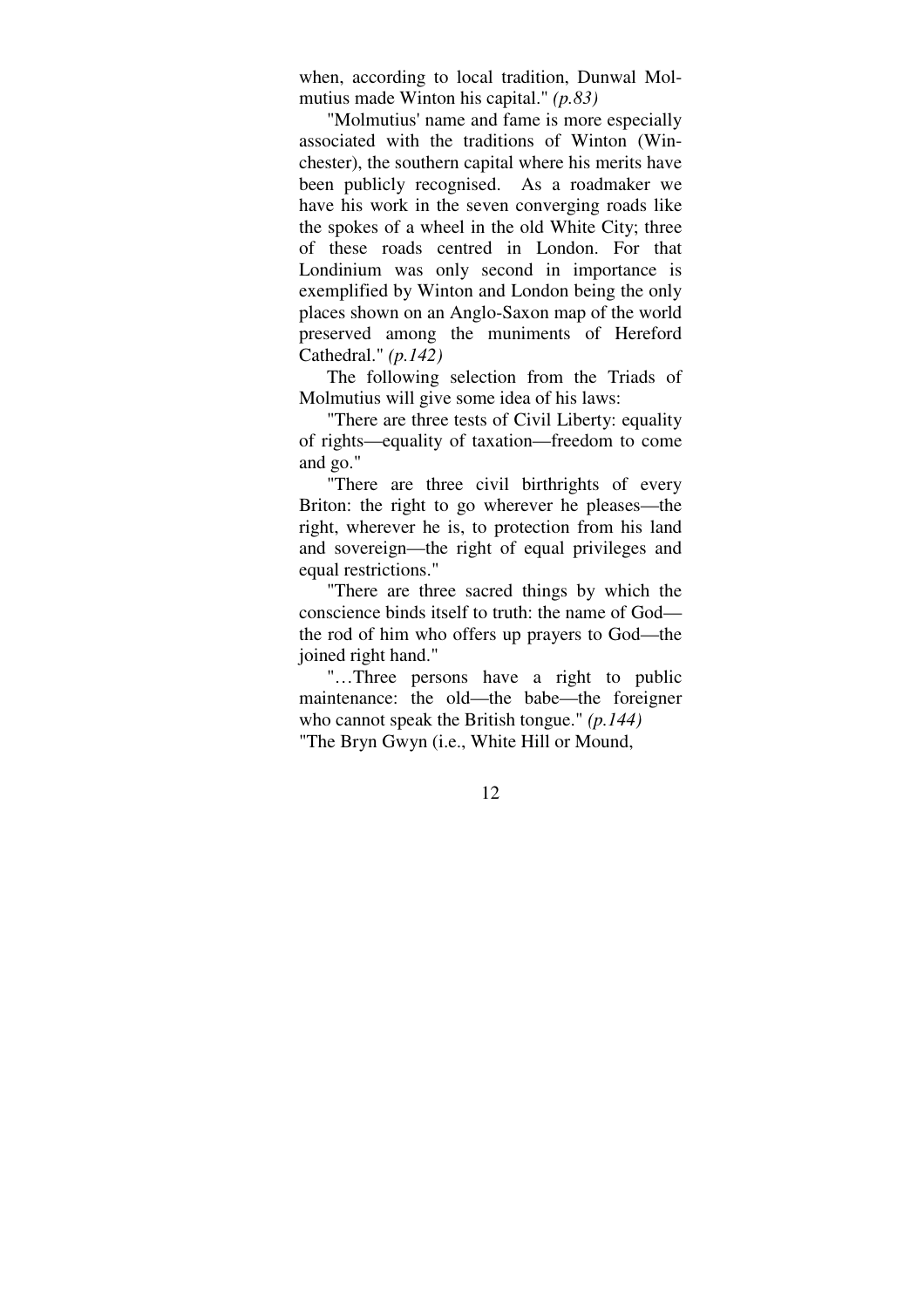where the Tower of London now stands) in Caesar's time, we should remember, was still in its original condition, simply a green conical mound, with no building whatever upon it, consecrated to the service of the Most High, and venerated as the burial place of two of the most illustrious of our pre-historic British kings, Brutus, the reputed founder of London, and Molmutius, the 'Solon' of Britain." *(p.154)*

"From Barddas ,being a collection of original documents illustrative of the Theology, Wisdom and Usages of the Bardo-Druidic system published by the Welsh MSS. Society in 1852) we now learn that the Druidic Gorsedd Laws were incorporated by the British King Dunwal Molmutius, who lived in the fifth century B.C., in his famous code." *(p.165)*

After research in the British Museum, Mr. Harrison Hill writes: "The Laws of Dunvallo Molmutius, sixteenth king of the Britons, who reigned above 400 years before the birth of Christ. These were the first published laws in Britain, and together with those of Queen Mercia, were translated by Gildas into Latin *(Usher's 'Primord.' 126, quoted in Wharton's 'Law Lexicon,' xiiith Edition (1925), p.569)*. The same information plus an important statement appears in 'The Law Dictionary': 'These laws were famous in this land till the time of William the Conqueror. They were translated out of the British into the Latin tongue'"<sup>1</sup>

*1 Appendix 'H', in The Post-Captivity Names of Israel, Dr. Goard, p. 119.*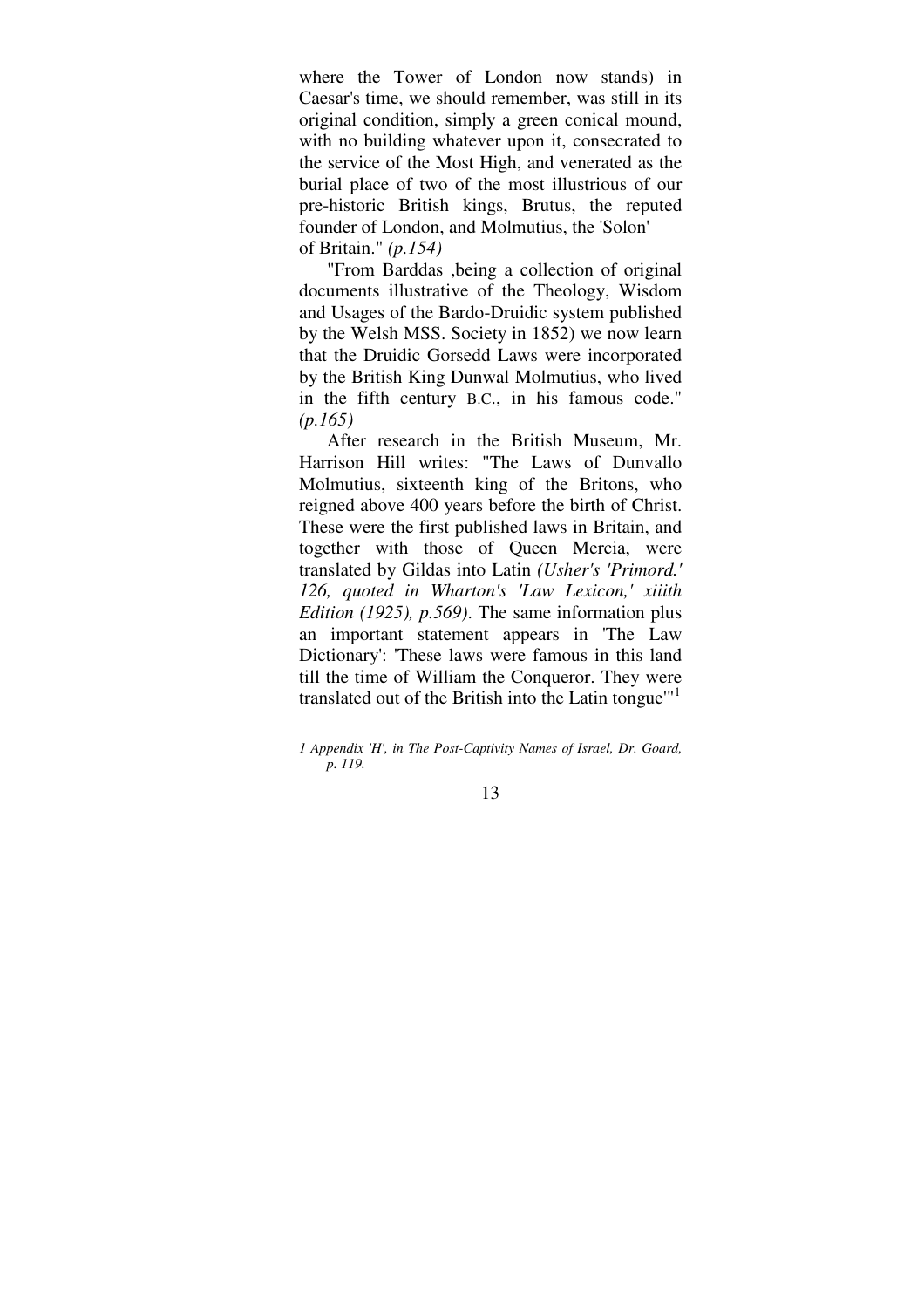Spencer sang the praises of Molmutius, and Shakespeare puts into the mouth of Cymbeline these words:

"Say, then, to Caesar, Our ancestor was that Mulmutius which Ordained our laws, whose use the sword of Caesar Hath too much mangled; whose repair and franchise Shall, by the power we hold, be our good deed, Though Rome be therefore angry: Mulmutius made our laws, Who was the first of Britain which did put His brows within a golden crown and call'd Himself a king."

*Cymbeline,Act iii, scene i,*<sup>1</sup>

A system of jurisprudence implies a standard of education. Before a man can originate, or codify, a set of laws he requires a degree of culture commensurate with the task he undertakes. Further, a degree of culture is implied among the governed. One of the problems which confronts us in the government of untutored Natives is their lack of knowledge of the meaning of the law which is designed for their good. Since Molmutius promulgated laws which survived for at least fifteen hundred years we are bound to infer a state of education far removed from the level of painted savages.

Have we any evidence of such education? We

*1. There are many forms of the name Molmutius. "Molmutius was the first to put his brow within a golden crown." Before his time, there were chiefs who ruled.*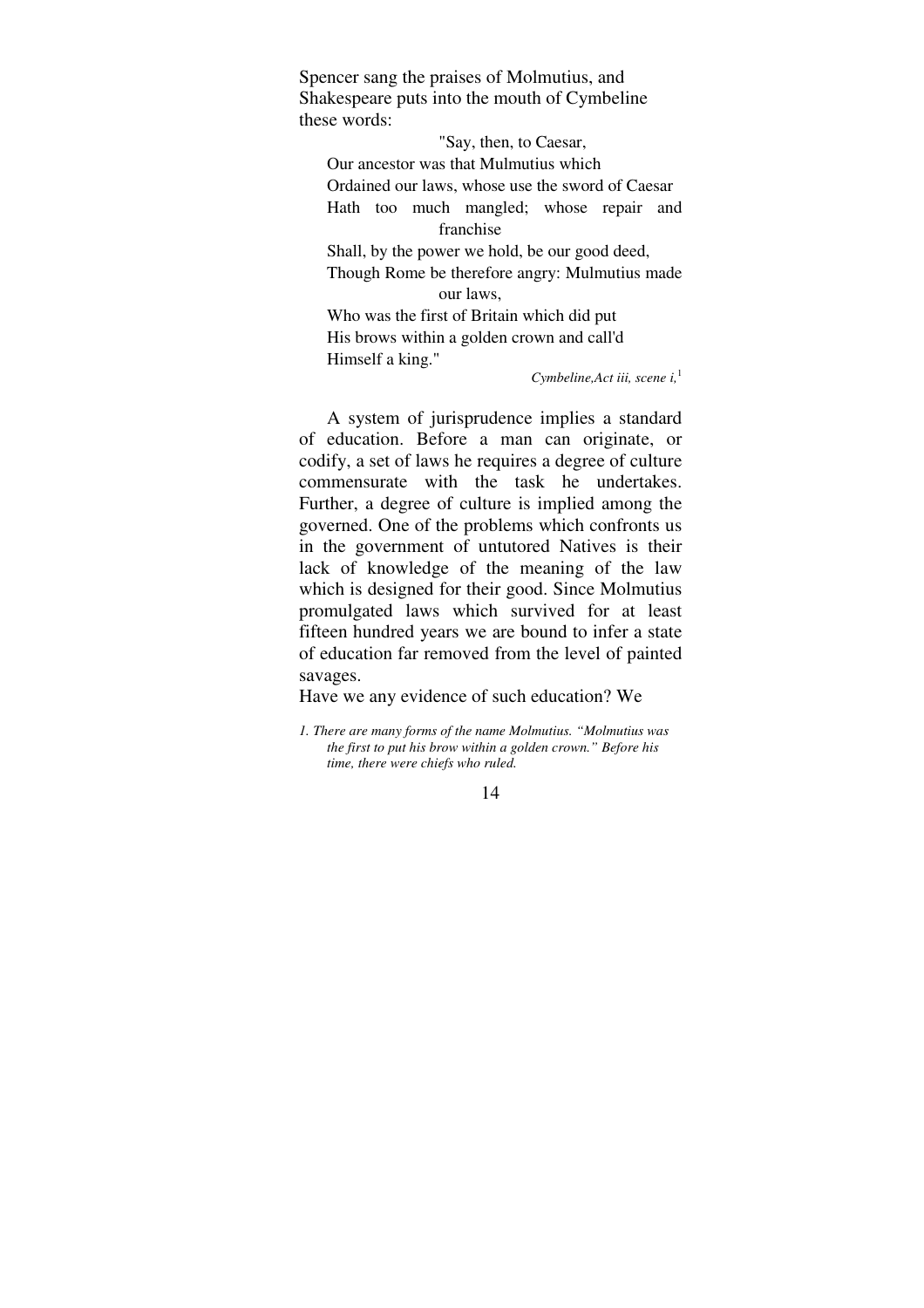certainly have. For untold and unknown centuries the Druids had operated in this land. and our increasing knowledge of them bears witness to their culture. In describing the Druids of Gaul, a description which applies equally to the Druids in England, in England, Caesar says: "The former (Druids) are engaged in things sacred, conduct the public and private sacrifices, and interpret all matters of religion. To these a large number of the young men resort for the purpose of instruction, and they (the Druids) are in great honour among them. For they determine respecting almost all controversies, public and private; and if any crime has been perpetrated, if murder has been committed, if there be any dispute about an inheritance, if any about boundaries, these same persons decide it. . . ." "The Druids do not go to

war.... They (scholars) are said there to learn by heart a great number of verses; accordingly some remain in the course of training twenty years. Nor do they regard it lawful to commit these to writing.... "<sup>1</sup>

Turning from Caesar to a recent work on the subject we find supporting evidence. $2$  Mr. Dudley Wright has produced a large and scholarly volume on Druidism from which I shall now quote, giving the page references as I proceed:

"In Britain, the Druidical order is said to have numbered thirty-one seats of education, each being a Cyfiath, or City, the capital of a tribe." *(p.5)*

*<sup>1.</sup> Gallic War, vi, 13, 14.* 

*<sup>2.</sup> Druidism, The Ancient Faith of Britain, Dudley Wright,1924.* 

 <sup>15</sup>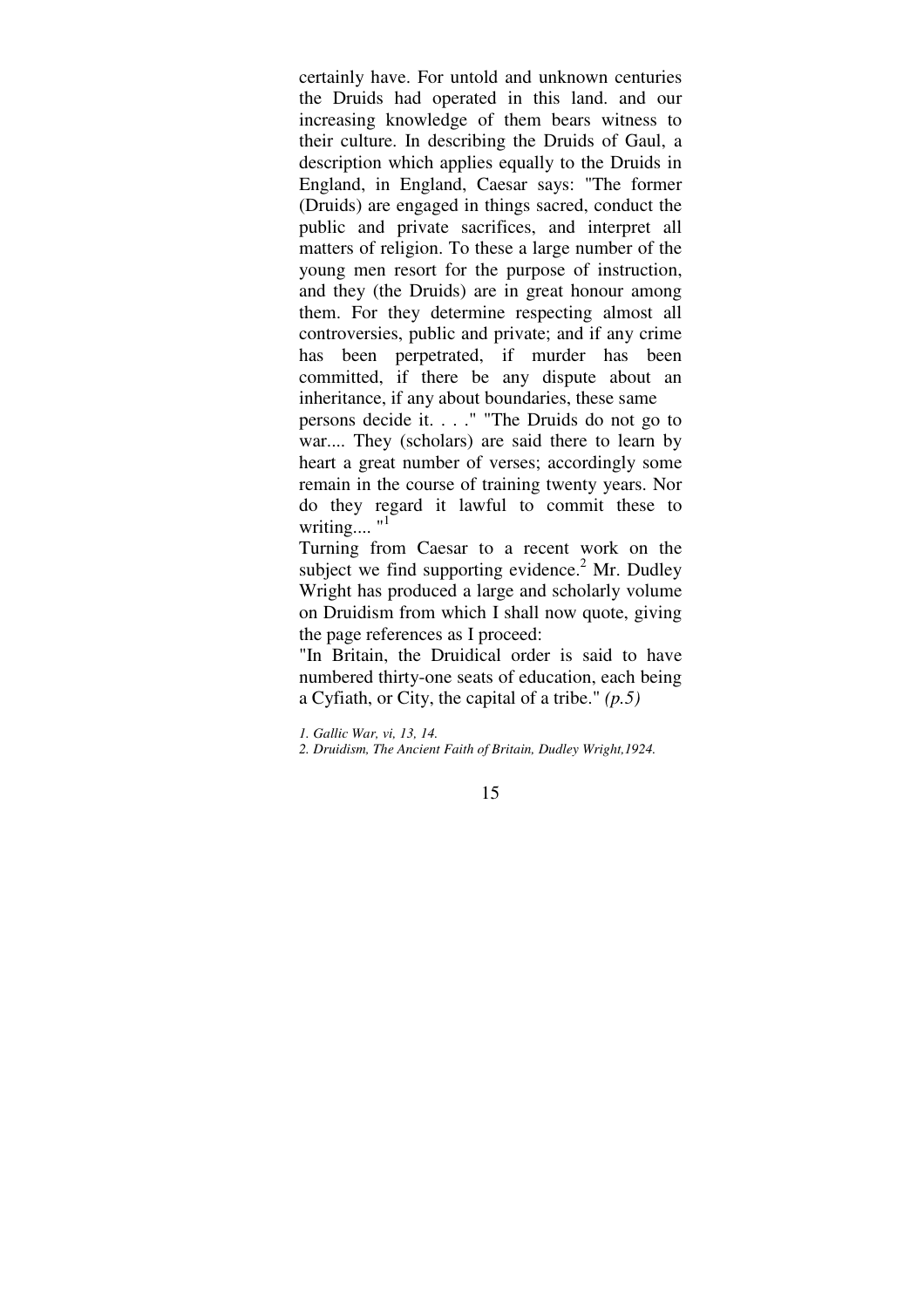"Repentance and purification were regarded by the Druids as necessary duties. They observed one day in seven as peculiarly sanctified and made holy by the Great Creator, and they were wont to dedicate one-tenth of all their substance to religious purposes." *(p.55)*

"They were monogamists and of the highest morality." *(p.56)*

"The period of novitiate and the character of the training of an aspirant to the Druidical priesthood ... lasted for twenty years." *(p.60)*

"Four degrees were conferred during the long novitiate; the first being given after three years study in the arts of poetry and music, if the candidate, by his capacity and diligence, merited the honour. The second was conferred after six years further study, if merited; the third after a further nine years study; and the final degree, equal to a doctorate, was bestowed two years later on the completion of the twenty years course." *(p.66)*

"Before an aspirant to the priesthood could attain to that exalted rank, he had to pass through the two preliminary and definite degrees of Bard and Vate, or Ovate." *(p.75)*

"The first requisite for admission as a disciple was unimpeachable moral character, for it was indispensably necessary that the candidate, above all things, should be above any criticism as to character and conduct." *(p.76)*

"Afterwards their calling came to be held in such high esteem that they were maintained at the expense of the state." *(p.76)*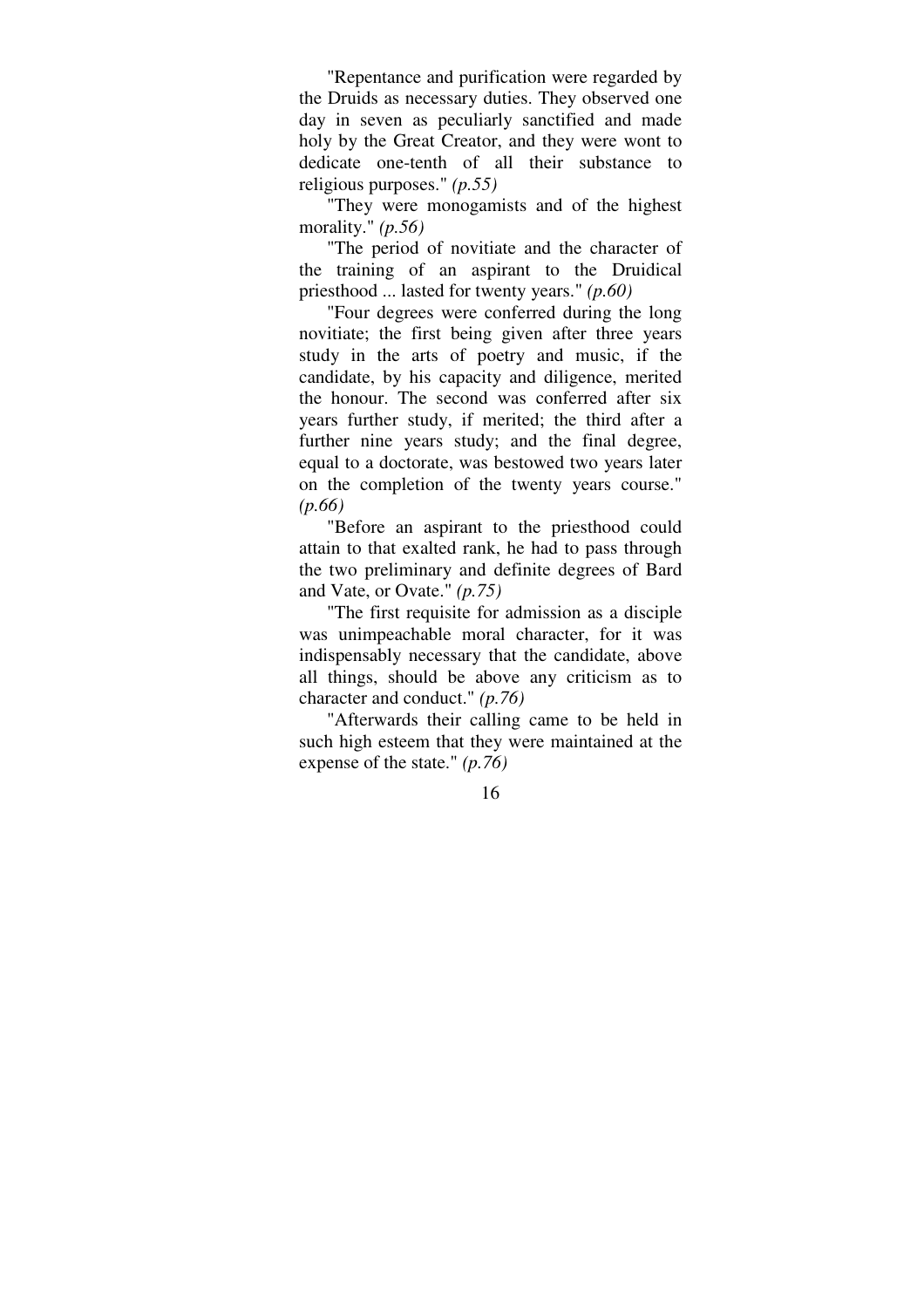"Nine years was generally sufficient for graduation as a Bard, but his education was not considered complete, for the purposes of this graduation, until he had committed to memory 20,000 verses containing, in allegorical language, the tenets of the Druidical faith." *(p.79)*

"From the Triads of Dynwal Moelmud, who is said to have written about four hundred years before the Christian era, we learn that: 'There are three distinguished characters of the art of Bardism. First, the chief Bard or the free privileged Bard, who obtains his dignity and privilege through discipline under a master duly authorised, being a conventional bard. He must preserve every record of the arts and sciences whilst he should continue in his office of Bard regularly inducted in dignity and privilege. He must also keep every record and memorial of the country and tribe respecting marriage, pedigrees, arms, inheritances, and privileges of the country and tribe of the Cambrians.' " *(p.85)*

Thus, that we have abundant evidence to show that a high state of culture existed in this land centuries before Caesar dubbed the people as painted savages. Unfortunately, the Druids did not favour writing , and consequently their works have not come, down to us. But we see in the amazing feats of memory a strong argument in favour of the truth of those traditions which have come down to us through the ages.

If the Druids left no tomes of learning to show to posterity the nature and extent of their learning, they left a noble race of people whose courage in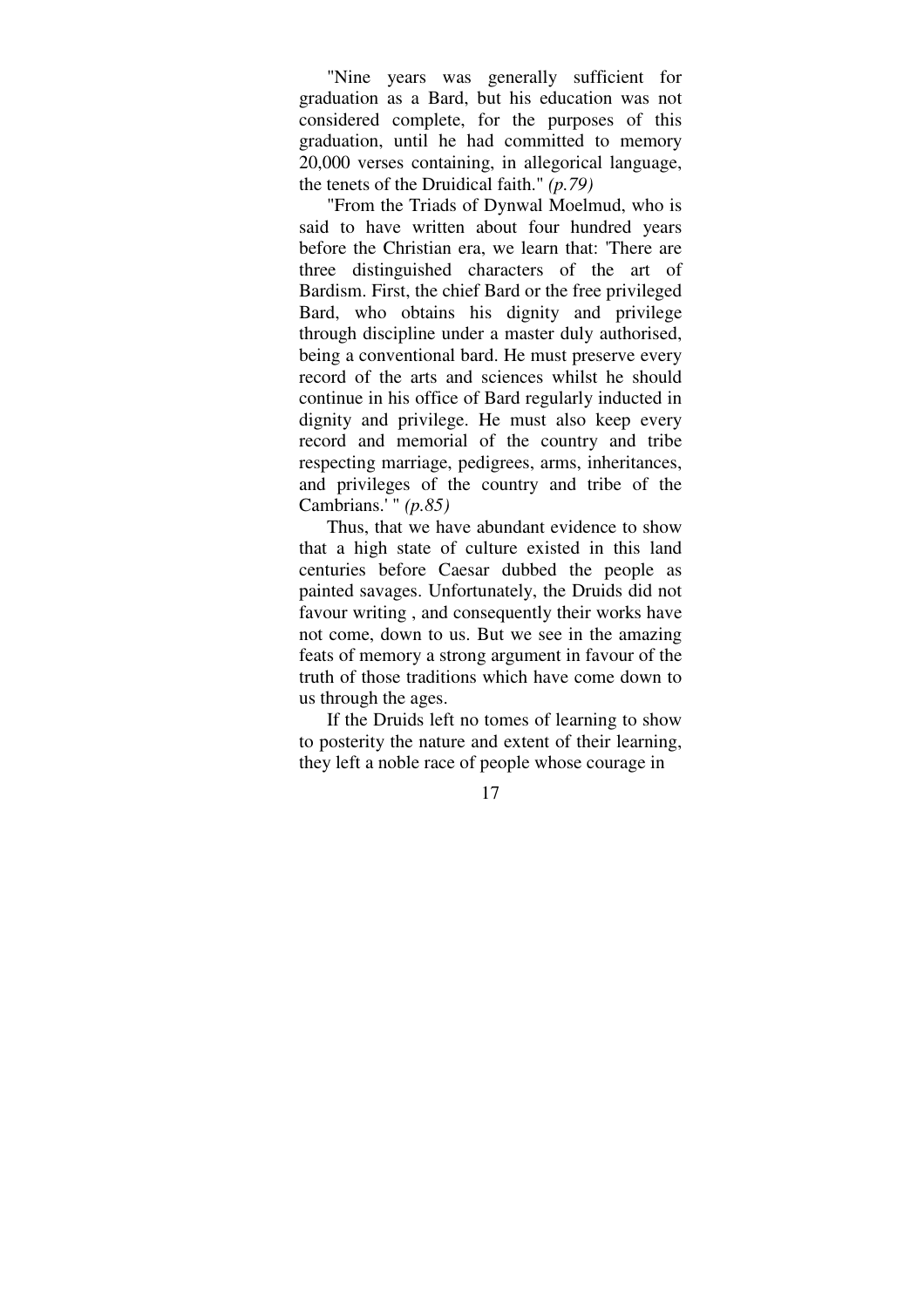face of difficulty, whose conduct in the presence of the foe, whose dignified bearing in the day of adversity is to their eternal honour, and bears witness to the quality of that instruction and training they had received at the hands of the Druids.

Fortunately, most of the work of the Roman historian, Tacitus has come down to us and bears witness to his own industry and to the immortal fame of those noble Britons who withstood the

onslaughts of the Roman legions. Tacitus flourished c. 55-120 A.D., so that he was not far removed in time from the events he so graphically describes in his pages.

First, let us take his account of the epic struggle Caradoc, or Caractacus to give him his Roman name, and the Roman legions between A.D. 49 and A.D. 54.

Tacitus writes, "These arrangements settled, Ostorius marched against the Silures. To their natural ferocity that people added the courage which they now derived from the presence of Caractacus. Renowned for his valour, and for various turns of good and evil fortune, that heroic chief had spread his fame through the island. His knowledge of the country, and his skill in all the wiles and stratagems of savage warfare, gave him many advantages; but he could not hope with inferior numbers to make a stand against a disciplined army. He therefore marched into the territory of the Orovicians, $<sup>1</sup>$  Having there drawn to</sup> his standard all who considered peace with Rome

*1. The people of North Wales.*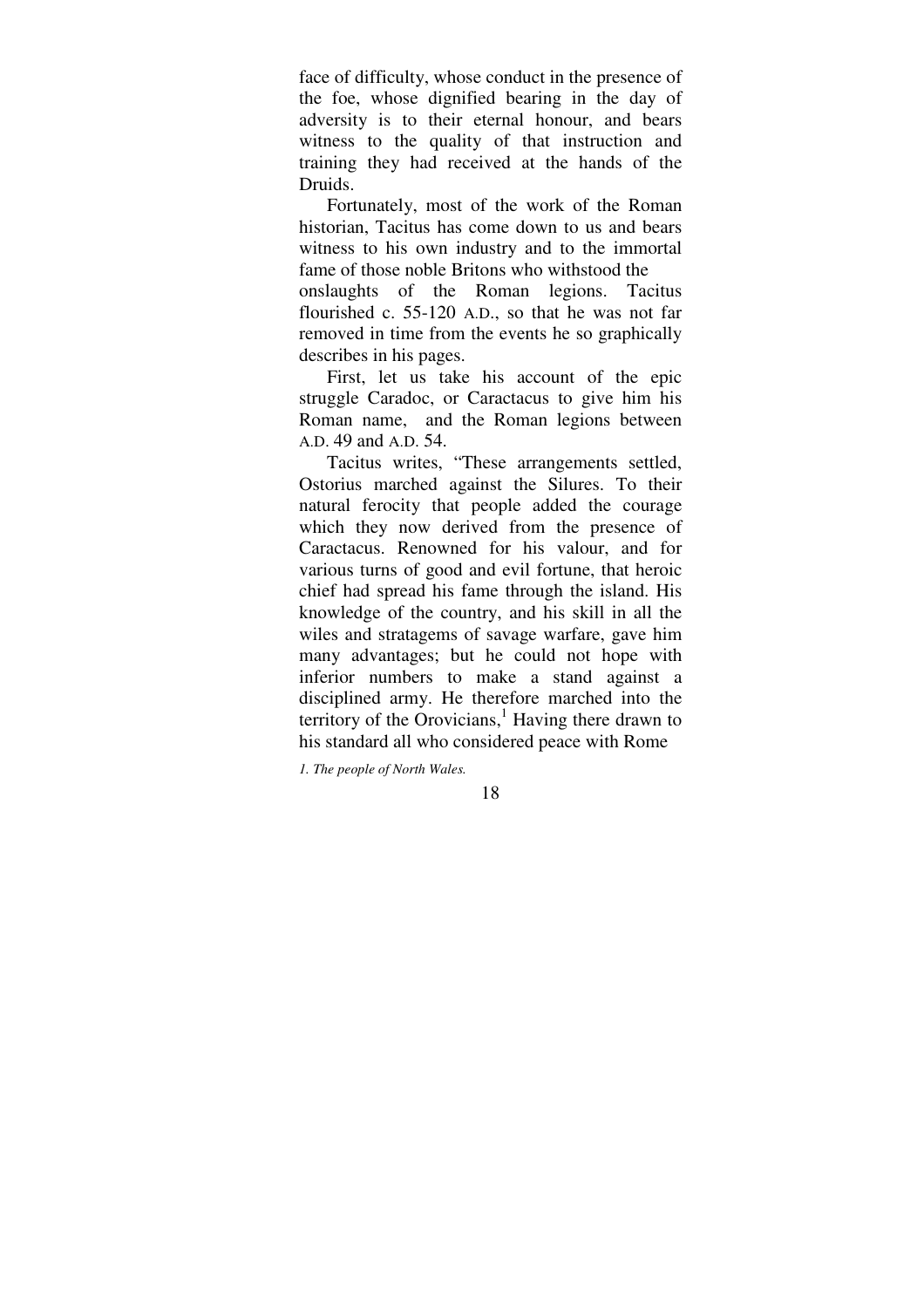as another name for slavery, he determined to try the issue of a battle. For this purpose he chose a spot where the approach and the retreat were difficult to the enemy, and to himself every way advantageous. He took post in a situation defended by steep and craggy hills. In some places where the mountains opened, and the acclivity afforded an easy ascent, he fortified the spot with massy stones, heaped together in the form of a rampart. A river, with fords and shallows of uncertain depth, washed the extremity of the plain. On the outside of his fortifications, a vast body of troops showed themselves in force, and in order of battle.

The chieftains of various nations were busy in every quarter. They rushed along the ranks, they exhorted their men; they roused the timid; confirmed the brave; and, by hopes, by promises, by every generous motive, inflamed the ardour of their troops. Caractacus, was seen in every part of the field; he darted along the lines; he exclaimed aloud, 'This day, my fellow-warriors, this very day, decides the fate of Britain. The era of liberty, or eternal bondage, begins from this hour. Remember your brave and warlike ancestors, who met Julius Caesar in open combat, and chased him from the coast of Britain. They were the men who freed their country from a foreign yoke; who delivered, the land from taxations, imposed at the will of a master; who banished from your sight the fasces and the Roman axes; and, above all, who rescued your wives and daughters from violation. The

19 and 19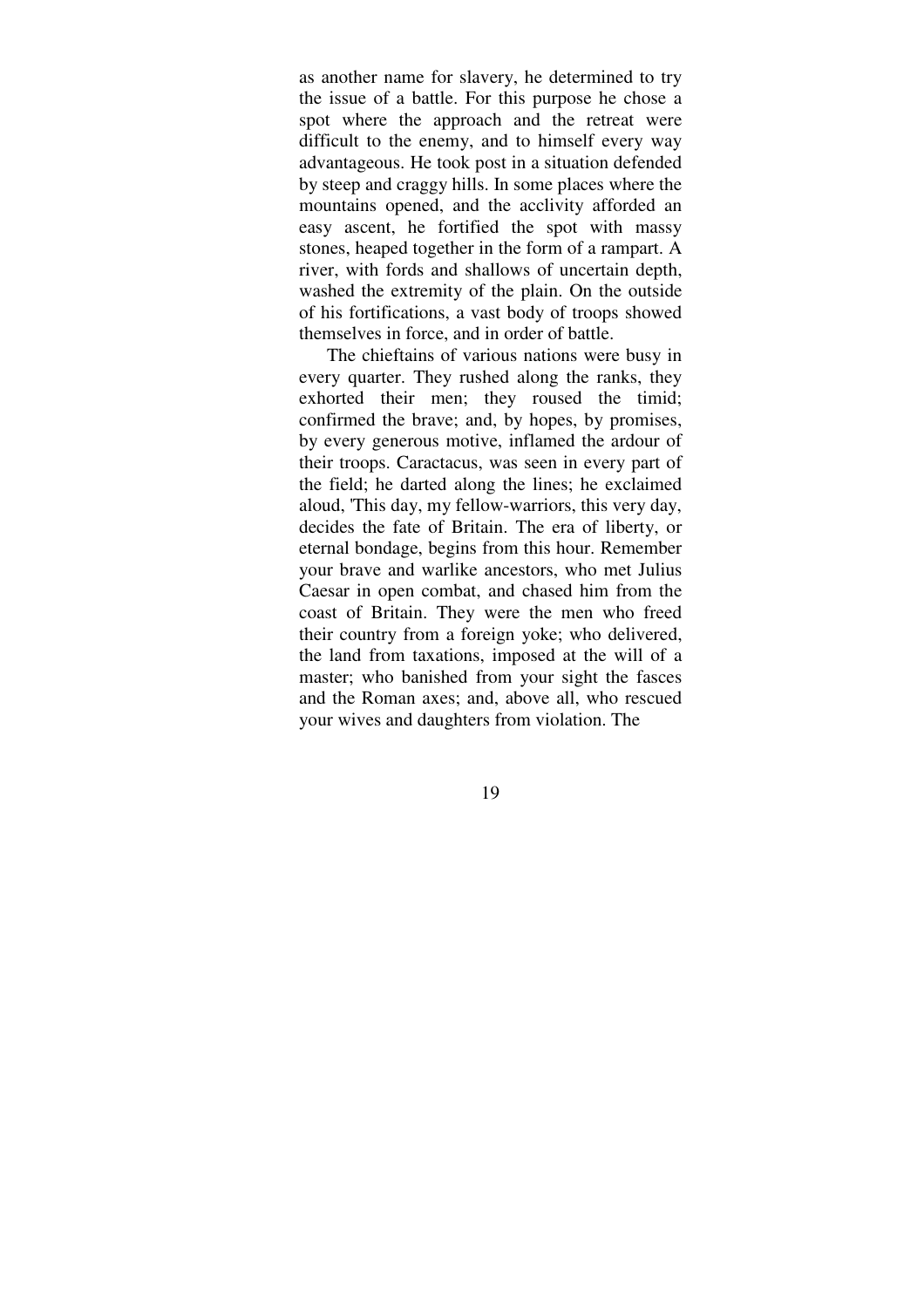soldiers received his speech with shouts of applause. With a spirit of enthusiastic valour, each individual bound himself by the form of oath peculiar to his nation, to brave every danger, and prefer death to slavery. The intrepid countenance of the Britons, and the spirit that animated their whole army, struck Ostorius with astonishment. He saw a river to be passed; a palisade to be forced; a steep hill to be surmounted; and the several posts defended by a prodigious multitude. The soldiers, not-with-standing, burned with impatience for the onset. All things give way to valour, was the general cry. The tribunes and other officers seconded the ardour of the men. Ostorius reconnoitred the ground, and having marked where the defiles were impenetrable, or easy of approach, gave the signal for the attack. The river was passed with little difficulty. The Romans advanced to the parapet. The struggle there was obstinate, and as long as it was fought with missive weapons, the Britons had the advantage. Ostorius ordered his men to advance under a military shell, and level the pile of stones that served as a fence to the enemy. A close engagement followed.

The Britons abandoned their ranks, and fled with precipitation to the ridge of the hills. The Romans pursued with eagerness. Not only the light troops, but even the legionary soldiers forced their way to the summit of the hills, under a shower of darts.

The Britons, having neither breast-plates nor helmets, were not able to maintain the conflict. The legions, sword in hand, or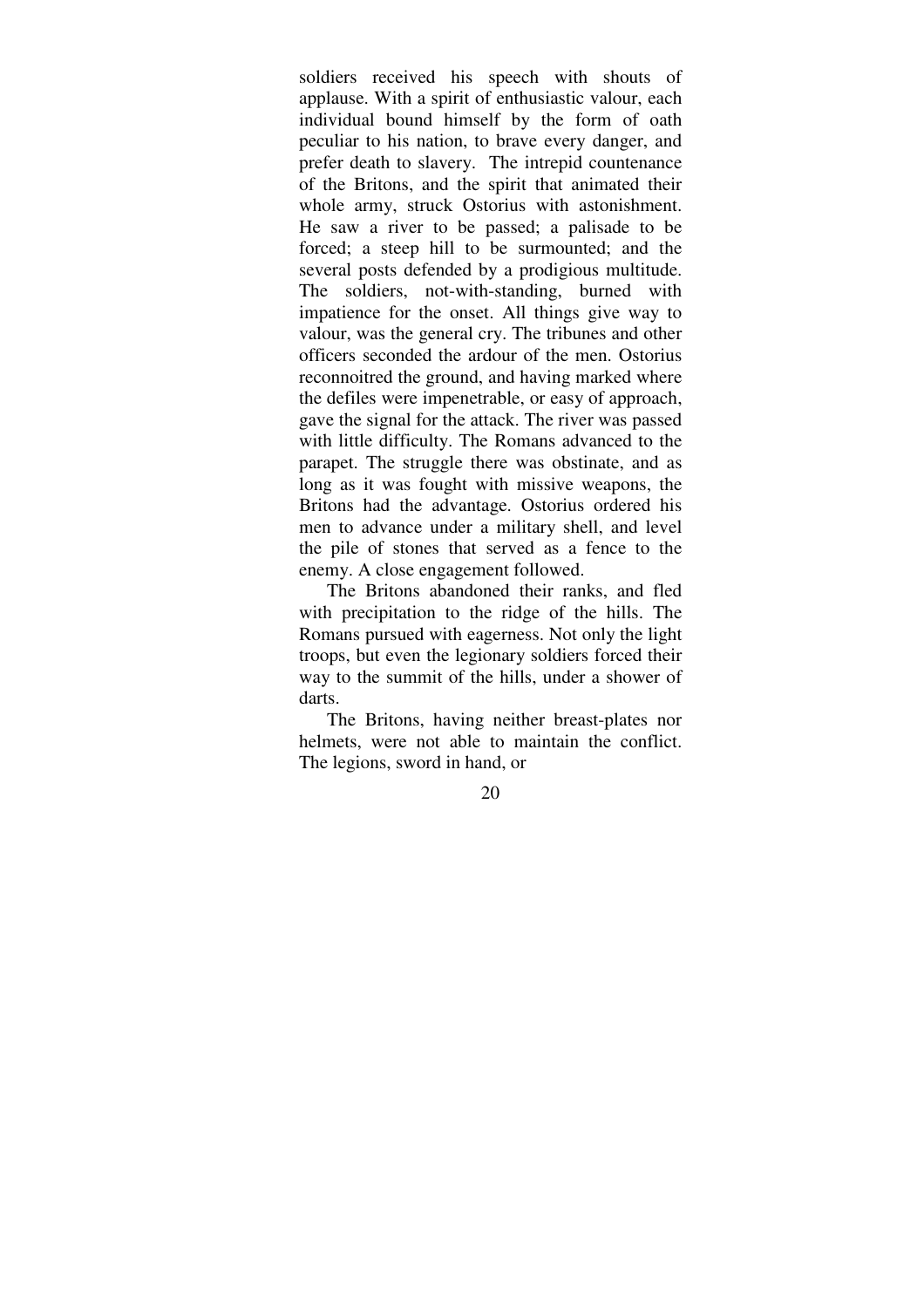with their javelins, bore down all before them. The auxiliaries, with their spears and sabres, made prodigious havoc. The victory was decisive. The wife and daughter of Caractacus were taken prisoner. His brother surrendered at discretion. Caractacus fled for protection to Cartismandua, queen of the Brigantes. But adversity has no friends. By that princess he was loaded with irons and delivered up to the conqueror. He had waged war with the Romans during the last nine years. His fame was not confined to his native island; it passed into the provinces, and spread all over Italy. Curiosity was eager to behold the heroic chieftain who, for such a length of time, made headway against a great and powerful empire. Even at Rome the name of Caractacus was in high celebrity. The Emperor, willing to magnify the glory of the conquest, bestowed the praise on the valour of the vanquished king. He assembled the people to behold a spectacle worthy of their view. In the field before the camp the praetorian bands were drawn up under arms. The followers of the British Chief walked in procession. The military accoutrements, the harness and rich collars, which he had gained in various battles, were displayed with pomp. The wife of Caractacus, his daughter and his, brother, followed next. He himself closed the melancholy train. The rest of the prisoners, struck with terror, descended to mean and abject supplications. Caractacus alone was superior to misfortune. With a countenances still unaltered, not a symptom of fear appearing, no sorrow, no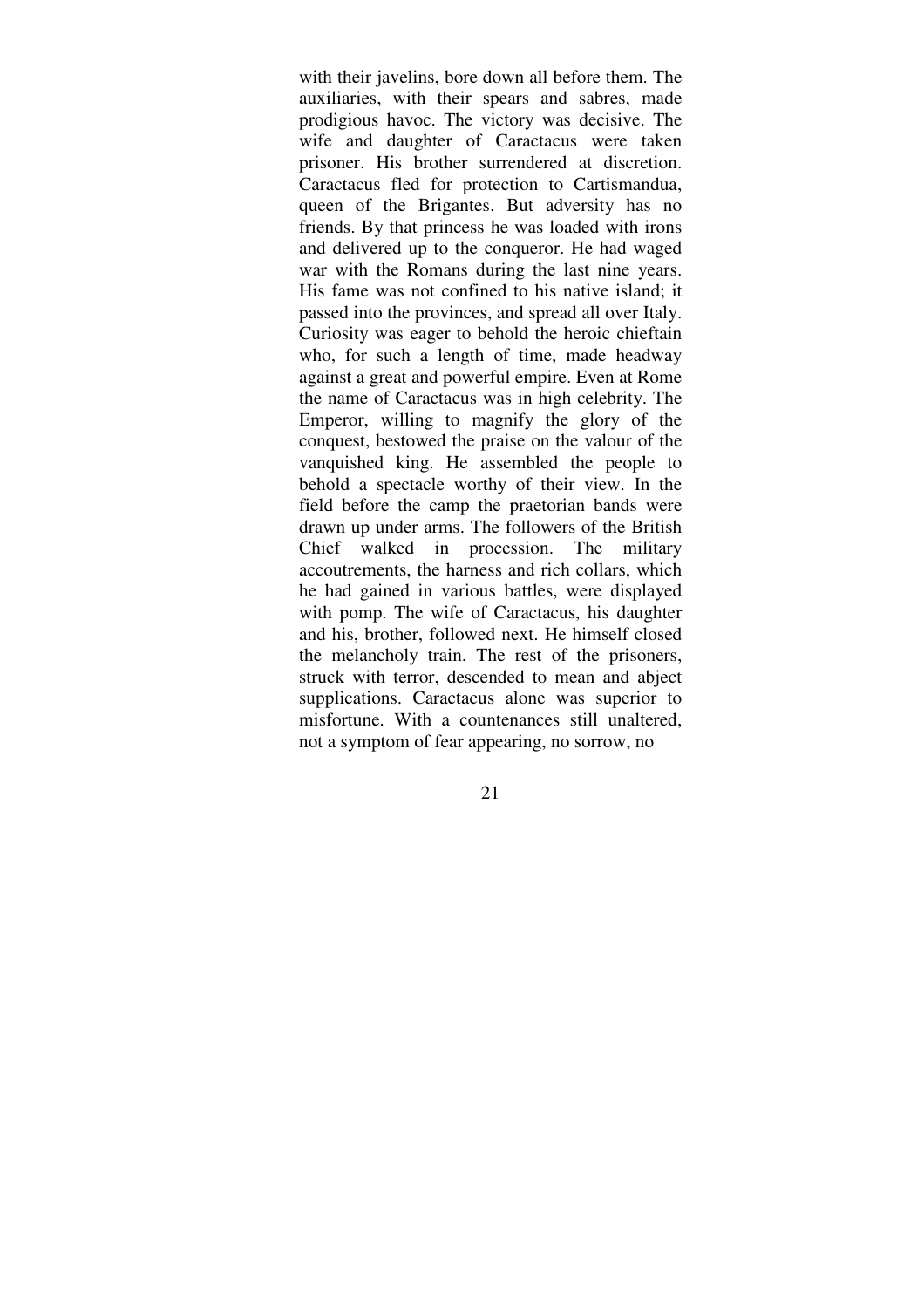condescension, he behaved with dignity even in ruin. Being placed before the Tribunal he delivered himself in the following manner:

"If to the nobility of my birth, and the splendour of exalted station, I had united the virtues of moderation, Rome had beheld me not in captivity, but a royal visitor and a friend. The alliance of a prince, descended from an illustrious line of ancestors; a prince, whose sway extended over many nations, would not have been unworthy of your choice. A reverse of fortune is now the lot of Caractacus. The event to you is glorious, and to me humiliating. I had arms, men and horses; I had wealth in abundance; can you wonder that I was unwilling to lose them? The ambition of Rome aspires to universal dominion; and must mankind, by consequence, stretch their necks to the yoke? I stood at bay for years; had I acted otherwise where, on your part, had been the glory of conquest, and where, on mine, the honour of a brave resistance? I am now in your power; if you are bent on vengeance, execute your purpose; the bloody scene will soon be over, and the name of Caractacus will sink into oblivion. Preserve my life, and I shall be, to late posterity, a monument of Roman clemency."

"Claudius granted him a free pardon, and the same to his wife, his daughter and his brother. Released from their fetters, they advanced to another tribunal near at hand, where Agrippina showed herself in state. They returned thanks to her, and paid their veneration in the same style as they had before addressed to the Emperor.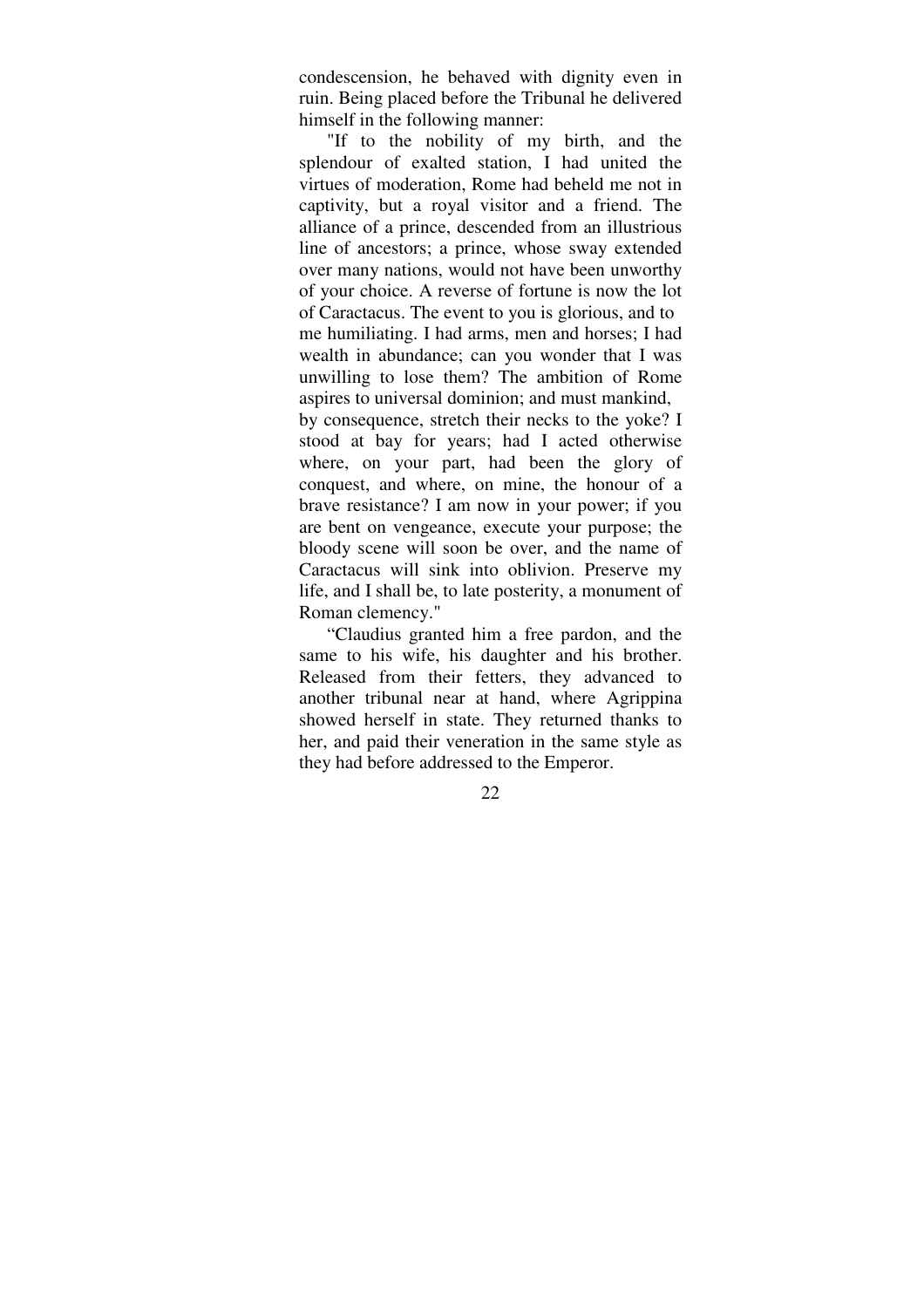The sight was altogether new. A woman, stationed amidst the ensigns and the armies of Rome, presented a spectacle unknown to the old republic; but in an Empire acquired by the valour of her ancestors Agrippina claimed an equal share.

At the next meeting of the senate, the victory over Caractacus was mentioned with the highest applause, as an event no way inferior to what had been seen in ancient times, when Publius Scipio brought Syphax in chains to Rome; when Lucius Paulus led Perses in captivity; and when other commanders exhibited to the Roman people kings and princes at their chariot-wheels."<sup>1</sup>

Caradoc proved himself a foe worthy of the highly disciplined Romans. For nine years he had defied them. In thirty-nine battles they had failed to take him. Base treachery at last placed him within their power.

His speech before the Roman Tribunal was a noble deliverance which would do credit to the noblest in the land today.

We have seen the spirit of the people of the West: we have seen the nobility of the man, Caradoc; now let us look at the quality and spirit of a noble woman, Boadicea. The following incident took place, according to Tacitus, during the period A.D. 59-62.

". . . . . . While the Britons were preparing to throw off the yoke, the statue of victory,

*1. Annals, xii, 33-38*.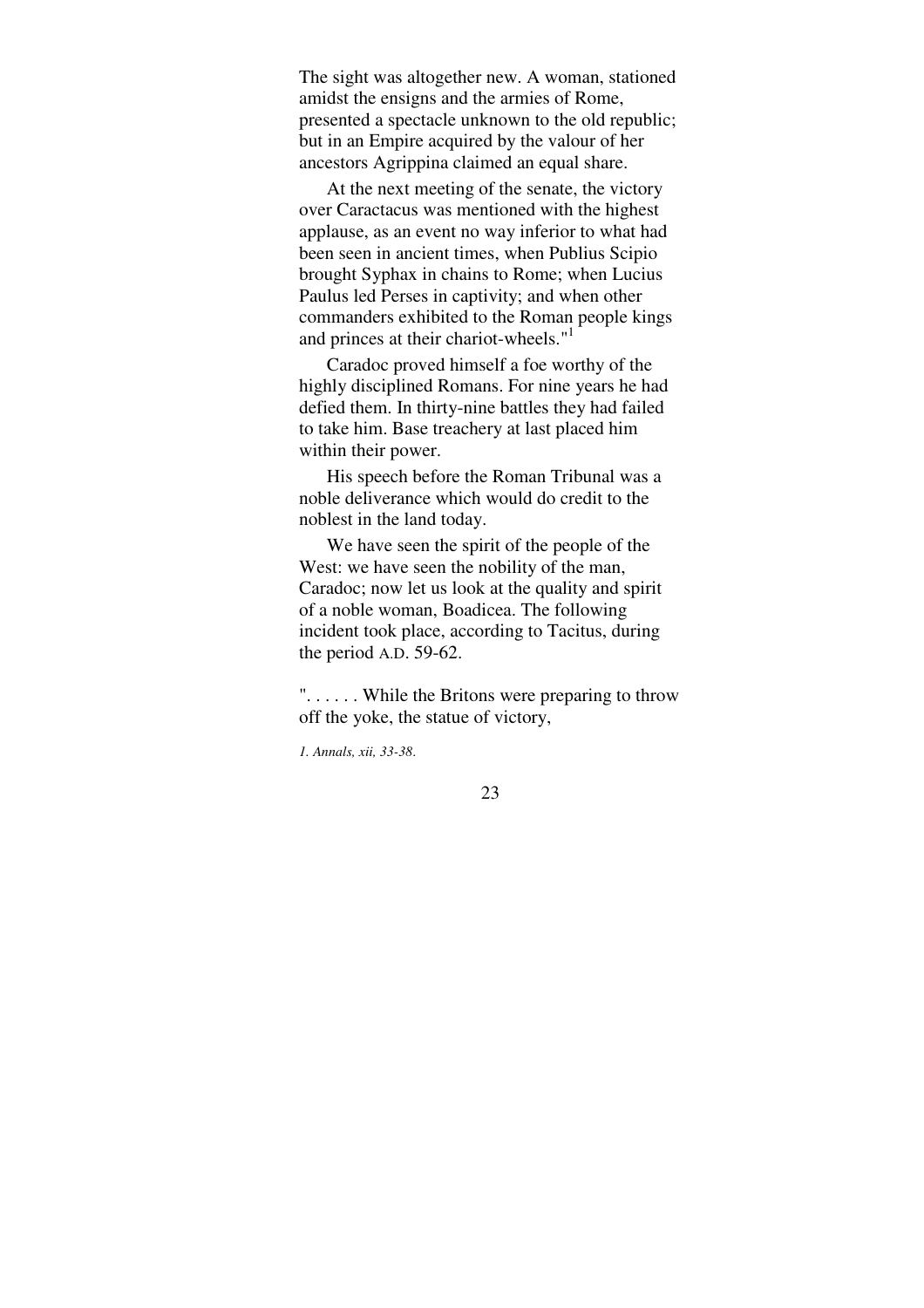erected at Camalodunum, fell from its base without any apparent cause, and lay extended on the ground with its face averted, as if the goddess yielded to the enemies of Rome. Women in restless ecstasy rushed among the people, and with frantic screams denounced impending ruin. In the council chamber of the Romans, hideous clamours were heard in a foreign accent; savage howlings filled the theatre, and near the mouth of the Thames the image of a colony in ruins was seen in the transparent water; the sea was purpled with blood, and at the tide of ebb, the figures of human bodies were traced in the sand. By these appearances the Romans were sunk in despair while the Britons anticipated a glorious victory. Suetonius, in the meantime, was detained in the Isle of Mona. In this alarming crisis, the veterans sent to Catus Decianus, the procurator of the province, for a reinforcement. Two hundred men, and those not completely armed, were all that officer could spare. The colony had but a handful of soldiers. Their temple was strongly fortified, and there they hoped to make a stand. But even for the defence of that place, no measures were concerted. Secret enemies mixed in all their deliberations. No fosse was made, no palisade thrown up; nor were the women and such as were disabled by age or infirmity, sent out of the garrison. Unguarded and unprepared, they were taken by surprise and, in the moment of profound peace, overpowered by the Barbarians in one general assault. The colony was laid waste with fire and sword.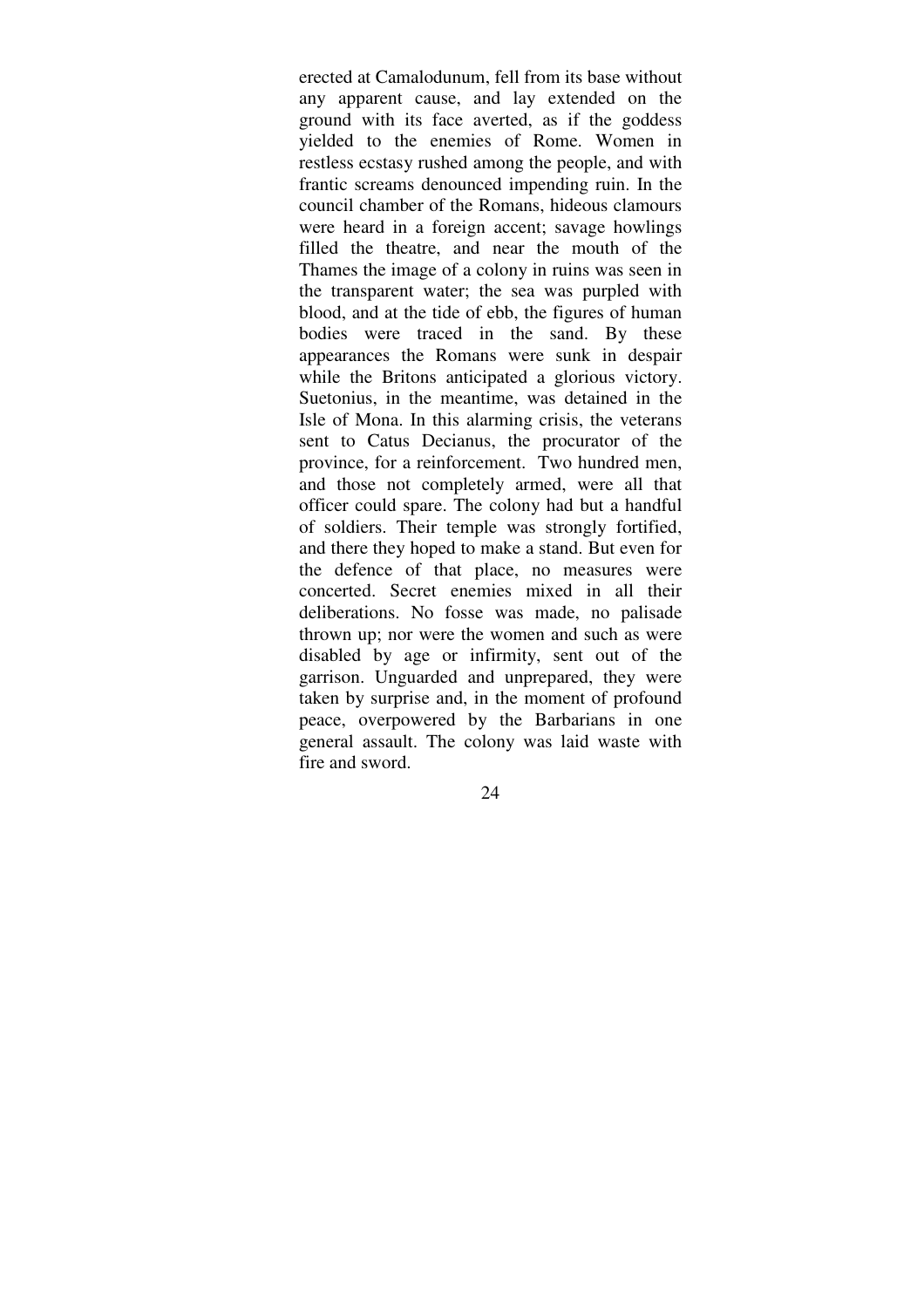"The temple held out, but, after a siege of two days, was taken by storm. Petilius Cerealis, who commanded the ninth legion, marched to the relief of the place. The Britons, flushed with success, advanced to give him battle. The legion was put to the rout, and the infantry cut to pieces. Cerealis escaped with the cavalry to his entrenchments. Catus Decianus, the procurator of the province, alarmed at the scene of carnage which he beheld on every side, and further dreading the indignation of a people, whom by rapine and oppression he had driven to despair, betook himself to flight and crossed over into Gaul.

Suetonius, undismayed by this disaster, marched through the heart of the country as far as London, a place not dignified with the name of a colony, but the chief residence of merchants, and the great mart of trade and commerce. At that place he meant to fix the seat of war; but, reflecting on the scanty numbers of his little army and the fatal rashness of Cerealis, he resolved to quit that station and, by giving up one post, secure the rest of the province. Neither supplications nor the tears of the inhabitants could induce him to change his plan. The signal for the march was given. All who chose to follow his banners were taken under his protection. Of all who, on account of their advanced age, the weakness of their sex, or the attractions of the situation, thought proper to remain behind not one escaped the rage of the Barbarians. The inhabitants of Verulamium<sup>1</sup> a municipal town, were in like manner put to the

*1. Now St. Albans.*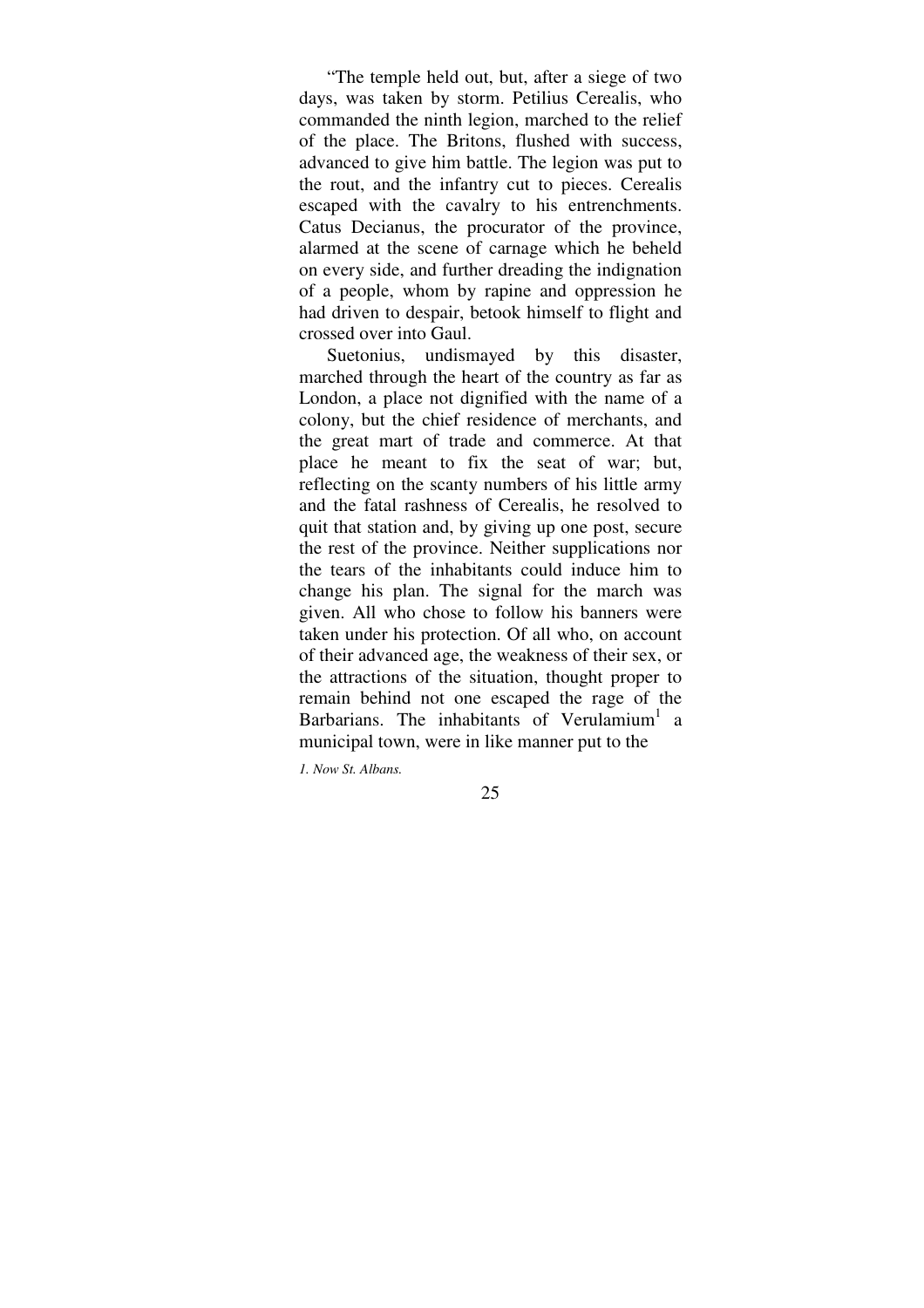sword. The genius of a savage people leads them always in quest of plunder; and, accordingly, the Britons left behind them all places of strength. Wherever they expected feeble resistance and considerable booty, there they were sure to attack with the fiercest rage.

Military skill was not the talent of Barbarians. The number massacred in the places which have been mentioned, amounted to no less than seventy thousand, all citizens or allies of Rome. To make prisoners and reserve them for slavery or to exchange them was not in the idea of a people who despised all the laws of war. The halter and the gibbet, slaughter and desolation, fire and sword were the marks of savage valour. Aware that vengeance would overtake them, they were resolved to make sure of their revenge and glut themselves with the blood of their enemies.

The fourteenth legion, with the veterans of the twentieth and the auxiliaries from the adjacent stations, having joined Suetonius, his army amounted to little less than 10,000 men. Thus reinforced, he resolved without loss of time to bring on a decisive action. For this purpose he chose a spot encircled with woods, narrow at the entrance and sheltered in the rear by a thick forest. In that situation he had no fear of an ambuscade. The enemy, he knew, had no approach but in front. An open plain lay before him. He drew up his men in the following order: the legions in close array formed the centre; the light-armed troops were stationed at hand to serve as occasion might require; the cavalry took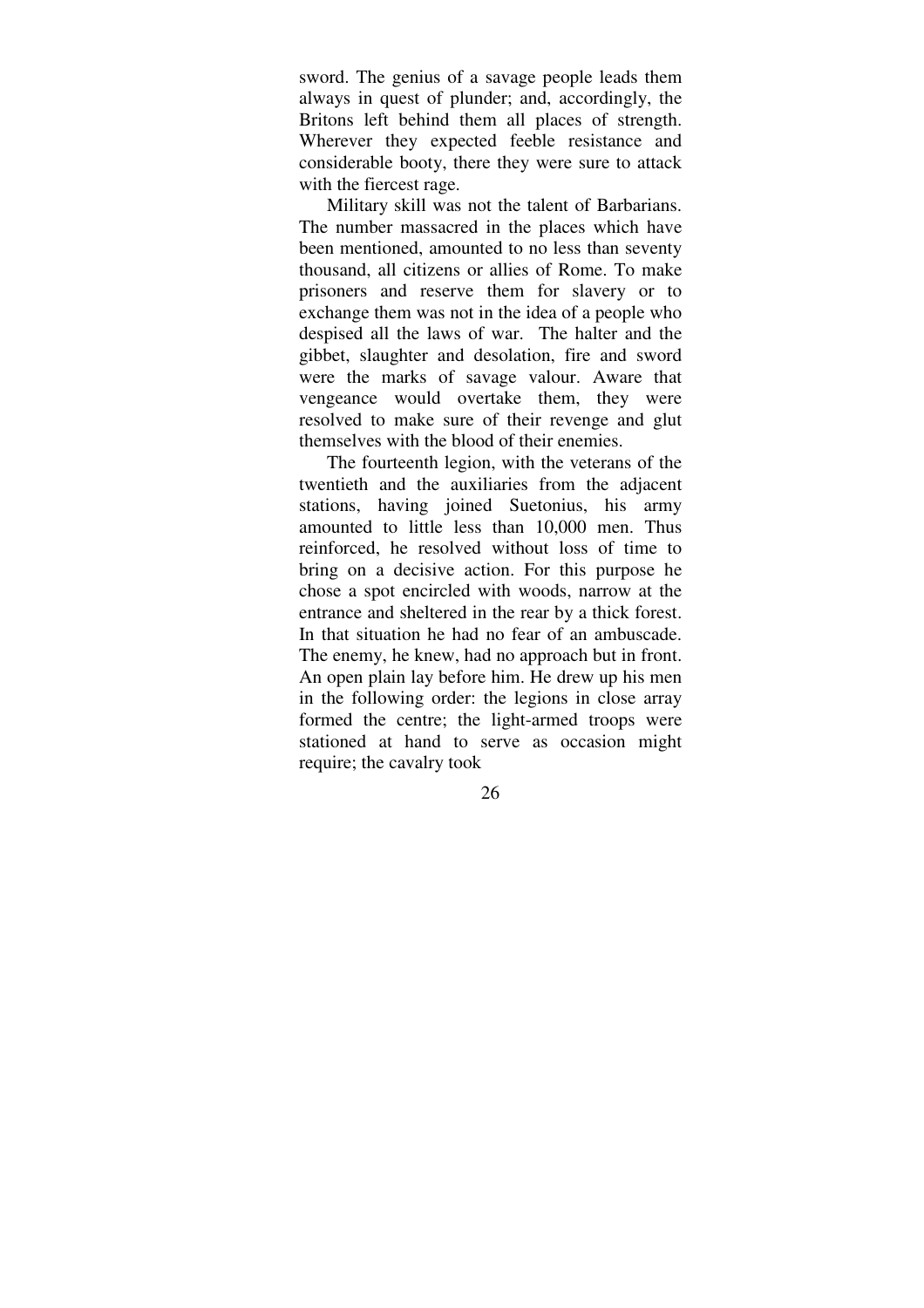post in the wings. The Britons brought into the field an incredible multitude. They formed no regular line of battle. Detached parties and loose battalions displayed their numbers in frantic transport bounding with exultation, and so sure of victory, that they placed their wives in waggons at the extremities of the plain where they might survey the scene of action and behold the wonders of British valour.

Boadicea in a warlike car, with her two daughters before her, drove through the ranks. She harangued the different nations(clans) in their turn 'This,' she said, 'is not the first time that the Britons have been led to battle by a woman.' But now she did not come to boast the pride of a long line of ancestry, not even to recover her kingdom and the plundered wealth of her family. She took the field, like the meanest among them, to assert the cause of public liberty, and to seek revenge for her body seamed with ignominious stripes and her two daughters infamously ravished. 'From the pride and arrogance of the Romans nothing is sacred; all are subject to violation; the old endure the scourge and the virgins are deflowered. But the vindictive gods are now at hand.' A Roman legion dared to face the warlike Britons; with their lives they paid for their rashness; those who survived the carnage of that day lie poorly hid behind their entrenchments, meditating nothing but how to save themselves by ignominious flight. From the din of preparation and the shouts of the British army the Romans even now shrink back with terror. 'What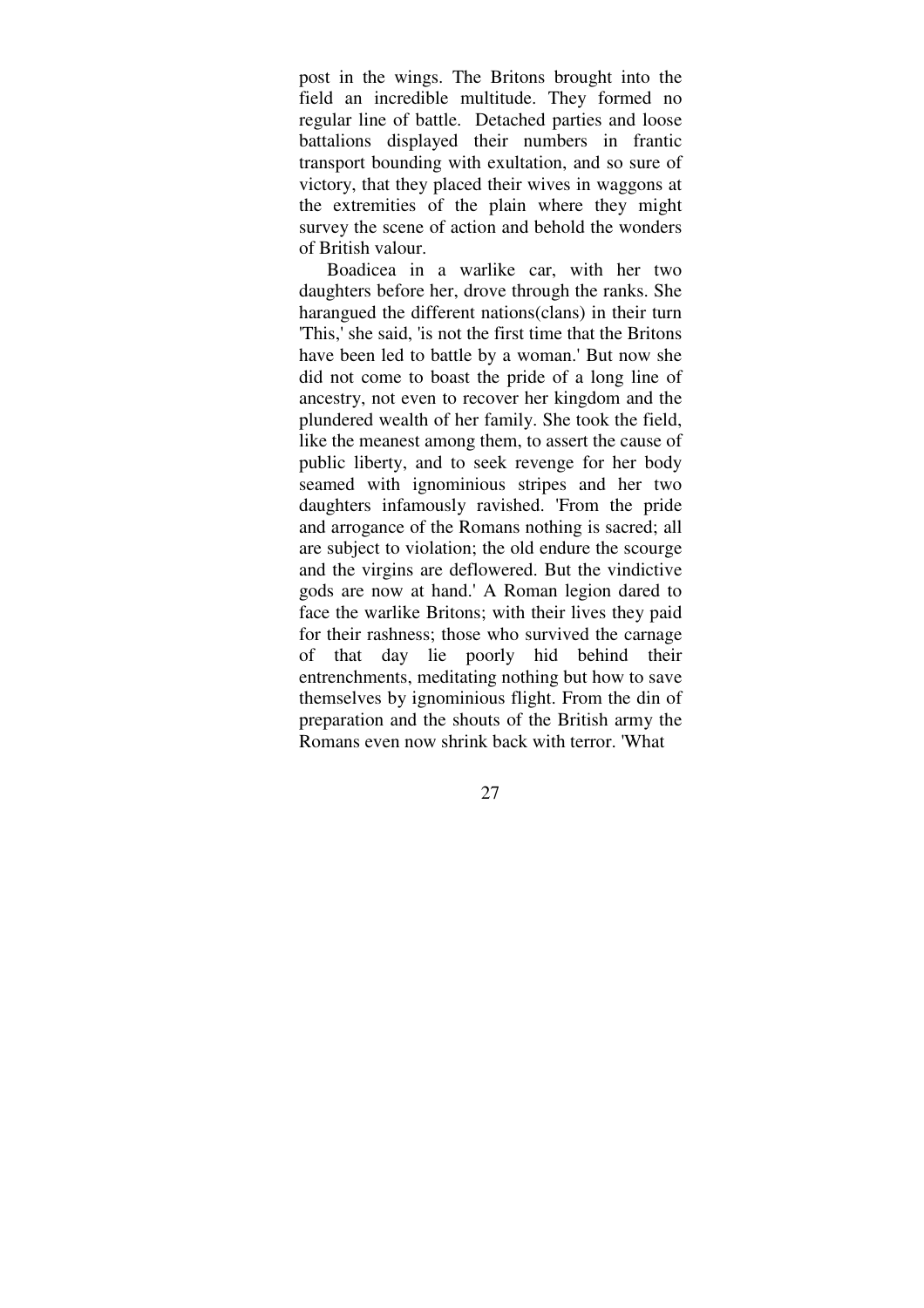will be their case when the assault begins? Look round and view your numbers. Behold the proud display of warlike spirits and consider the motives for which we draw the avenging sword. On this spot we must either conquer, or die with glory. There is no alternative. Though a woman, my resolution is fixed; the men, if they please may survive with infamy, and live in bondage."<sup>1</sup>

In the final onslaught the Romans overwhelmed Boadicea, but not until they had lost 400 men. Rather than fall into the hands of her enemies Boadicea committed suicide.<sup>2</sup>

A noble Roman matron who committed suicide rather than surrender her virtue to the call of lust earned the praise of posterity. Shall we blame Boadicea for doing likewise? To us, at this remote day, it may seem that her wild words and her ferocious deeds are far removed from those standards we seek to inculcate; but we must not overlook the insults to her womanhood and the outrage to her maternal instincts that had driven her to frenzy.

> "Princess! if our aged eyes Weep upon thy matchless wrongs, 'Tis because resentment ties All the terrors of our tongues." <sup>3</sup>

On the theory of the painted savage less might have been expected of her than of the Romans. When we have said the most and the worst we can

*1. Annals, xiv, 32-35. 2. Annals, xiv,37. 3. Boadicea, by William Cowper.*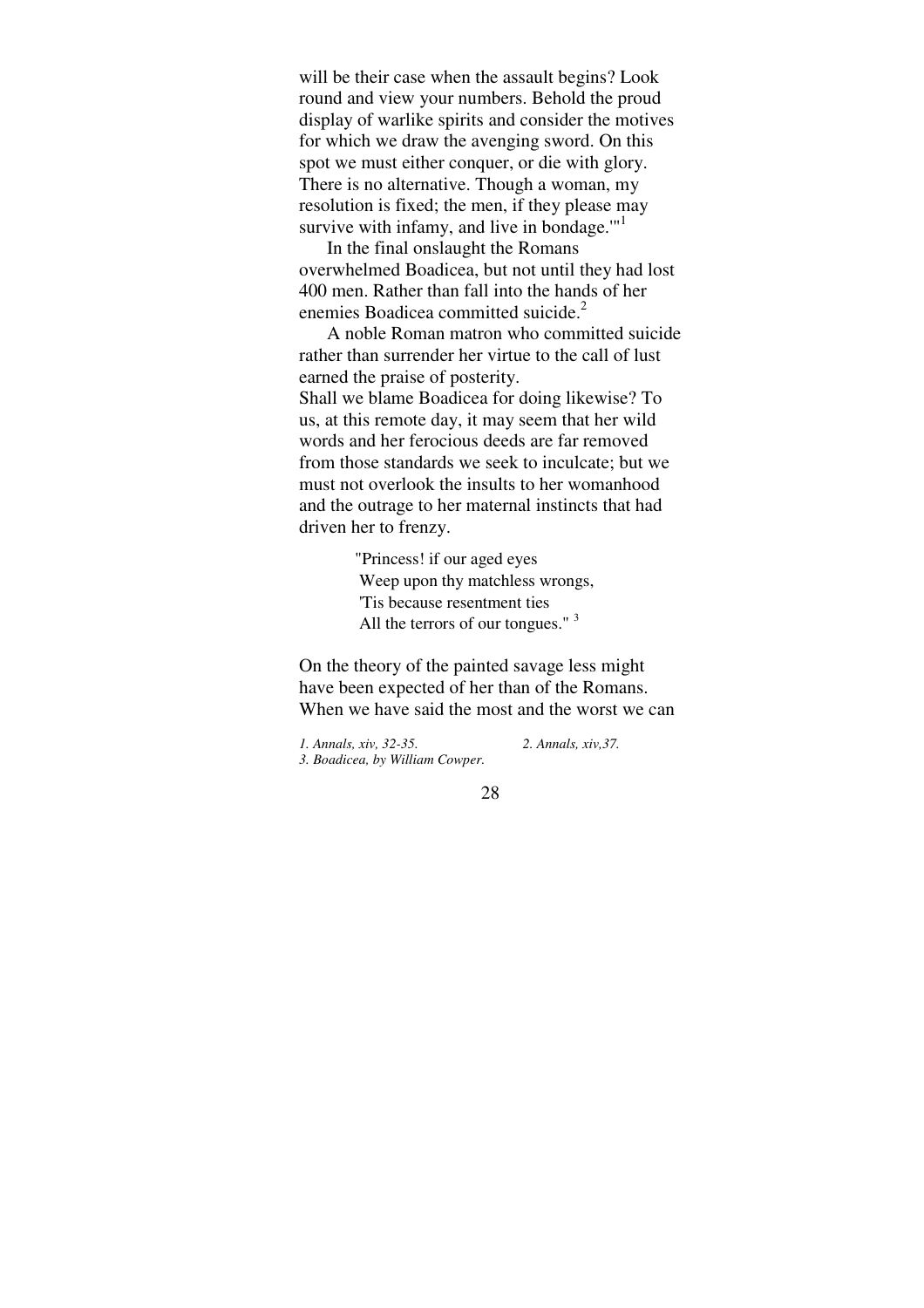against her we are left with the solid fact that she was brave enough to pit the strength of a British Queen against the might of the Roman legions. The lines of William Cowper were prophetic:

> "Regions Caesar never knew, Thy posterity shall sway, Where his eagles never flew, None invincible as they."

We have taken a sample of the manhood of the West and a sample of the womanhood of the East. We conclude this section with a sample of the manhood of the North. $<sup>1</sup>$ </sup>

"Among the Chieftains a distinguished by their birth and valour the most renowned was, Galgacus. The multitude gathered round him eager for action and burning with uncommon ardour. He harangued them to the following effect:

"When I consider the motives that have roused us to this war; when I reflect on the necessity that now demands our finest vigour, I expect everything great and noble from that union of sentiment that pervades us all. From this day I date the freedom of Britain. We are the men who never crouched in bondage. Beyond this spot there is no land where liberty can find a refuge. Even the sea is shut against us, while the Roman fleet is hovering on the coast. To draw the sword in the cause of freedom is the true glory of the brave, and, in our condition, cowardice itself would throw away the scabbard. In the battles, which have been hitherto fought with alternate

*1. From "Life of Agricola," chapters xxix-xxxii.*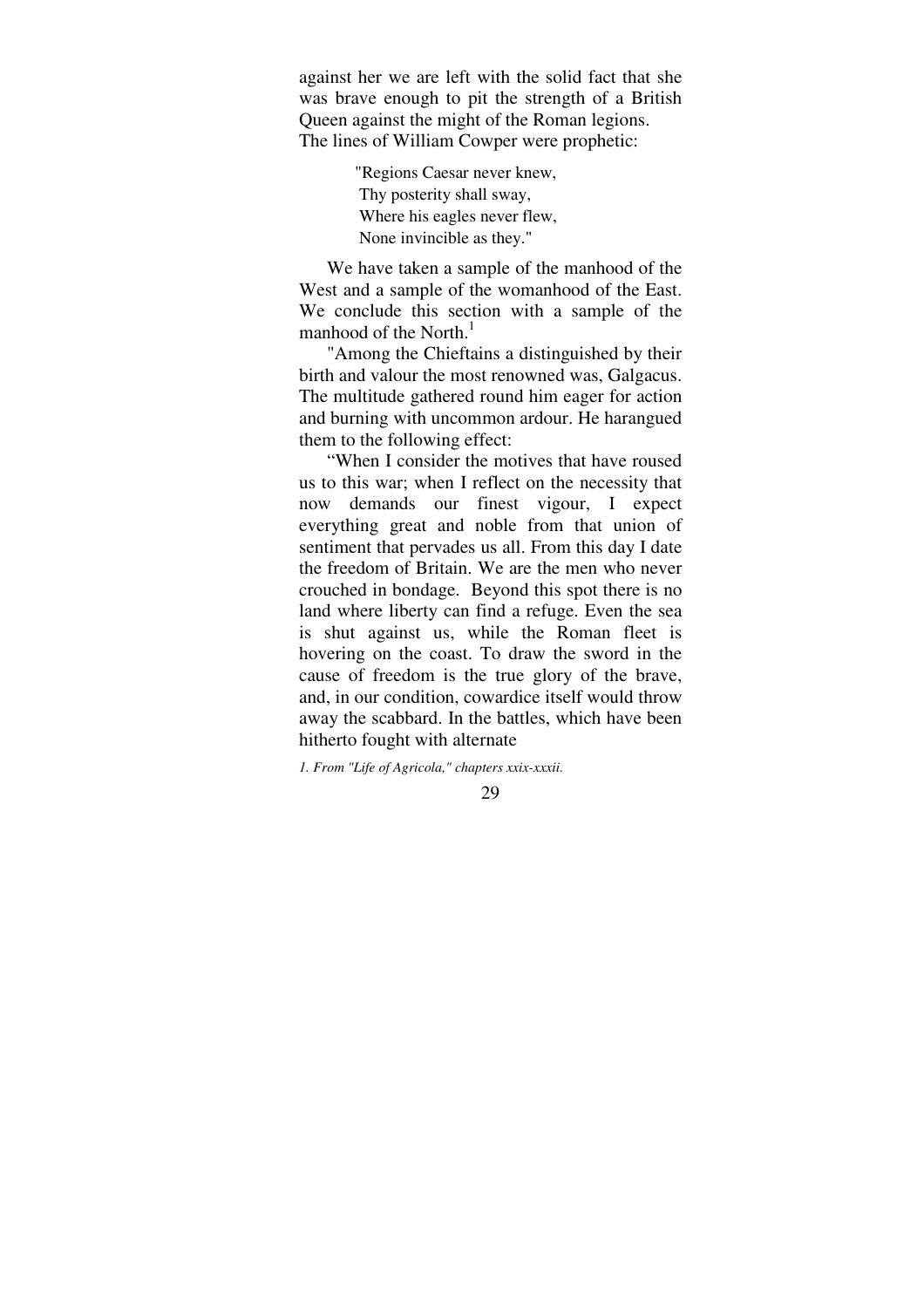vicissitudes of fortune, our countrymen might well repose some hopes in us; they might consider us as their last resource; they knew us to be the noblest sons of Britain, placed in the last recesses of the land, in the very sanctuary of liberty. We have not so much as seen the melancholy regions where slavery has debased mankind. We have lived in freedom, and our eyes have been un-polluted by the sight of ignoble bondage.

The extremity of the earth is ours: defended by our situation, we have to this day preserved our honour and the rights of men. But we are no longer safe in our obscurity; our retreat is laid open; the enemy rushes on, and, as things unknown are ever magnified, he thinks a mighty conquest lies before him. But this is the end of the habitable world, and rocks and brawling waves fill all the space behind. The Romans are in the heart of our country; no submission can satisfy their pride; no concessions can appease their fury. While the land has anything left, it is the theatre of war; when it can yield no more, they explore the sea for hidden treasure. Are the nations rich, Roman avarice is their enemy. Are they poor, Roman ambition lords it over them. The east and the west have been rifled, and the spoiler is still insatiate. The Romans, by a strange singularity of nature, are the only people who invade, with equal ardour, the wealth and the poverty of nations. To rob, to ravish, and to murder, in their imposing language, are the arts of civil policy. When they have made the world a solitude they call it peace.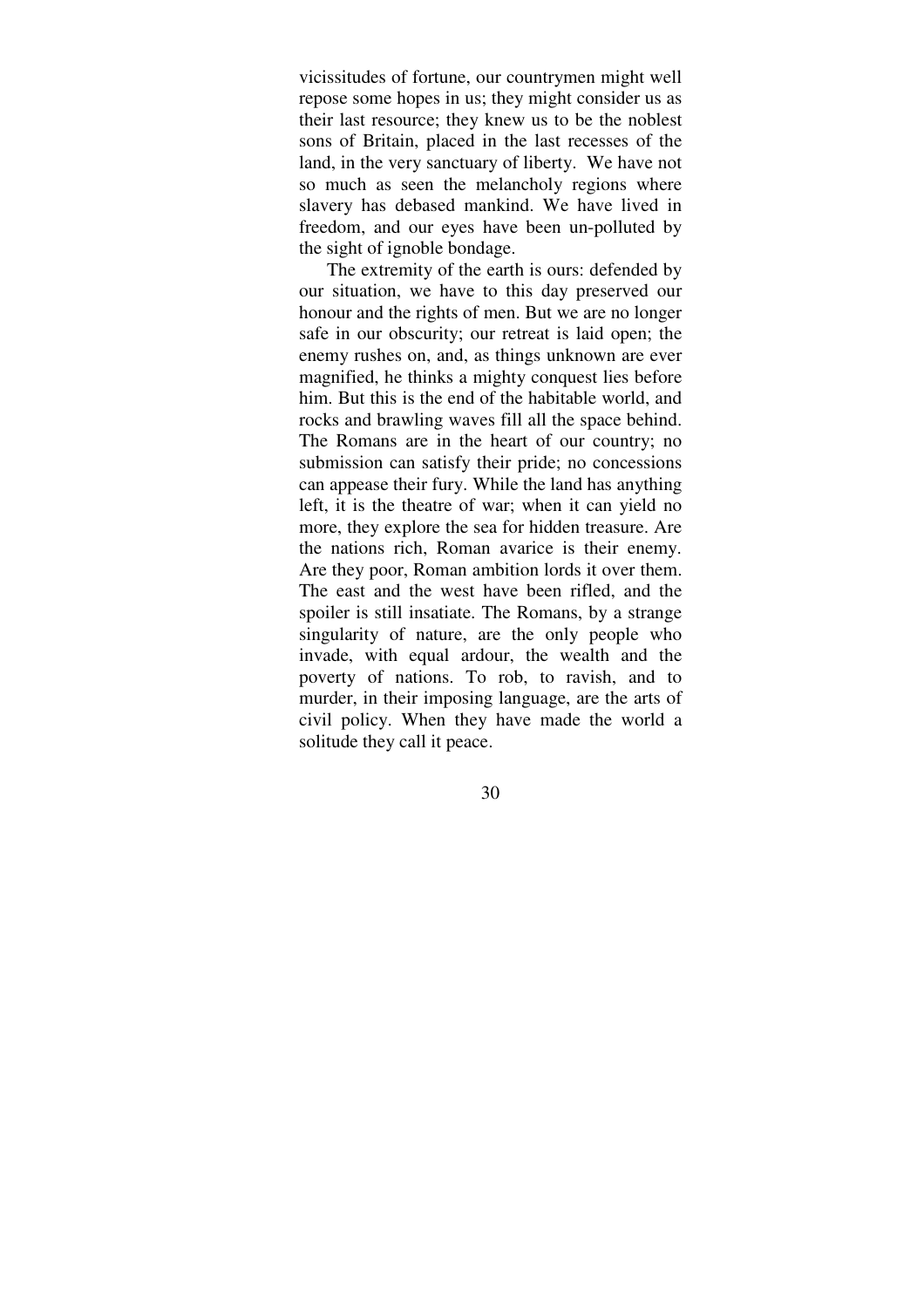Our children and relatives are dear to us all. It is an affection planted in our breast by the hand of nature. And yet those tender pledges are ravished from us to serve in distant lands. Are our wives, our sisters and our daughters safe from brutal lust and open violation? The insidious conqueror, under the mask of hospitality and friendship, brands them with dishonour. Our money is conveyed into their treasury, and our corn into their granaries. Our limbs and bodies are worn out in clearing woods and draining marshes; and what have been our wages? Stripes and insult. The lot of the meanest slave, born in servitude, is preferable to ours. He is sold but once, and his master maintains him; but Britain every day invites new tyrants, and every day pampers their pride. In a private family a slave who is last bought in provokes the mirth and ridicule of the whole domestic crew; and in this general servitude, to which Rome has reduced the world, the case is the same: we are treated at first as objects of derision and then marked out for destruction.

"What better lot can we expect? We have no arable lands to cultivate for a master; no mines to dig for his avarice; no harbours to improve for his commerce. To what end should the conqueror spare us? Our virtue and undaunted spirit are crimes in the eyes of the conqueror, and will render us more obnoxious. Our remote situation, hitherto the retreat of freedom, and do that account the more suspected, will only serve do inflame the jealousy of our enemies. we must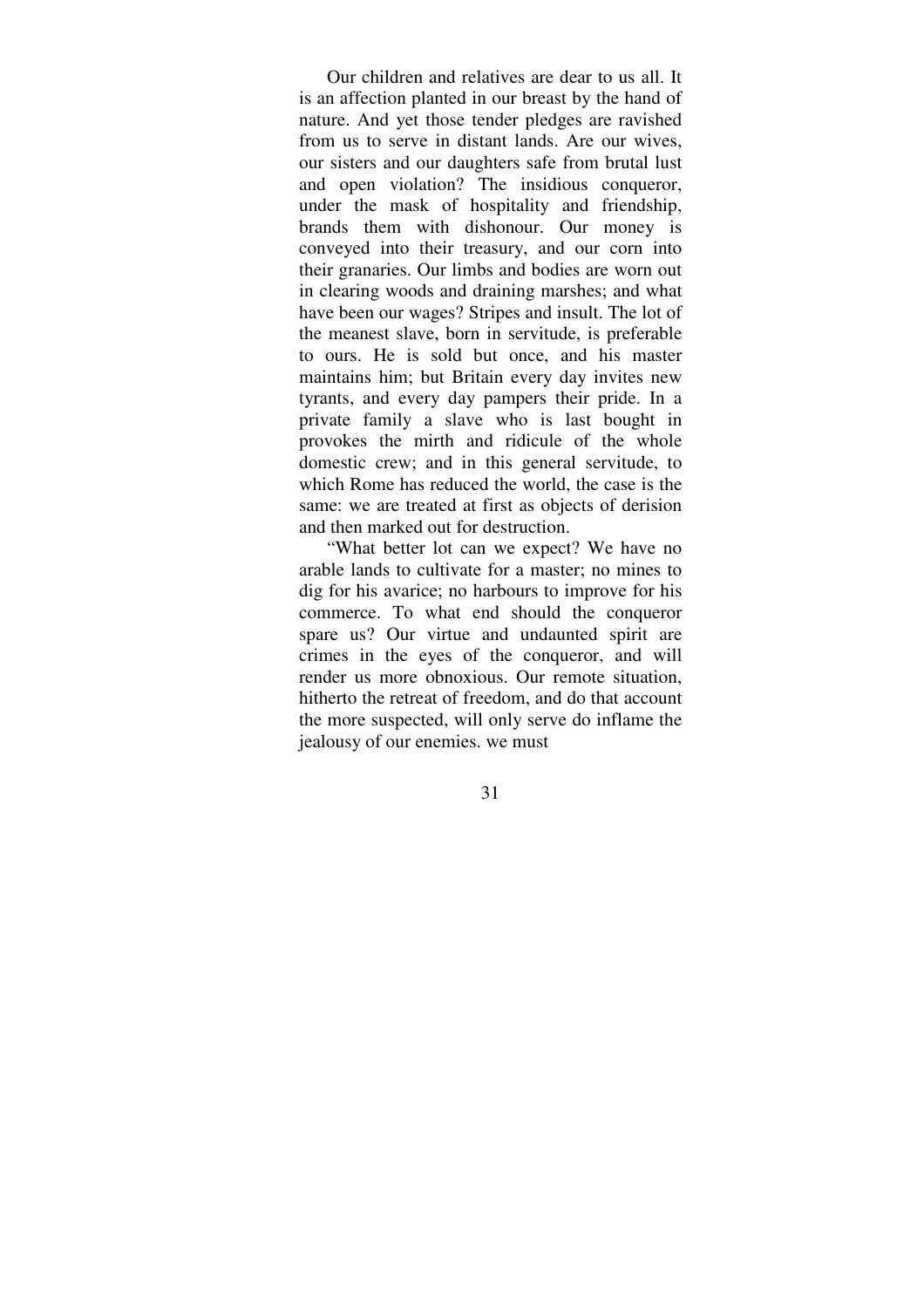expect no mercy. Let us therefore dare like men. We all are summoned by the great call of nature; not only those who know the value of liberty, but even such as think life on any terms the dearest blessing. The Trinobantes, $<sup>1</sup>$  who had only a woman</sup> to lead them on, were able to carry fire and sword through a whole colony. They stormed, the camps of the enemy and, if success had not intoxicated them, they had been, beyond all doubt, the deliverers of their country. And shall not we, unconquered and undebased by slavery, a nation ever free, and struggling now, not to recover but to ensure our liberties, shall we not go forth the champions of our country? Shall we not, by one generous effort, show the Romans, that we are the men whom Caledonia has reserved to be assertors of the public weal?

"We know the manners of the Romans: and are we to imagine that their valour in the field is equal to their arrogance in time of peace? By our dissensions their glory rises; the vices of their enemies are the negative virtues of the Roman army; if that may be called an army which is no better than a motley crew of various nations held together by success and ready to crumble away in the first reverse of fortune. That this will be their fate, no one can doubt, unless we suppose that the Gaul, the German and (with shame I add) the Britons, a mercenary band, who hire their blood in a foreign service will adhere from principle to a new master whom they have lately served and long detested. They are now enlisted

*1. The people of Essex under Boadicea*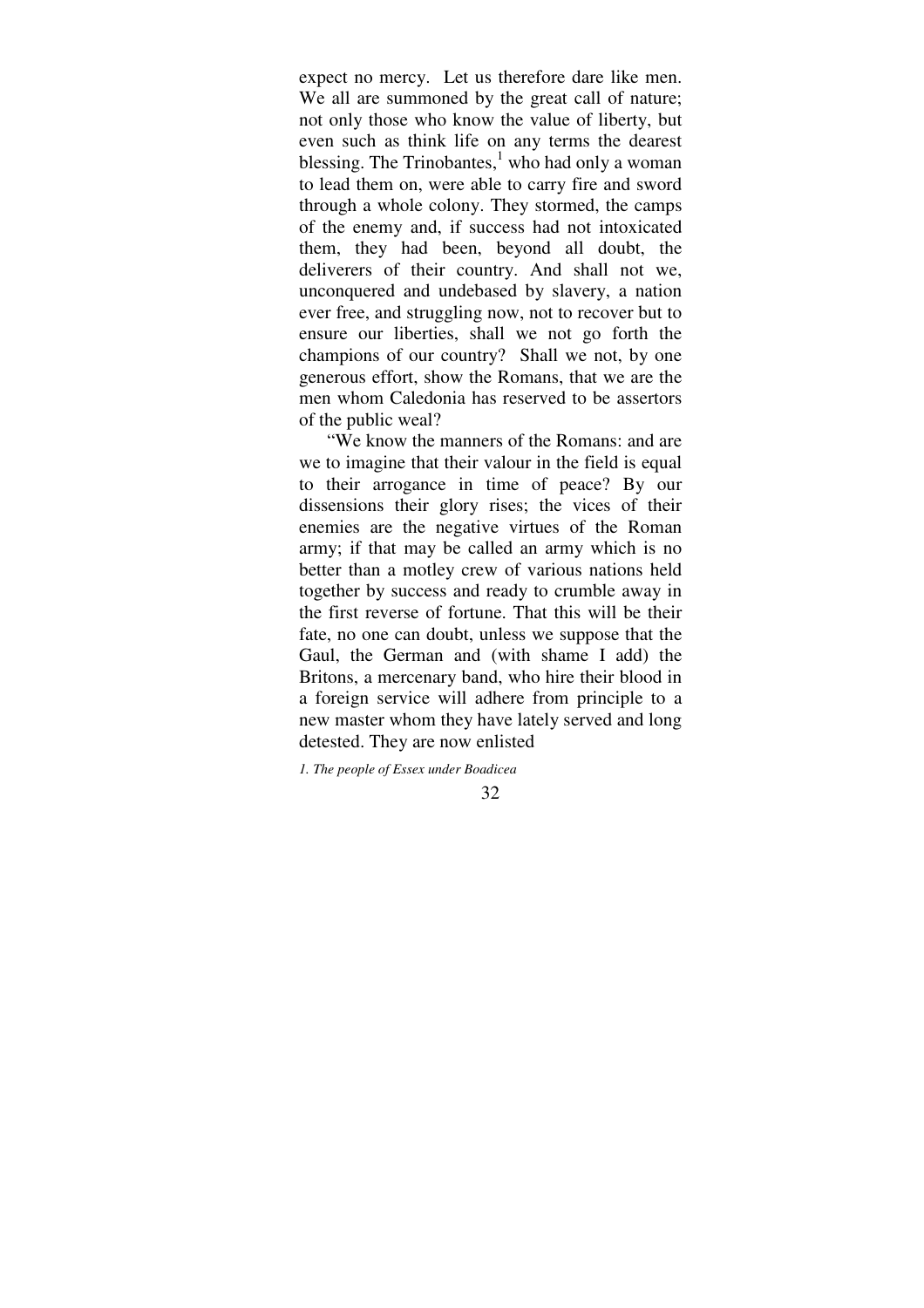by awe and terror; break their fetters, and the man who forgets to fear will seek revenge.

"All that can inspire the human heart, every motive that can excite us to deeds of valour, is on our side. The field to animate their drooping spirit; no parents to reproach their want of courage. They are not listed in the cause of their country; their country, if any they have, lies at a distance. They are a band of mercenaries, a wretched handful of devoted men, who tremble and look aghast, as they roll their eyes around and see on every side objects unknown before. The sky over their heads, the sea, the woods, all things conspire to fill them with doubt and terror. They come like victims delivered into our hands by the gods, to fall this day a sacrifice to freedom.

"In the ensuing battle(about A.D.83) be not deceived by false appearances; the glitter of gold and silver may dazzle the eye; but to us it is harmless, to the Romans no protection. In their own ranks we shall find a number of generous warriors ready to assist our cause. The Britons know that for common liberties we draw the avenging sword. The Gauls will remember that they once were a free people, and the Germans, as the Usipians lately did, will desert their colours. The Romans have left nothing in their rear to oppose us in the pursuit; their forts are ungarrisoned; the veterans in their colonies droop with age; in their municipal towns nothing but anarchy, despotic government, and disaffected subjects. In me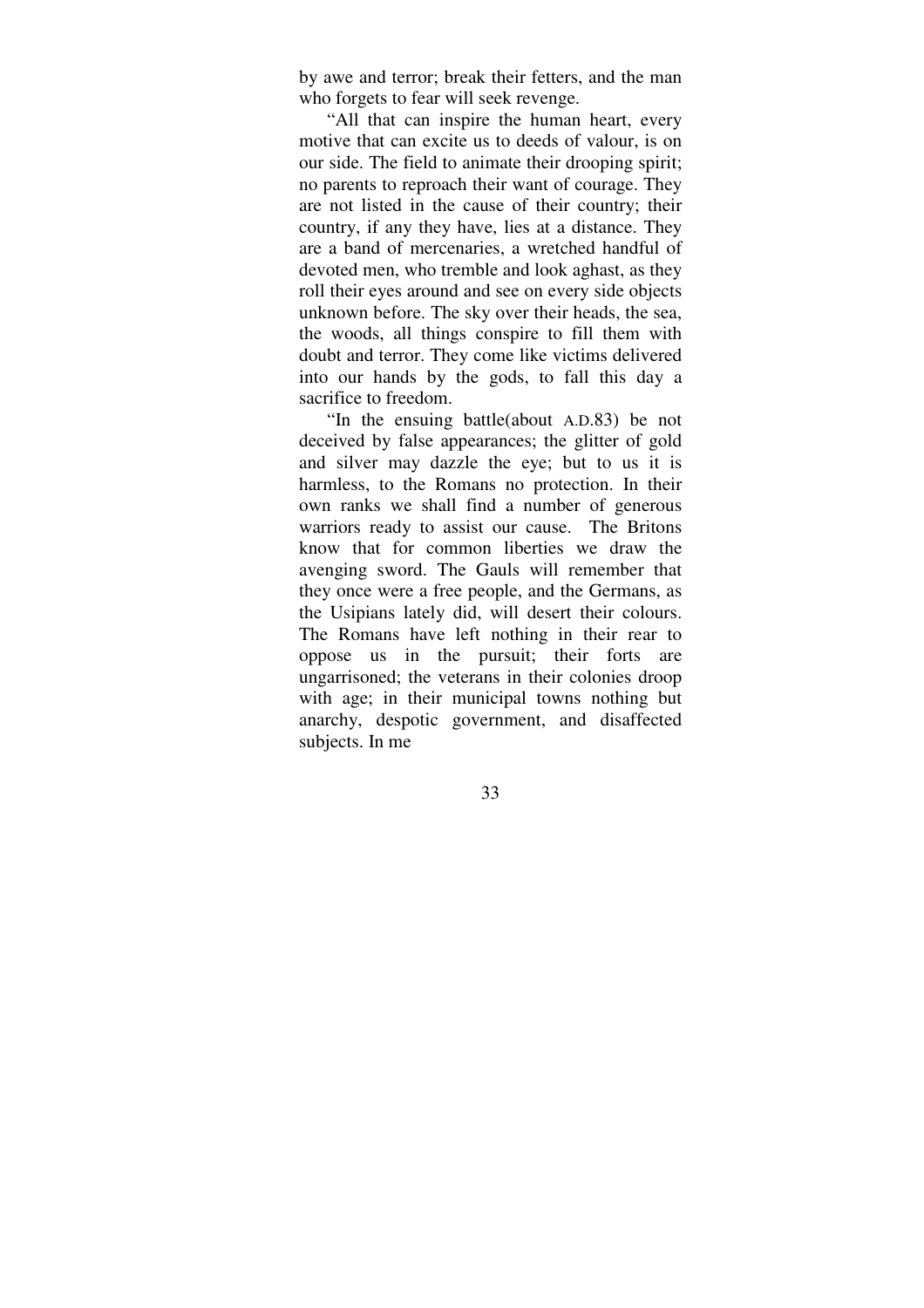behold your general. Behold an army of free-born men. Your enemy is before you, and, in his train, heavy tributes, drudgery in the mines, and all the horrors of slavery. Are those calamities to be entailed upon us? Or shall this day relieve us by a brave revenge? There is the field of battle, and let that determine. Let us seek the enemy and, as we rush upon him, remember the glory delivered down to us by our ancestors; and let each man think that upon his sword depends the fate of all posterity."<sup>1</sup>

The Caledonians were driven back, but the Romans never penetrated far into Scotland

I have given these extracts at length, because isolated sentences fail to convey the real significance of the incidents. We see from the above that in Wales, England and Scotland the leaders were animated by the same noble sentiments. "After a war of about forty years, undertaken by the most stupid, maintained by the most dissolute, and terminated by the most timid of all the emperors, the far greater part of the island submitted to the Roman yoke," says Gibbon. But the judgment of Gibbon is not endorsed by Tacitus. "Even Julius Caesar, the first of the Romans who set his foot in Britain at the head of an army, can only be said by a prosperous battle to have struck the natives with terror and to have made himself master of the seashore. The discoverer, not the conqueror of the island, he did

*1. Life of Agricola, chapters xxix-xxxii.* 

*<sup>2.</sup> Decline and fall of the Roman Empire, vol.1, p.4. Bohn's Libraries* 

 <sup>34</sup>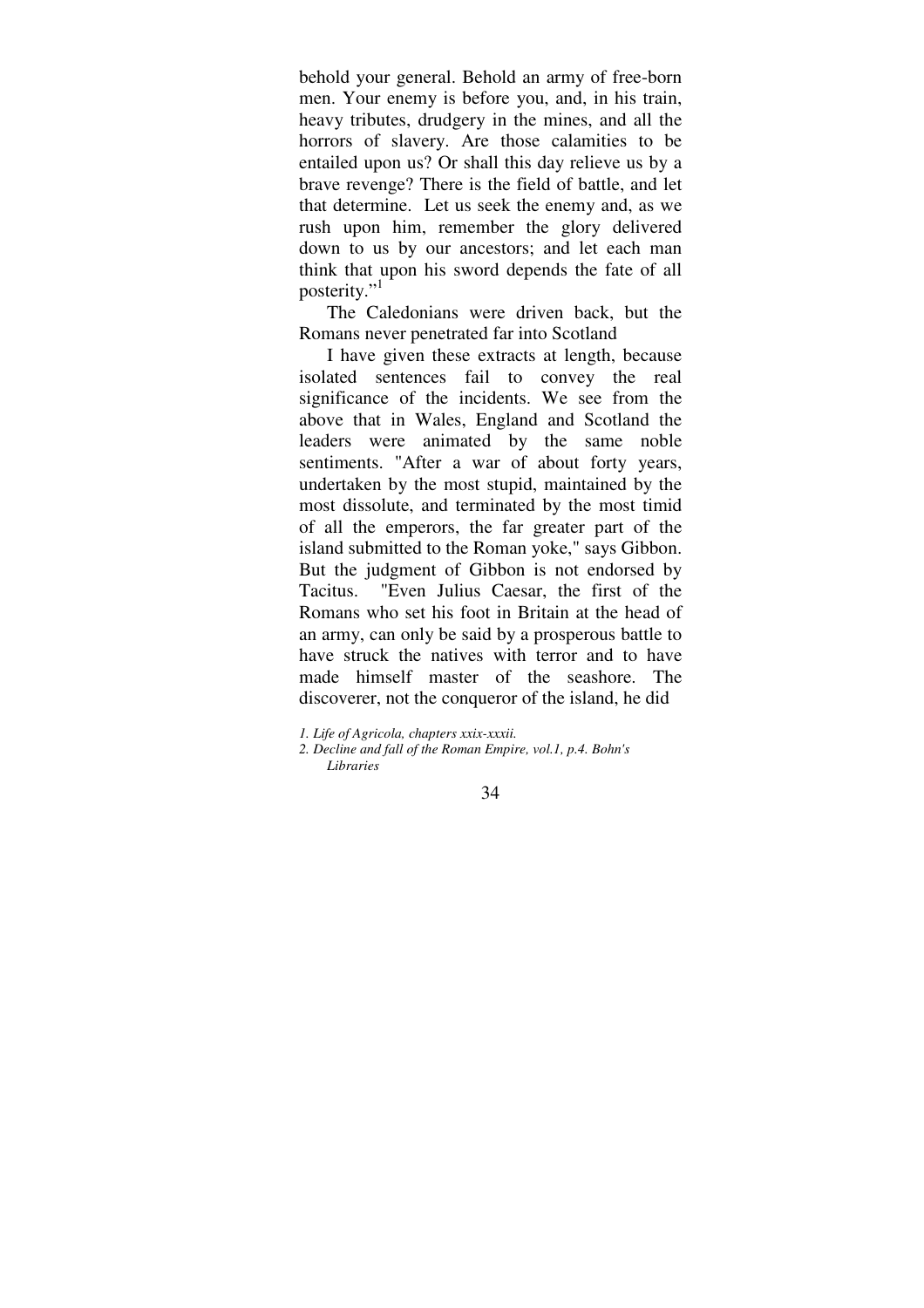no more than show it to austerity. Rome could not boast of a conquest."<sup>1</sup>

"When Britain with the rest of the Roman world, fell to the lot of Vespasian, the ablest officers were sent to reduce the island; powerful armies were set in motion, and the spirit of the natives began to droop. In order to spread a general terror, Petilius Cerealis fell with sudden fury on the Brigantes.  $\dots$ ."<sup>2</sup>

These extracts make it abundantly clear that the Romans did not make the mistake of underrating the prowess of the Britons.

They recognized that the Britons were foes worthy of the best roman steel. In no sense was Britain conquered either by Caesar or his successors. at best the Romans only occupied this land.

> "This England never did, nor never shall, Lie at the proud foot of a conqueror, But when it first did help to wound itself. Come the three corners of the world in arms, And we shall shock them: nought shall make us rue,

If England to itself do rest but true. "<sup>3</sup>

## CHRISTIANITY IN BRITAIN

I am using the term Britain as distinct from the term England, which came into use after the arrival of the English in the fifth century.

*1. Life of Agricola, xiii. 2 Ibid, xvii. 3. Shakespeare, King John, v.7.*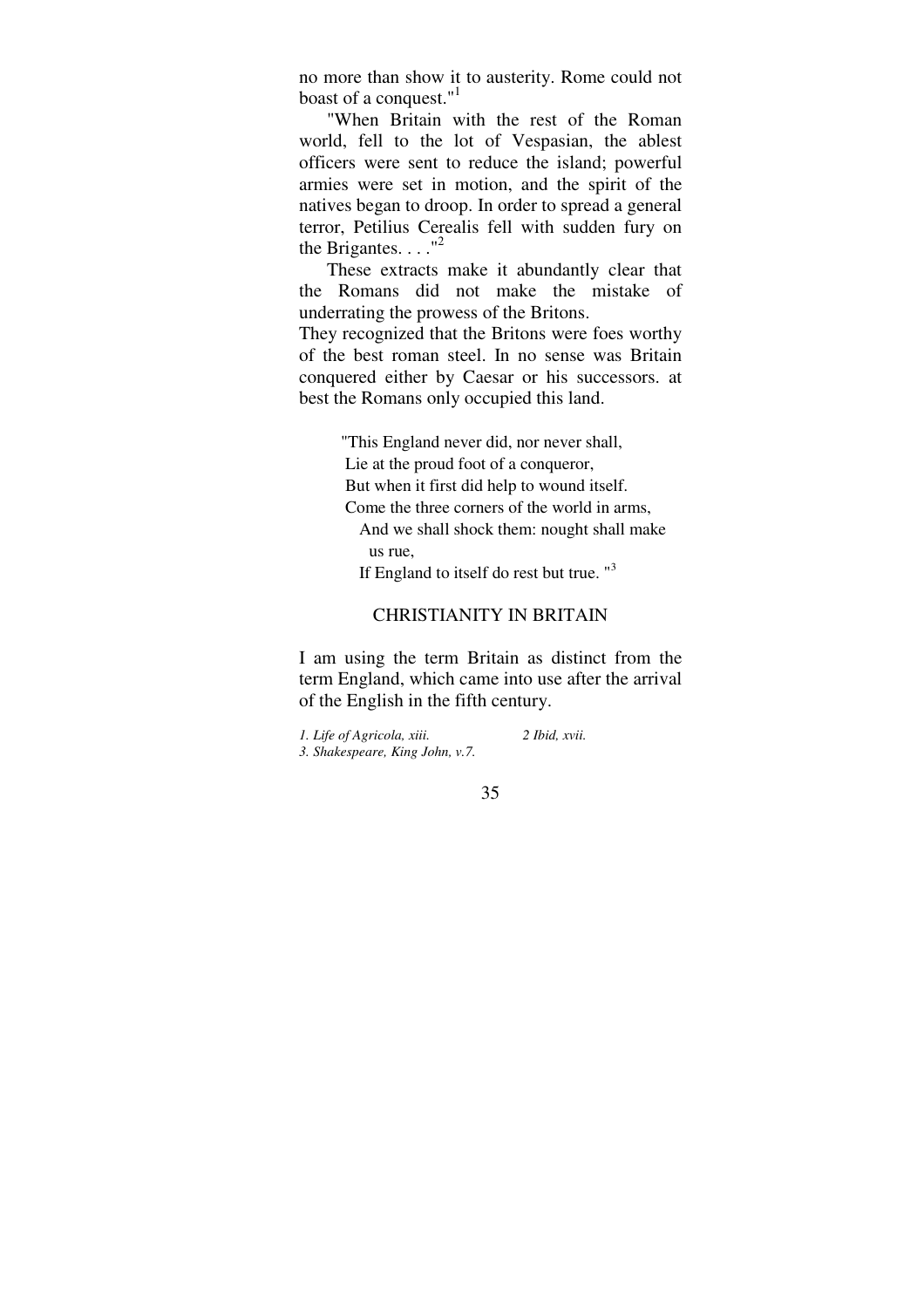In other words, I am using the term Britain as the name of this country for the first five hundred years of the Christian era.

Investigations into the available records show that Christianity was firmly established in this land centuries before the arrival of Augustine the monk, who is commonly credited with converting England. It may be safely asserted that Christianity in England took its rise from Glastonbury "What cannot be said for any other ecclesiastical city can be stated on behalf of Glastonbury, viz., that here the earliest British Christian Church remained in the hands of the Britons, while other parts were invaded and conquered by the Saxons; and while in other places the people bowed the knee to Woden, here Christ was still acknowledged, and when Glastonbury in its turn was conquered and became English the Saxons had already joined the Christian Standard, so that there was no break in the one true worship.

"In or about the year A.D. 60 St. Philip sent Joseph of Arimathea over to Britain to preach the Gospel; and he, with twelve companions, came by way of Wales from the south of France, and the British Chief, Arviragus . . . allowed them to settle in the isle of Ynysvitrin . . . which was the origin of the Twelve Hides of Glastonbury."<sup>1</sup>

The Rev. Lionel Smithett Lewis, M.A., Vicar of Glastonbury, has done a lot of valuable research work in this field, and I advise you to read his

*<sup>1</sup> Guide to Glastonbury, P.7.* The date, A.D. 60, is probably much too late, it could possibly have been as early as A.D. 36.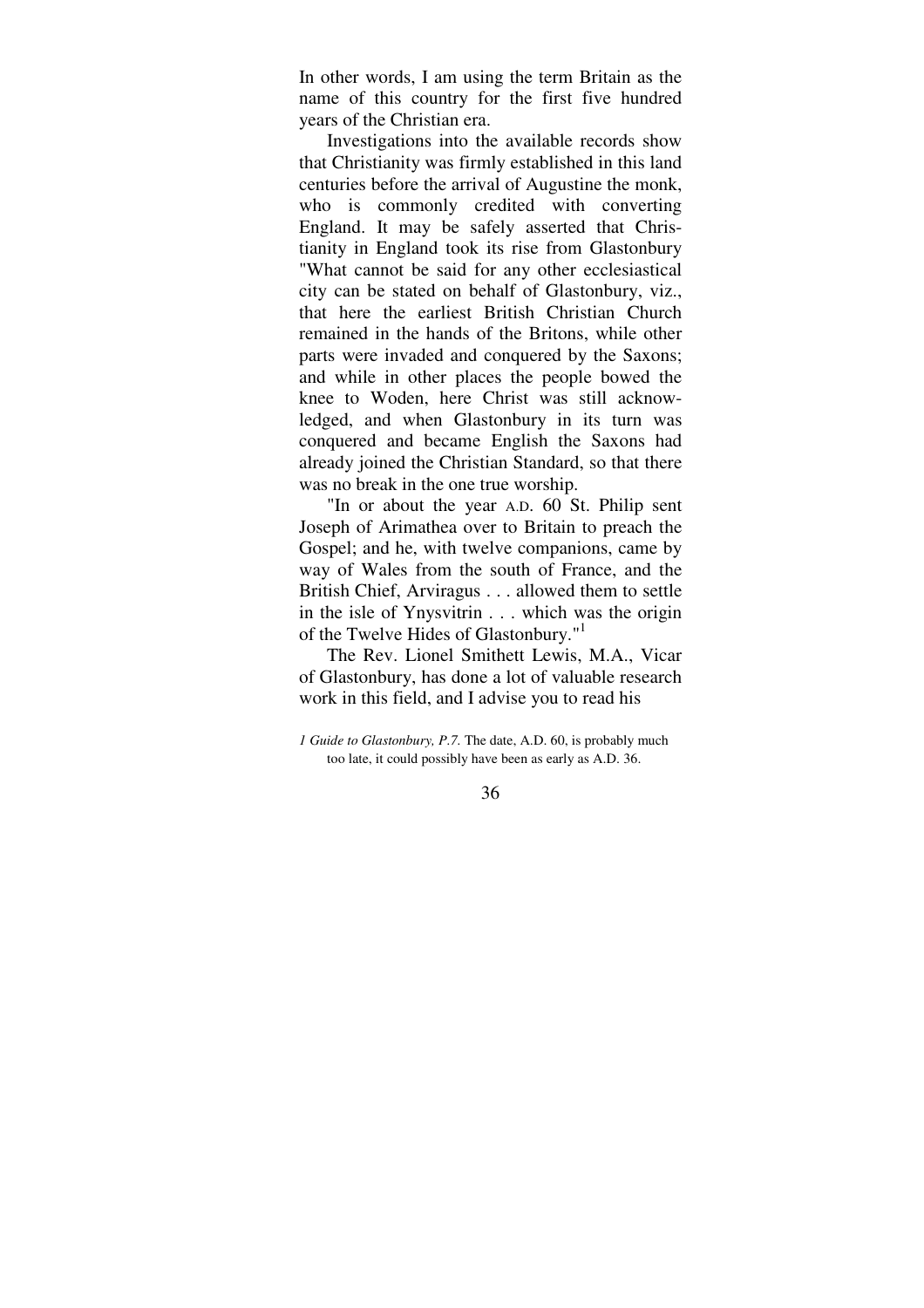books.<sup>1</sup> On well-reasoned grounds he gives the death of Joseph of Arimathea at Glastonbury in A.D. 82. The story has been so well and so often told that it is not necessary for me to repeat it here.

In *The Long Lost Chapter of the Acts of the Apostles<sup>2</sup>* we are told of the visit of St. Paul to England, and of his preaching on Ludgate Hill, London. There is considerable doubt concerning the authenticity of this pamphlet and I do not ask you to accept it as beyond question. But we have the fact of St. Paul's Cathedral on Ludgate Hill, and we have St. Paul's Cross traditionally marking the spot where St. Paul stood. $3$ 

I pass on to a valuable pamphlet by the Rev. C.C. Dobson, M.A., Vicar of St. Mary-in-the-Castle, Hastings., published by the Church Book Room, 7 Wine Office Court, E. C4. There are several paragraphs which bear witness to the early planting of Christianity in Britain, and to the connection of the household of Caradoc with the royal house of Rome. After referring to the personal names mentioned by St. Paul in his Epistles to the Romans and the Philippians, Mr. Dobson says:, "The names that need our immediate attention are Pomponia, Linus, Claudia, and Pudens." "Pomponia was a sister of Caractacus, her original name being Gladys. She married Aulus Plautius, the Roman commander of. the Claudian invasion *(of England)* probably about the time of the Claudian Treaty in Britain.

*1 (Glastonbury, "The Mother of Saints," Her Saints* A.D. 37-1539); *and "St. Joseph of Arimathea at Glastonbury." 2 See Appendix iv. P.48 3. See Appendix iii,p.* 47.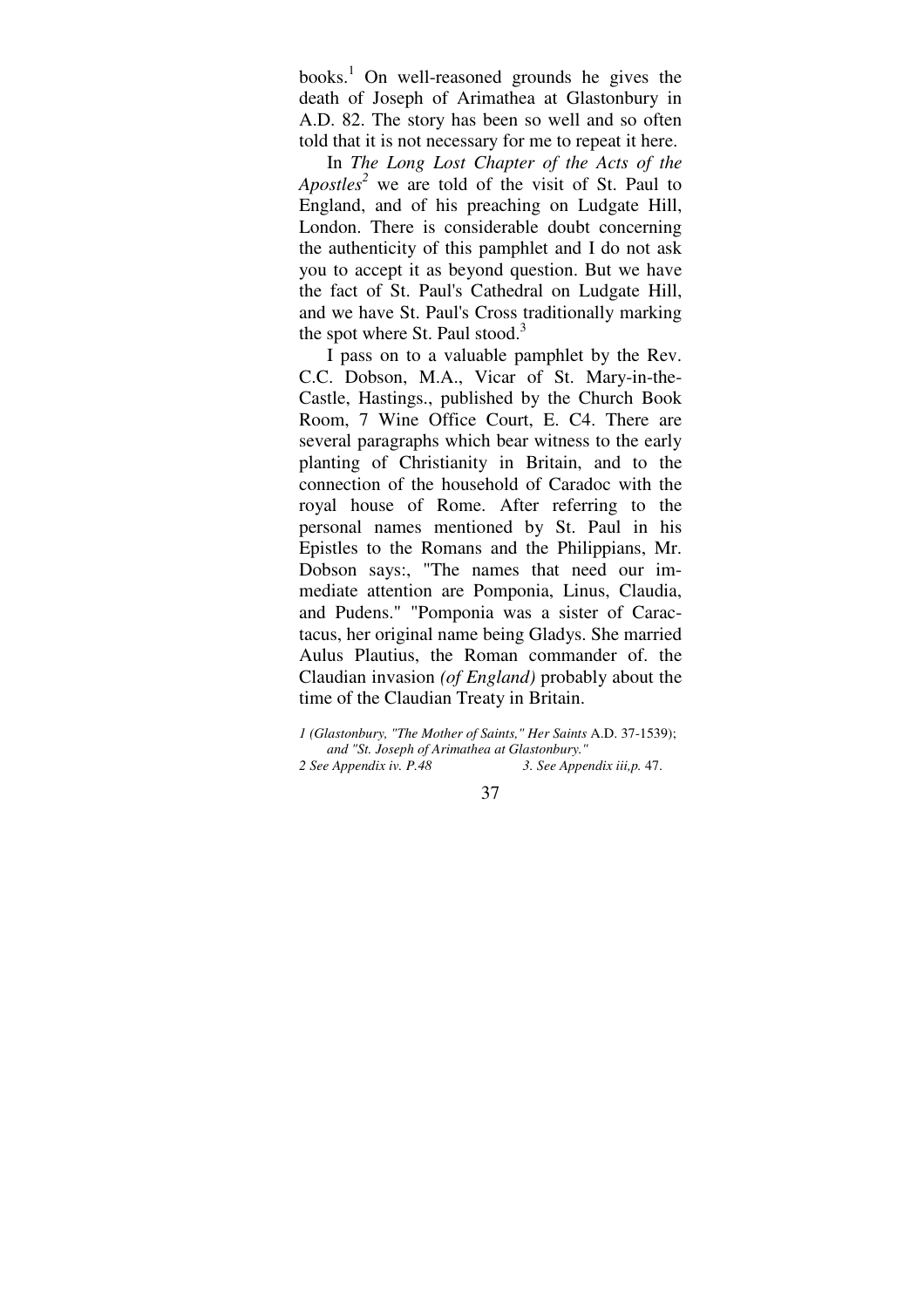She now took the name of Pomponia, the name of the clan or gens to which her husband belonged. Aulus Plautius was recalled to Rome about 47, taking her with him. For forty years she was a leader of the best Roman society, the name Grrecina being added to her name Pomponia in recognition of her scholarship in Greek. She was accused of a foreign superstition, but the charge does not seem to have been seriously pressed, since her husband was appointed her judge, and she was naturally acquitted." *(p. 5)*

Here I will add the words of Tacitus on which the above is based. "Pomponia Grrecina, a woman of illustrious birth, and the wife of Plautius, who, on his return from Britain, entered the city with the pomp of an ovation, was accused of embracing the rites of a foreign superstition. The matter was referred to the jurisdiction of her husband. Plautius, in conformity to ancient usage, called together a number of her relations, and in her presence, sat in judgment on the conduct of his wife. He pronounced her innocent." $1$ 

It seems to be generally agreed that the 'foreign superstition' was Christianity. It should be noted that Tacitus describes Pomponia as 'of illustrious birth,' and it is evident that she was a lady of culture and aristocratic manners.

Mr.. Dobson brings forward supporting evidence for the following statement: "Linus, therefore, the first Bishop of Rome, ordained by St. Paul, was brother of Claudia, and therefore a British Prince and son of Caractacus, since, as we

*1. Annals, xiii,* 32.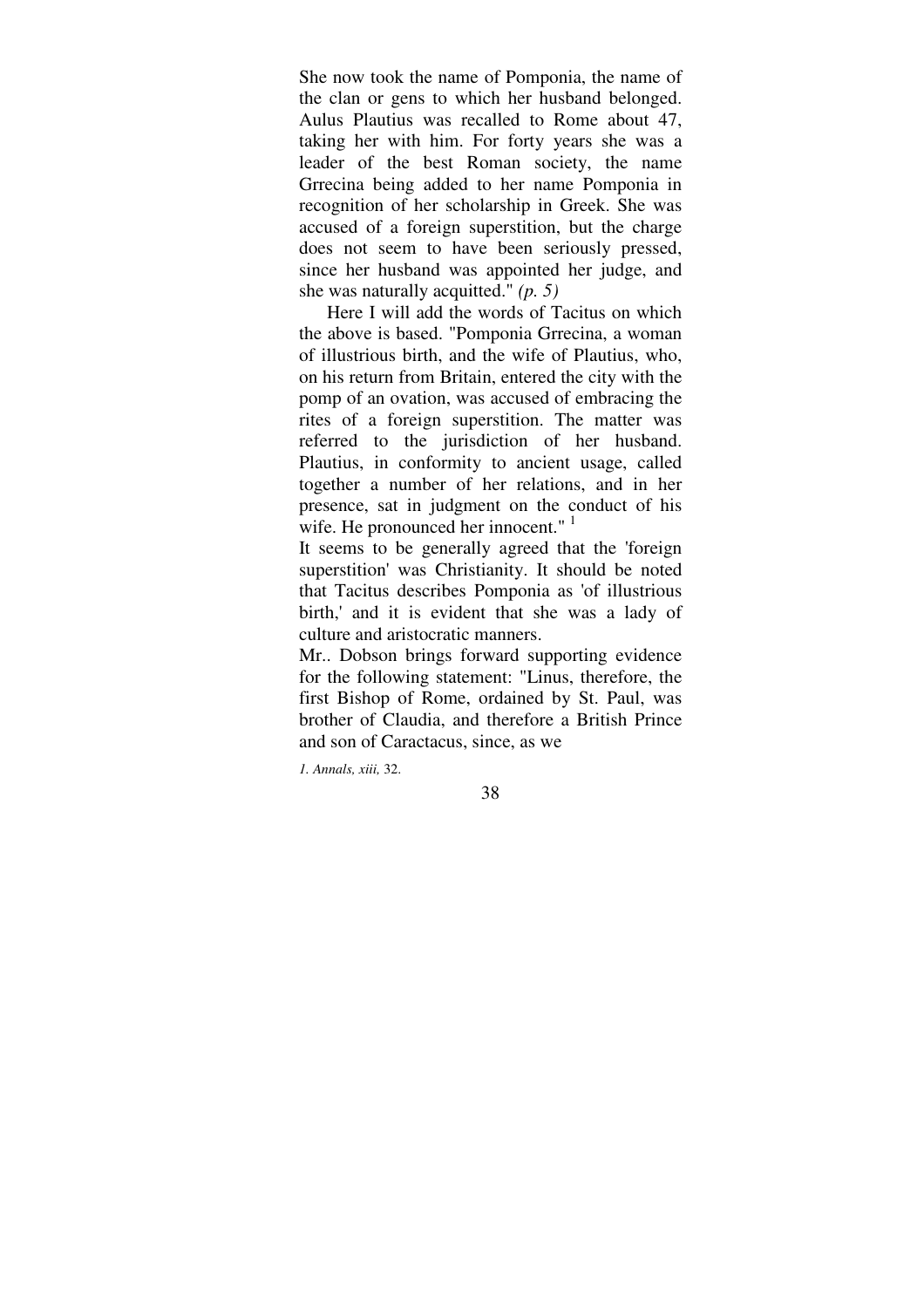shall see, Claudia was the latter's daughter. The British form of his name was Llin." *(p. 5)*

*"Pudens.* Here, again, we have a Pudens, son of Pudentius, praetor Castorum of the Roman headquarters at Regnum (Chichester) under Aulus Plautius during the Roman invasion in A.D. 42-43. His name is on the 'Pudens Stone'<sup>1</sup> at Chichester as having given a site for a temple." *(p. 5)*. In addition to the Pudens above referred to there is the Pudens of *2 Timothy iv,* 21, and the Pudens mentioned by the Roman poet, Martial. Mr. Dobson finds the three are the same person and shows the difficulties in the way of assuming they were different persons. He then concludes: "If, however, they are the same, everything, including dates, fits in exactly. Pudens meets (Claudia in Britain in A.D. 43 to 47, during which time his commander Plautius marries her aunt Pomponia. He returns to Rome with Plautius about 47, and in due course succeeds to his father's estates. In 52 Claudia arrives as a captive with her father Caractacus, $2$ residing in the famous Palatium Britannicum. Pudens and Claudia renew their acquaintance, the palace of Plautius, the old commander of Pudens, and Pomponia, the aunt of Claudia, doubtless provides the place of meeting. The marriage takes place in about 53." *(p. 6).* This *"Claudia.* . . daughter of Caractacus, captured in his final reverse, sharing his captivity in Rome. Her Welsh name was Gladys, and her aunt Pomponia bore the same name,

1. To see the "Pudens Stone" inscription turn to, p. 6.

2. Tacitus specifically states that a daughter of Caractacus accom-

panied him as he proceeded to the Tribunal. See above, p. 21.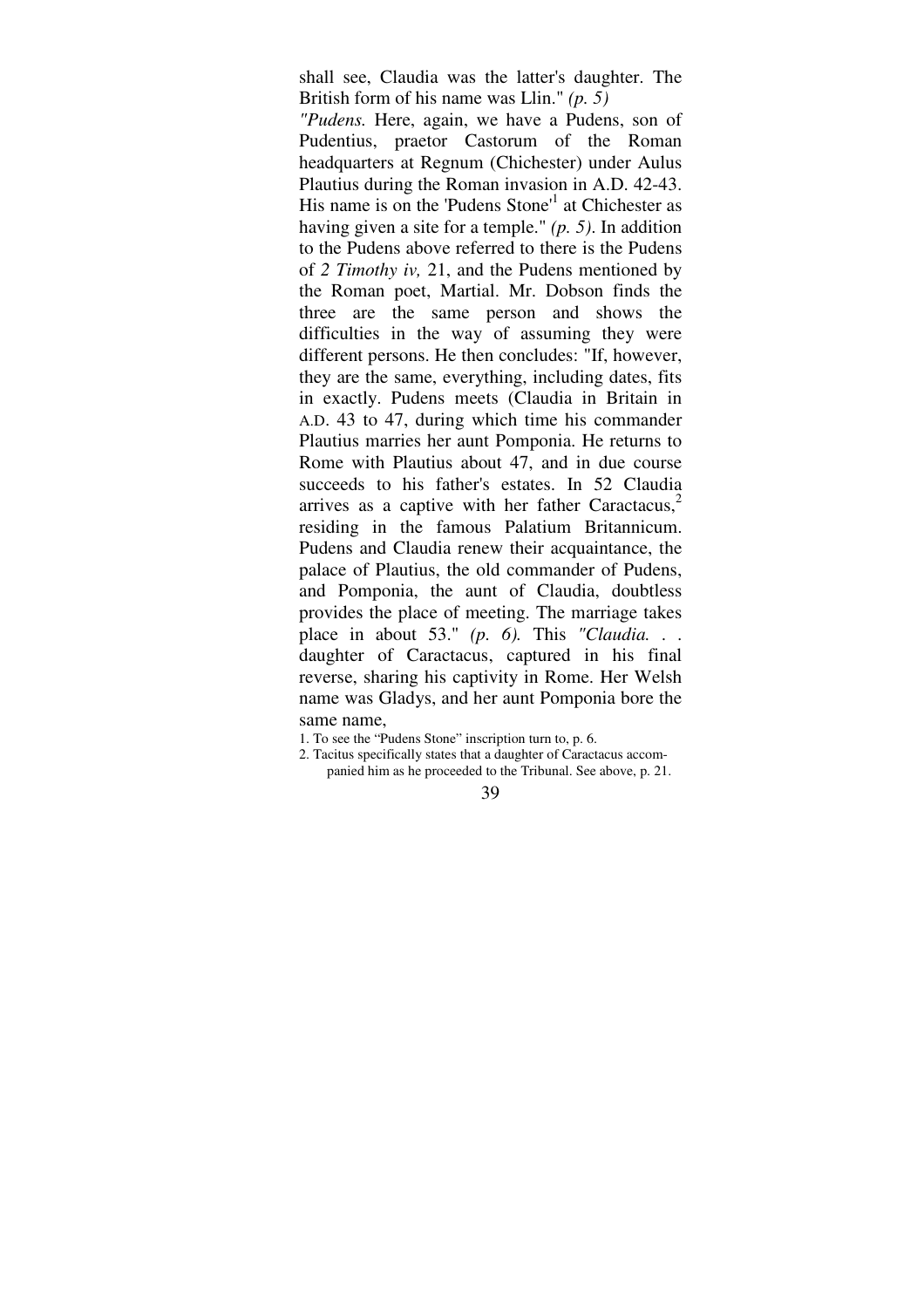which was the Welsh for 'Princess.' She took the name of Claudia, when the Emperor Claudius adopted her as his daughter. Martial extols her beauty, wit and fascination. He speaks of her as uniting the accomplishments of Rome and Athens. 'Claudia of the clan of Rufus belongs to the blueeyed Britons. How popular she is, how she holds the hearts of the Latin folk! How beautiful of figure! Italian matrons might think she was of their own race. .. .' " *(p. 7)*

Thus we see that Caradoc and his family were esteemed as worthy of the highest places. Character, culture, grace, charm and religion are all manifest in these illustrious people. If they were painted savages they were savages of a unique kind. They were counted worthy to share the palaces of the highest in the land. The Christian faith they had embraced in their own land emboldened them to be witnesses in the land and city of their captivity.

The above paragraphs have shown us that the Christian faith flourished in England a short time after the death of our Lord, that is in the first century A.D. We have ample evidence to show that it flourished in the second century also. The Venerable Bede informs us that: .. In the year of our Lord's incarnation 156, Marcus Antoninus Verus, the fourteenth from Augustus, was made Emperor, together with his brother, Aurelius Commodus. In their time, whilst Eleutherius, a holy man, presided over the Roman church, Lucius, king of the Britons, sent a letter to him, entreating that by his command he might be made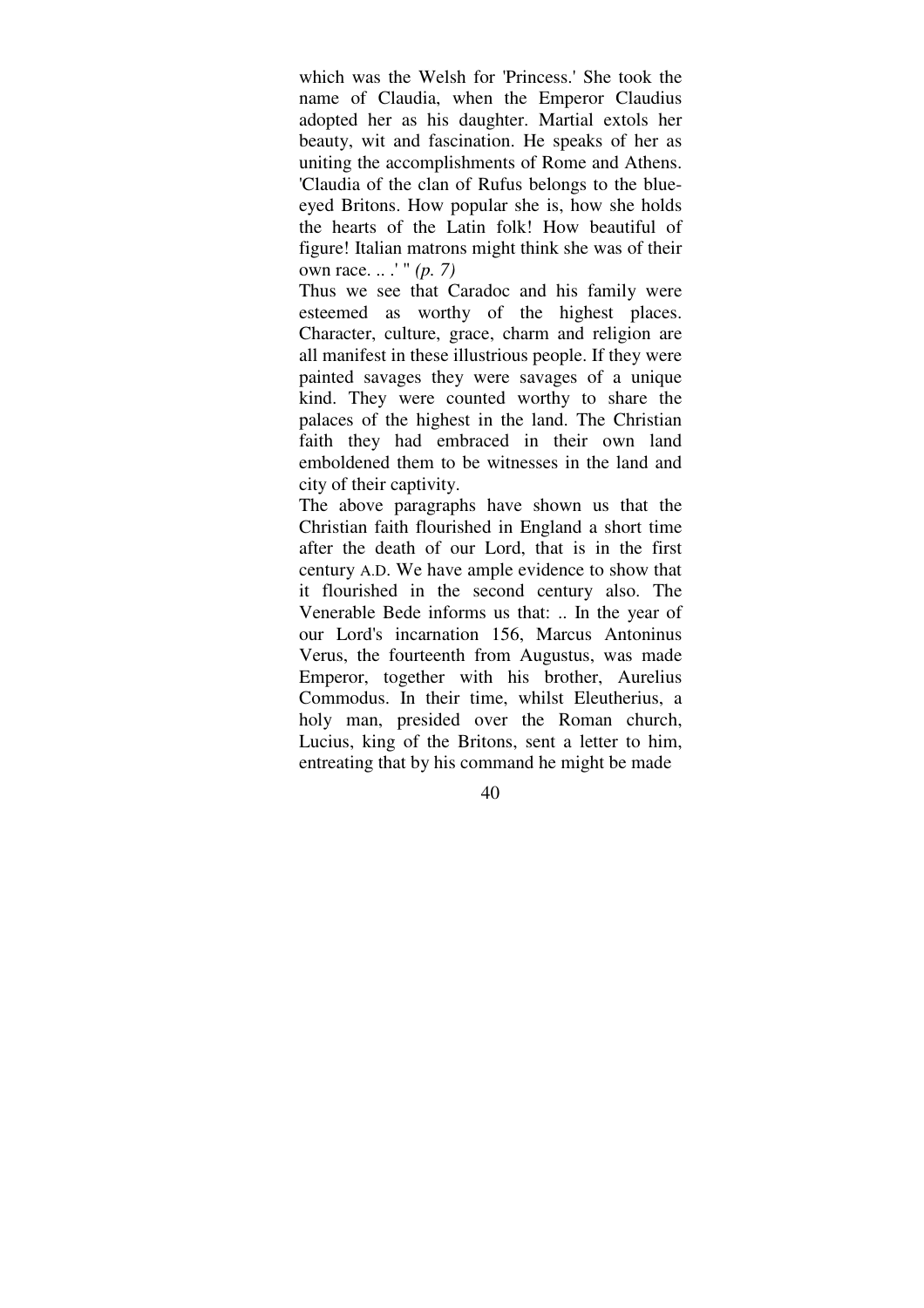a Christian. He soon obtained his pious request, and the Britons preserved the faith which they had received, uncorrupted and entire, in peace and tranquillity until the time of the Emperor Diocletian."<sup>1</sup>

Similar information is given in the Anglo-Saxon Chronicle. "A.D. 167. This year Eleutherius obtained the bishopric of Rome and held it in great glory for twelve years. To him Lucius, king of Britain, sent letters praying that he might be made a Christian: and he fulfilled that he requested. And they afterwards continued in the right faith till the reign of Diocletian."

Shortly after this date we find the Church of St. Peter's, Cornhill, London, in existence. The present building is, of course, of a much later date. Over the chimney-piece of the vestry-room is a tablet, preserved from the Great Fire, bearing the following inscription:

"Bee it knowne to all men that the yeare of our Lord God 179, Lucius, the first Christian king of the land, then called Britaine, founded the first church in London, that is to say, the church of St. Peter upon Cornehill. And hee founded there an Archbishop's see and made the church the metropolitane and chief church of this kingdome : and so indured the space of 400 years unto the coming of St. Austin the apostle of England, the which was sent into the land by S. Gregoire, the doctor of the church in the time of King Ethelbert., And then was the Archbishop's See and Pall removed from the foresaid church of St.

*1 Ecclesiastical History, Book I, chapter iv.*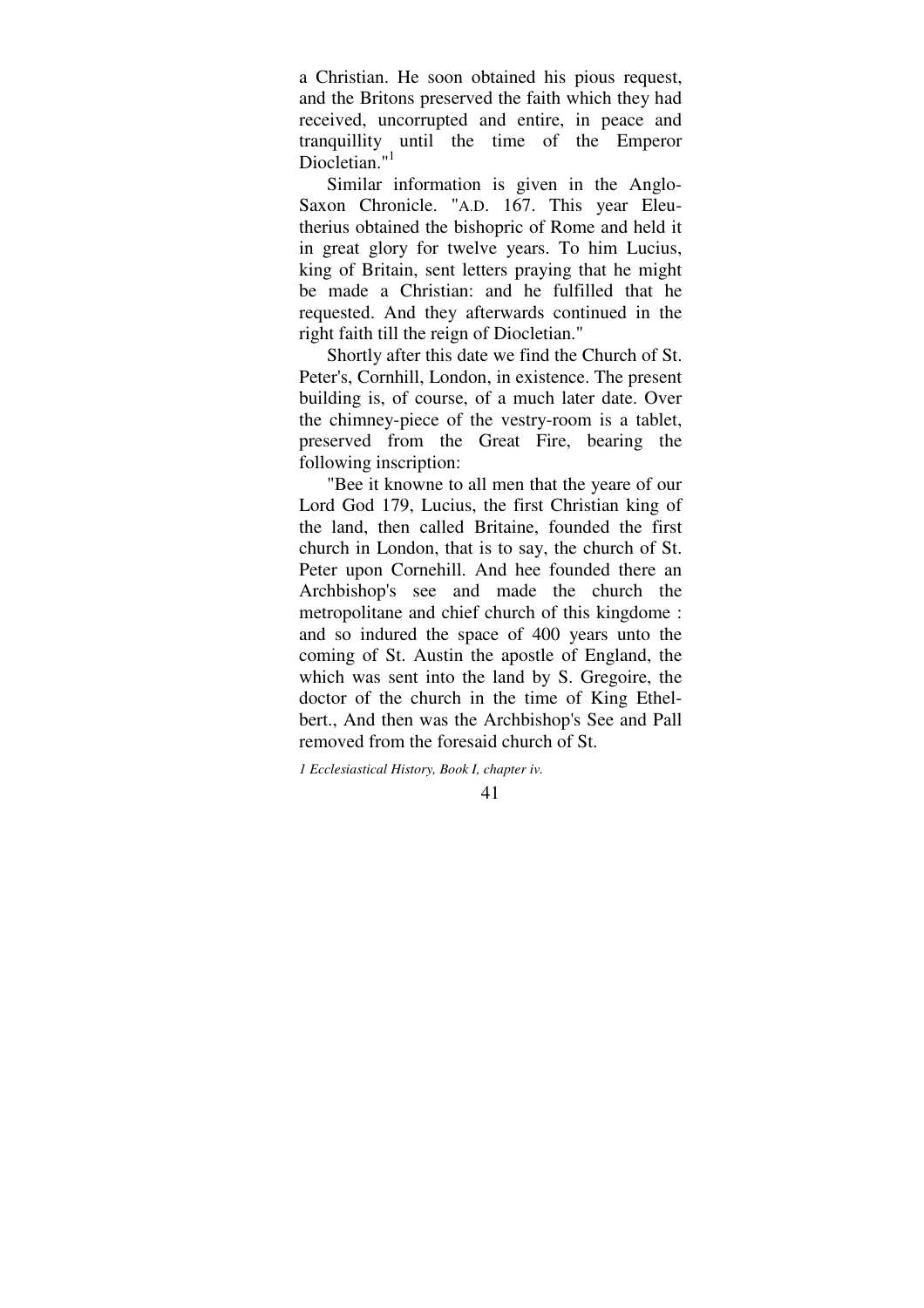Peter upon Cornehill into Dorobernia that now is called Canterburie and there it remaineth to this day. And Millet a monke which came into this land with St. Austin, hee was made the first Bishop of London and his See was made in St. Paul's church. And this Lucius king was the first founder of S. Peter's church upon Cornehill. And he reigned in this land after Brute 1245 yeares. And in the yeare of our Lord God 124, Lucius was crowned king and the yeares of his reign were 77 yeares.

"And he was buried after some Chronicles at London: and after some Chronicles hee was buried at Glocester, where the order of St. Francis standeth now;"<sup>1</sup>

We have melancholy evidence that the British people continued in the faith. Some of them witnessed unto the death and sealed their testimony with their life blood. St. Alban is generally recognised as the first English martyr. The Anglo-Saxon Chronicle gives 286 A.D. as the date of his death. In more recent times authorities have given 304. Whatever uncertainty there may be about the date there is no uncertainty about the fact. St. Alban's Cathedral commemorates this noble British martyr. If England were enveloped in heathen darkness, as many writers would have us suppose, we have the singular fact of a man dying for a faith that did not exist.

In the *Sunday Observer* of October 7th, 1934, there is an article on "Links with London's Past"

*1.* Quoted in *The Coming of the Saints,* by John W. Taylor, p.313.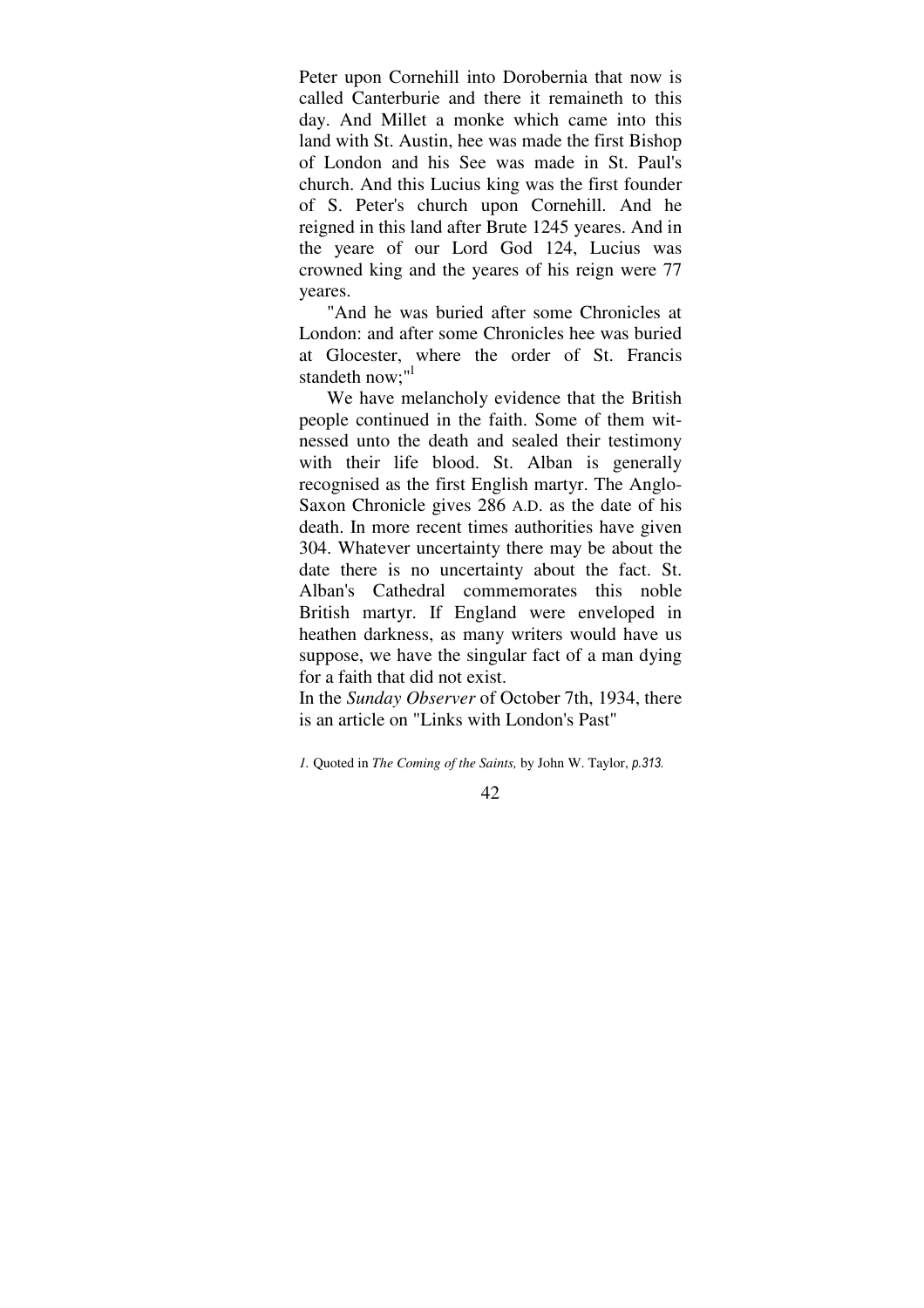over the initials "G.G." In it the writer asks: "How many Londoners know that there was a St. Pancras, or that he was a Roman convert who died at the hands of Diocletian?" In 303 A.D. Diocletian, Emperor of Rome, issued his decree against the Christians which led to that bitter persecution which must for ever stain his name. Again we ask, How came it to pass that a Christian in this land suffered martyrdom for the faith if the land was enveloped in heathen darkness? The martyrdom of St. Alban and St. Pancras proves not only that the Christian faith flourished in this land at the time but, also, that it had become so strongly rooted that men thought death by torture preferable to disloyalty to their Lord.

The fourth century was a flowering period in the history of the British Church. It was so well developed, so well organised that it could send Bishops to the General Councils of the Church. Even the Anglo-Catholics, who would derive the Ch~rch in England from the Roman See, are compelled to admit this. "The Church in Britain from the beginning was recognised throughout Christendom as a true and integral part of the Universal Church of Christ, the ancient British Bishops having been consecrated by other Bishops who were in a direct line from the Apostles. The first Council at which British Bishops were present, was held at Arles, in Gaul, A.D. 314."<sup>1</sup> The Council of ArIes was called by order of Constantine, the Roman Emperor. "Its

1 *Mowbray's Broadsheets. No.* 10.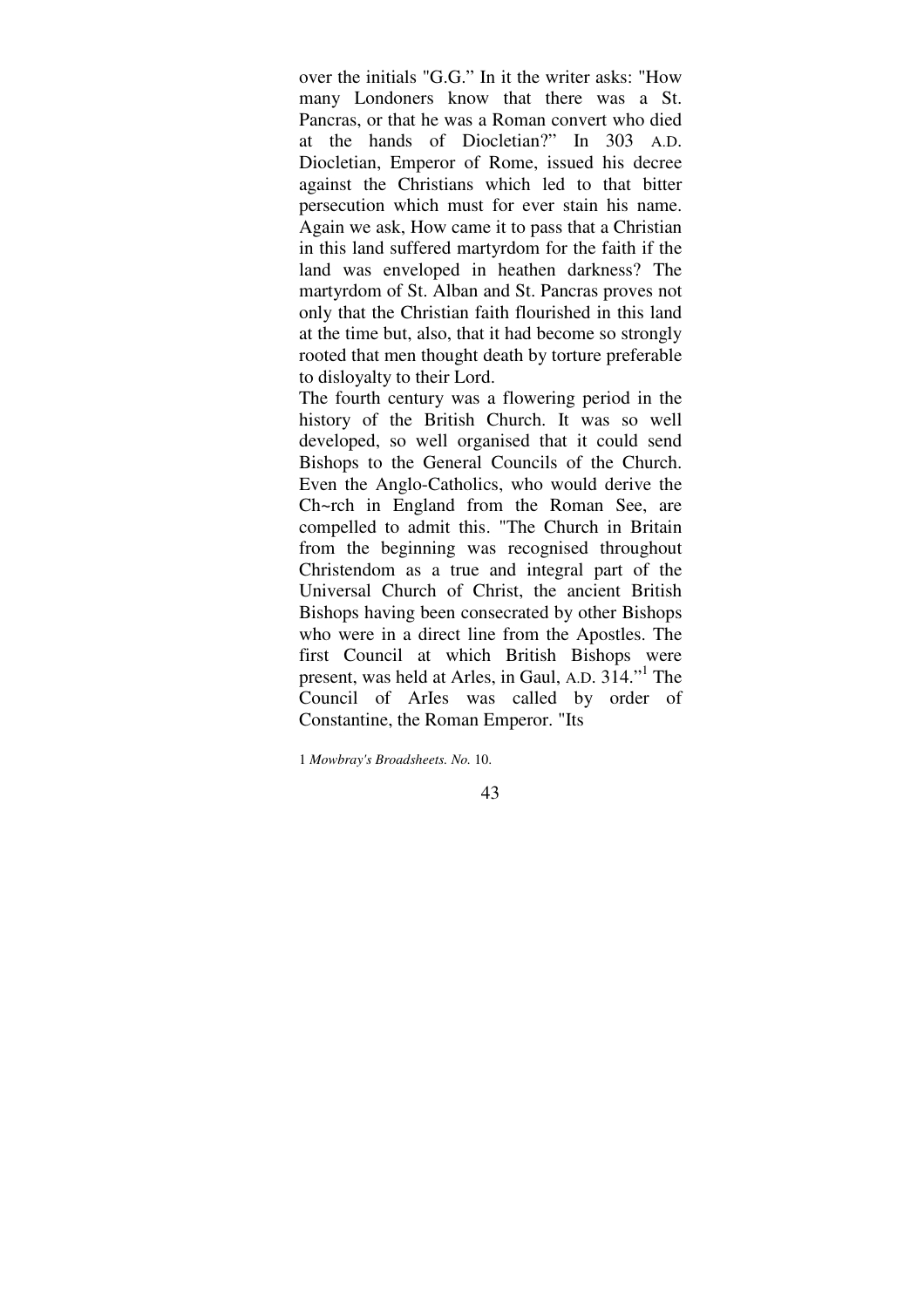records show that thirty-three Bishops were present of whom three came from Britain, i.e., Eborius, Bishop of York, Restitutus, Bishop of London, and Adelphius, Bishop 'de civitate Coloniae Londinensium' (probably Caerleon-on-Usk, viz., Llandaff."<sup>1</sup> Professor Fisher identifies the last with Lincoln. $^{2}$ 

"St. Athanasius, the leading debater on the orthodox side at Nicrea, tells us that a deputation of Bishops from Britain attended the Council of Sardica (347 A.D.) and defended him against the accusations of the Arian party, a fact which speaks well for the strength and vitality of the British Church. $13$ 

The Council at Ariminum (A.D. 360) "was summoned by Constantius, son of Constantine, and several Bishops from Britain were present, three allowing their expenses to be paid by Constantius out of the imperial treasury. Hilary of Poi tiers congratulated the 'Bishops of the province of Britain,' among other Bishops, on having remained 'free from all contagion of the detestable (Arian) heresy,' while St. Athanasius reckoned the Britons among those who were .loyal to the Catholic Faith, in his letter to the Emperor Jovian in A.D. 363. A few years later St. Jerome. . . affirmed that 'Britain worships the same Christ, observes the same rule of faith with other Christian countries.  $\ldots$ <sup>4</sup>

 *The Early British Church,* Rev. *G. H. Lancaster, M.A., p.* 49. *The History of the Church, p.* 89. *The Early British Church, p.* 53: *4.Ibid,p.53.*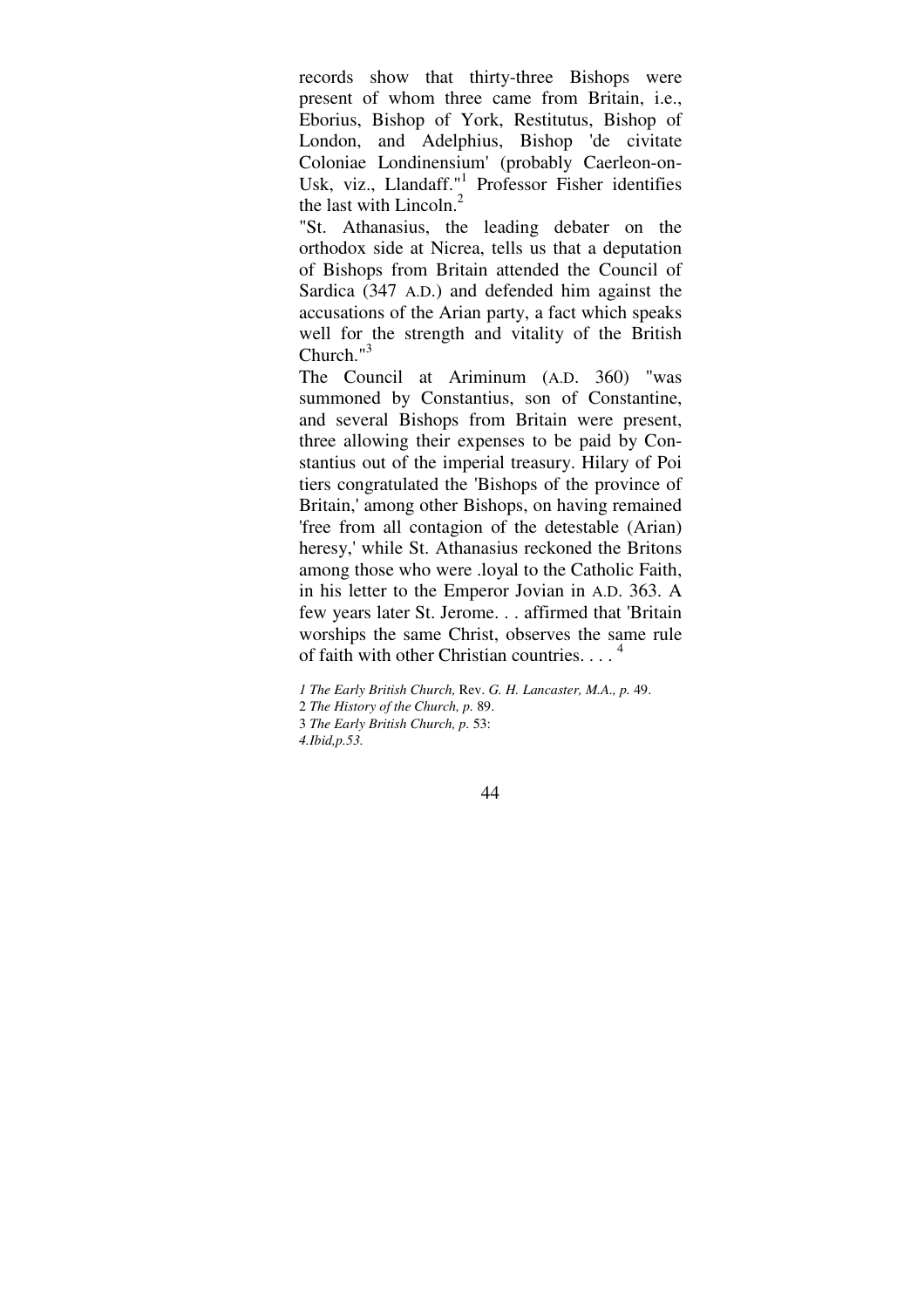Such was "the land of heathen darkness" before the coming of the Roman monk. Such were "the painted savages" of England before Augustine in A.D. 597 brought to them the light of the glorious Gospel of the blessed God! For a thousand years before Augustine set foot on our shores the people of this land had been blessed with the light of learning, and illustrious men and women had proved themselves peers of the Romans, their mis-called conquerors. No people has ever been so shamefully libelled. No people has ever been so caricatured by subsequent writers. Shakespeare with his mighty genius stands out as the one great writer who has done anything like justice to the land and its people.

"This royal throne of kings, this scepter'd isle, This earth of majesty, this seat of Mars, This other Eden, demi-paradise, This fortress built by Nature for herself Against infection and the hand of war, This happy breed of men, this little world, This precious stone set in the silver sea, Which serves it in the office of a wall Or as a moat defensive to a house, Against the envy of less happier lands, This blessed plot, this earth, this realm, this England, This nurse, this teeming womb of royal kings, Feared by their breed and famous by their birth,

Renowned for their deeds as far from home, For Christian service and true chivalry. . . ."

*Richard II, ii,* I.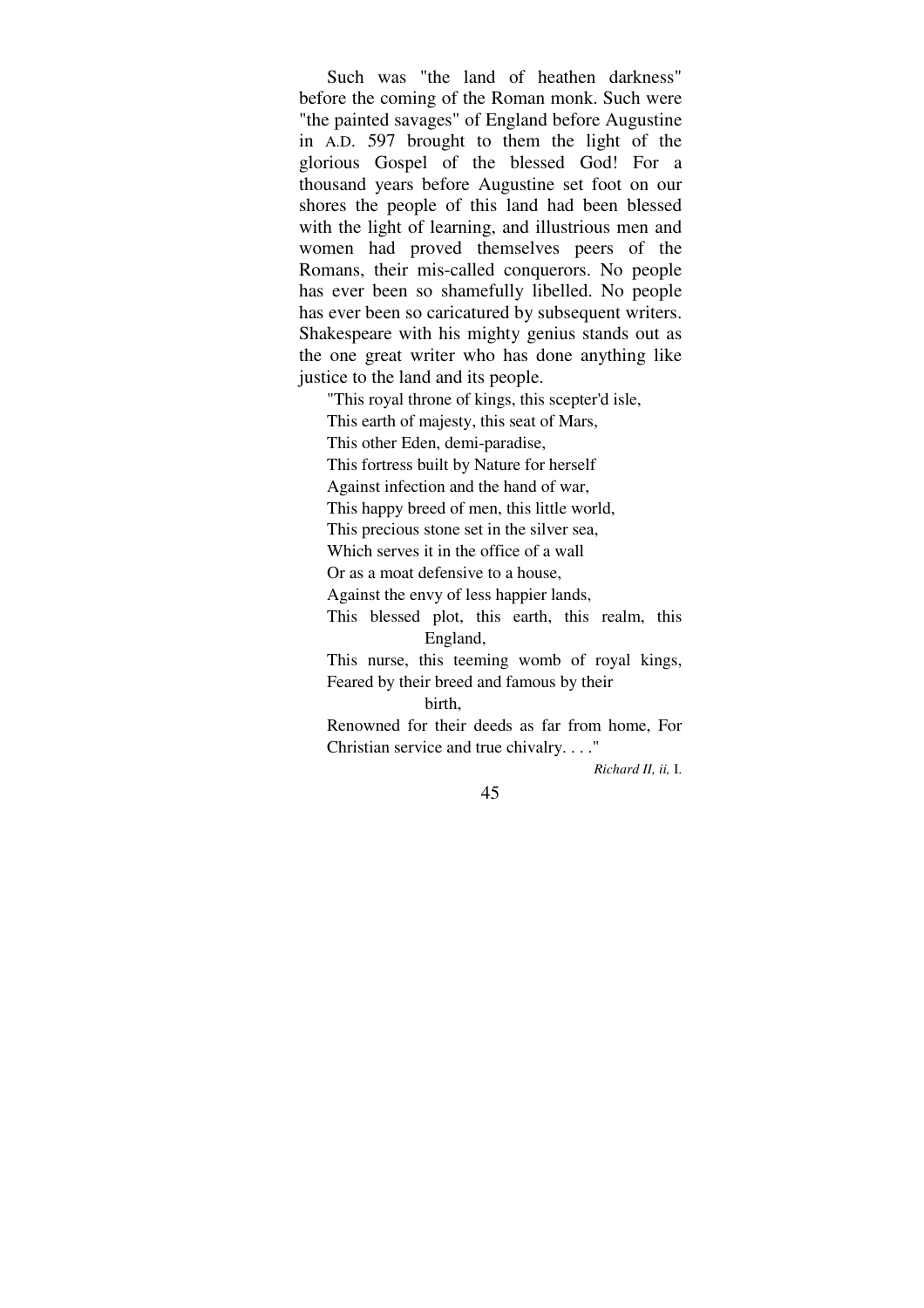#### THE BRITISH CHURCH

#### APPENDIX I

"BRITAIN was the first of all nations to accept Christianity as its national religion. Few people realise that this is why the British King is called 'Our Most Religious King.' There remained for the French King the title 'Most Christian King,' and for the Spanish 'Most Catholic King.' We have too much forgotten our great inheritance, which was so firmly defended by our British Archbishop and Bishops in the days of Augustine. How many Britons realise that the superior dignity and antiquity of our national Church has been decided by Church Councils? It was never disputed till in 1409 when, for political purposes, it was called in question by the Ambassadors of France and Spain, and then thrice our claim was vindicated at the Councils of Pisa in 1409, Constance in 1417, Sienna in 1424, and Basle in 1434, and never disputed again. It was there decided that the Churches of France and Spain must yield in points of antiquity and precedence to that of Britain, as the latter Church was founded by Joseph of Arimathea immediately after the Passion of Christ ('statim post passionem Christi')."<sup>l</sup>

#### APPENDIX II

BEDE, himself a supporter of the Roman Church, records the story of the opposition of the British Bishops to the claims of Augustine, and of Augustine's efforts in 603 A.D.

*1. St. Joseph of Arimathea at Glastonbury, p.* 8. *The Rev. Lionel Smithitt Lewis, M.A.*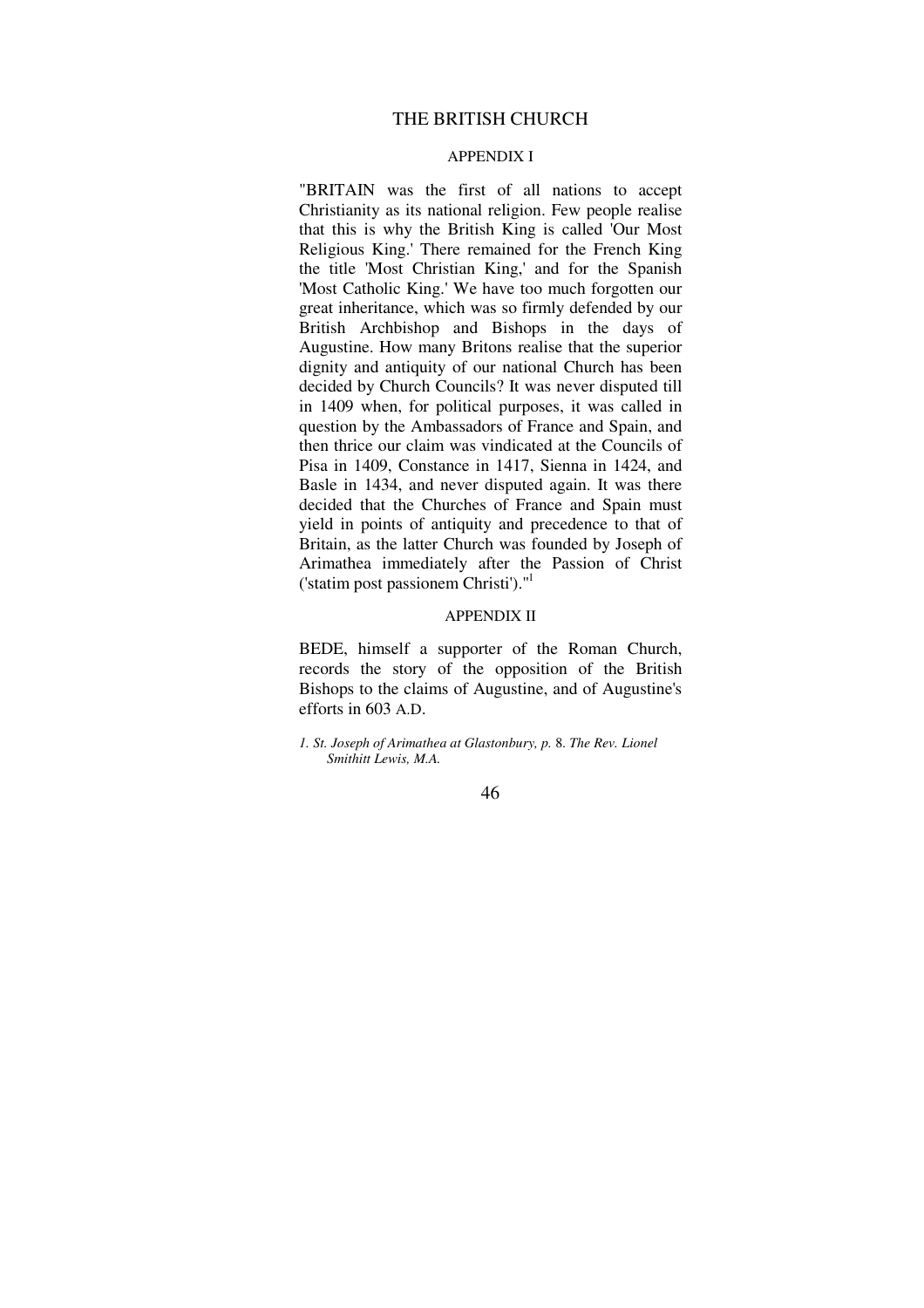to win their allegiance to the Roman See by threats and entreaties. At the end of an unfruitful conference "They therefore desired that a second synod might be appointed at which more of their number would be present. This being decreed, there came (as is asserted) seven bishops of the Britons, and many most learned men, particularly from their most noble monastery, which, in the English tongue, is called Bancornburg." When they met, Augustine appealed to them "jointly with us to preach the word of God to the English nation." This meant acknowledging Augustine as their Archbishop. "They answered they would do none of those things, nor receive him as their archbishop."<sup>1</sup> The fact that seven Bishops were available for this Synod is further evidence of the strength and organisation of the British Church before the arrival of Augustine.

#### APPENDIX III

"The Mayors of Bath, Colchester, and Dorchester, and the 150 visiting members of the Friends of Italy Society, were today *(March 26th,* 1931) received in special audience by the Pope. His Holiness, in a specially prepared address, advanced the theory that it was St. Paul himself and not Pope Gregory who first introduced Christianity into Britain." . . . . .

*Morning Post, March 27th,* 1931

*1. Bede's Ecclesiastical History, Bk. ii, chapter 2.*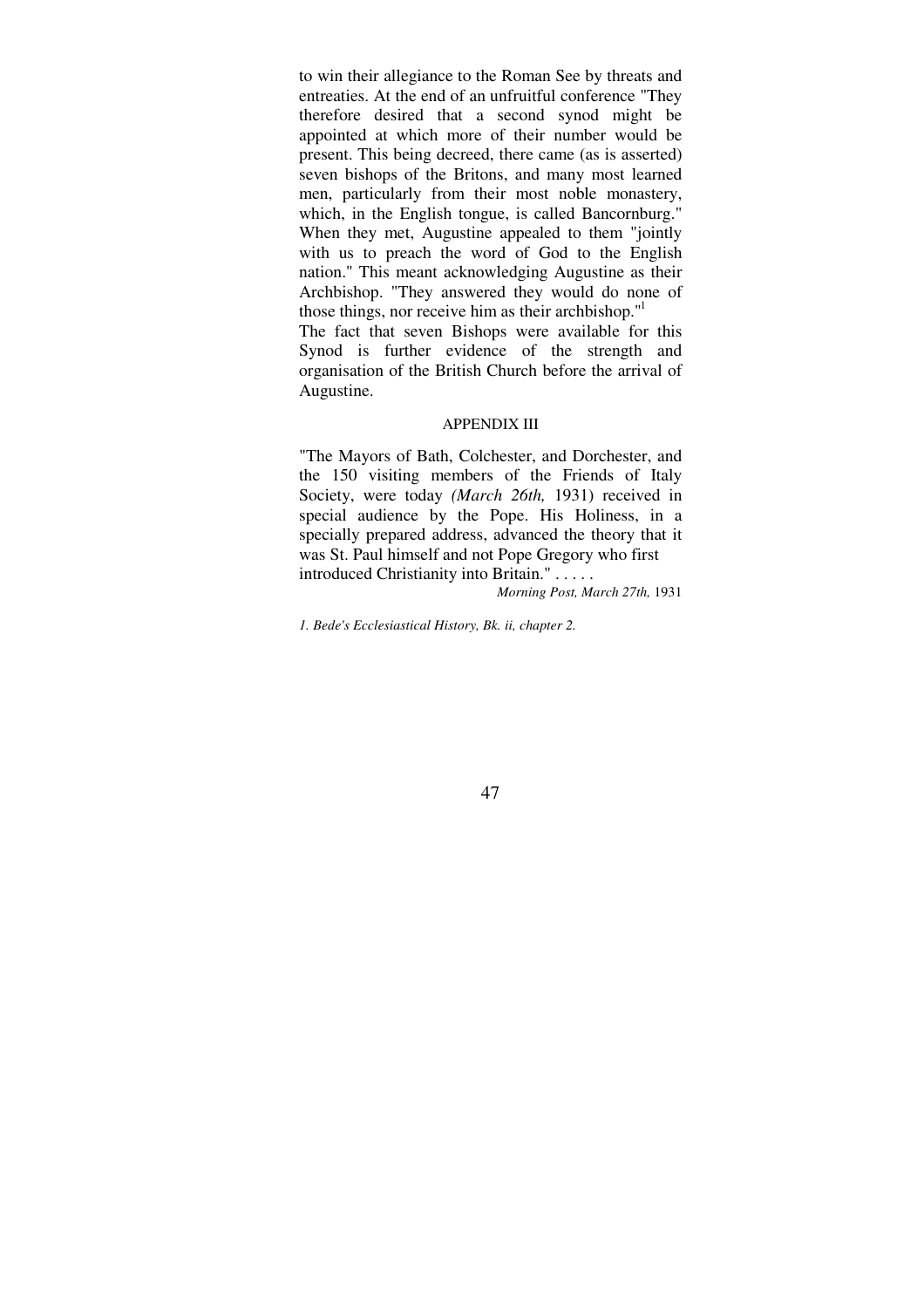#### APPENDIX IV

## **The Acts of the Apostles<sup>1</sup>**

*(chapter 29, - the Sonnini manuscript)* 

"And Paul, full of the blessings of Christ, and abounding in spirit, departed from Rome, determining to go to Spain, for he had proposed to go there for a long time, and also from there to Britain. For he had heard in Phoenicia that some of the children of Israel, about the time of the Assyrian captivity, had escaped by sea to 'the Isles afar off' as spoken by the prophet, and called by the Romans, Britain.

And the LORD commanded the gospel to be preached to all the nations of the gentiles, and to the lost sheep of the house of Israel. And no man hindered Paul; for he testified boldly of Jesus before the tribunes and among the people. He took with him certain brethren which were with him at Rome, and they boarded a ship at Ostrium and having the winds fair were brought safely to a haven of Spain.

And many people were gathered together from the towns and villages, and the hill country; for they had heard of the conversion of the apostle, and his many miracles.

*1. A copy of the Acts of the Apostles in the Turkish Archives at Constantinople (Istanbul) contains twenty-nine chapters, one more than the Book of Acts in our Bible.*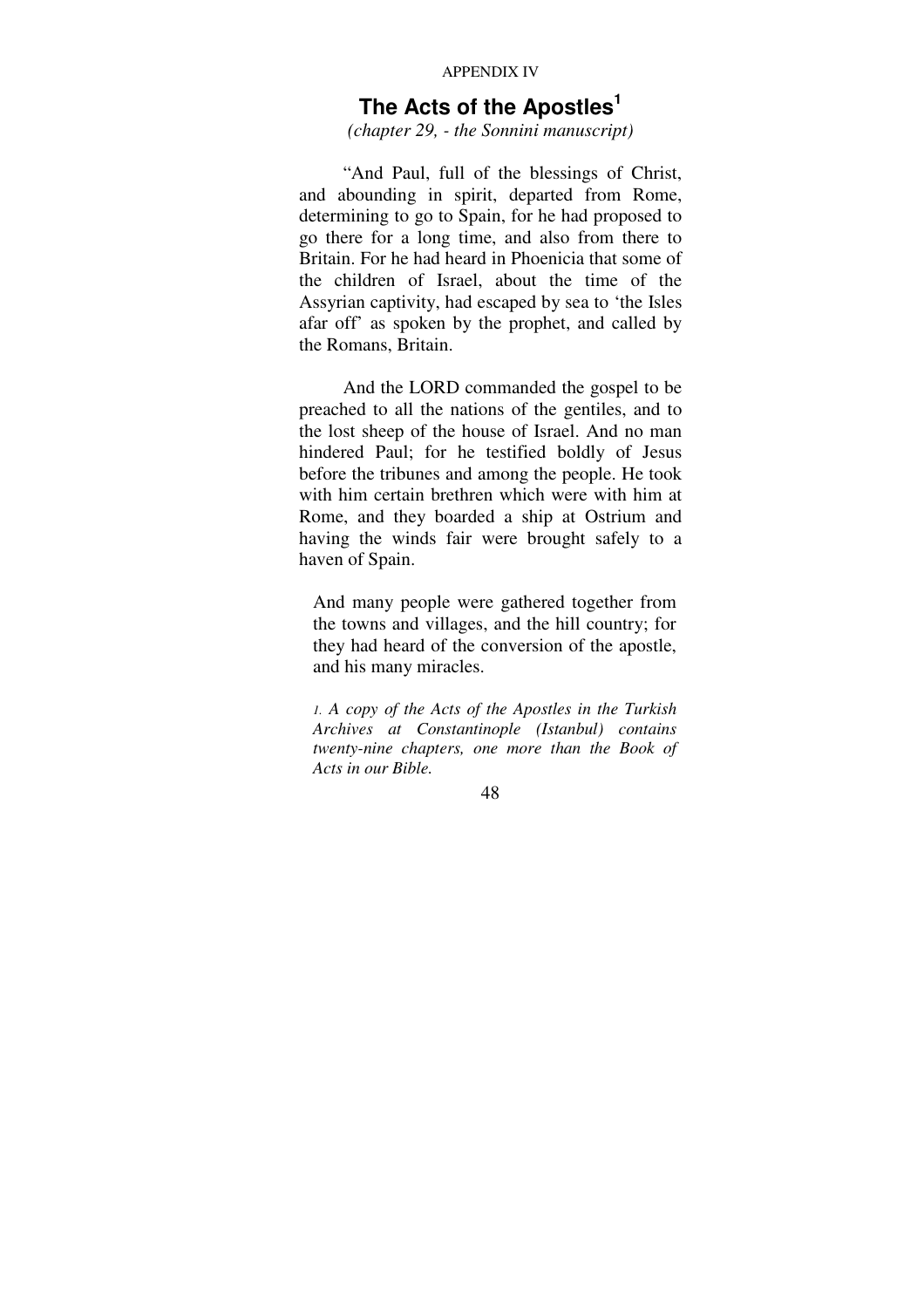And Paul preached mightily in Spain and great multitudes were converted, for they perceived that he was an apostle sent by God.

And when leaving Spain, and Paul and his company found a ship in Armorica, which was sailing to Britain, they sailed along the south coast until they reached a port called Raphinus. Now when it was known that the apostle had landed on their coast, great multitudes of the inhabitants met him, and they treated Paul courteously and he entered in at the east gate of their city, and stayed in the house of a Hebrew, one of his own nation. The next day he came to mount Lud and the people thronged the gate, and assembled in the Broadway, and he preached Christ to them, and they believed the word and the testimony of Jesus.

At the even the Holy Spirit fell upon Paul, and he prophesied saying,

> *'Behold, in the last days the God of peace shall dwell in the cities, and the inhabitants thereof shall be numbered. In the seventh numbering of the people, their eyes shall be opened, and the glory of their inheritance shine forth before them. The nations shall come up to worship on the mount that testifies of the patience and long suffering of the servant of the Lord. And in the*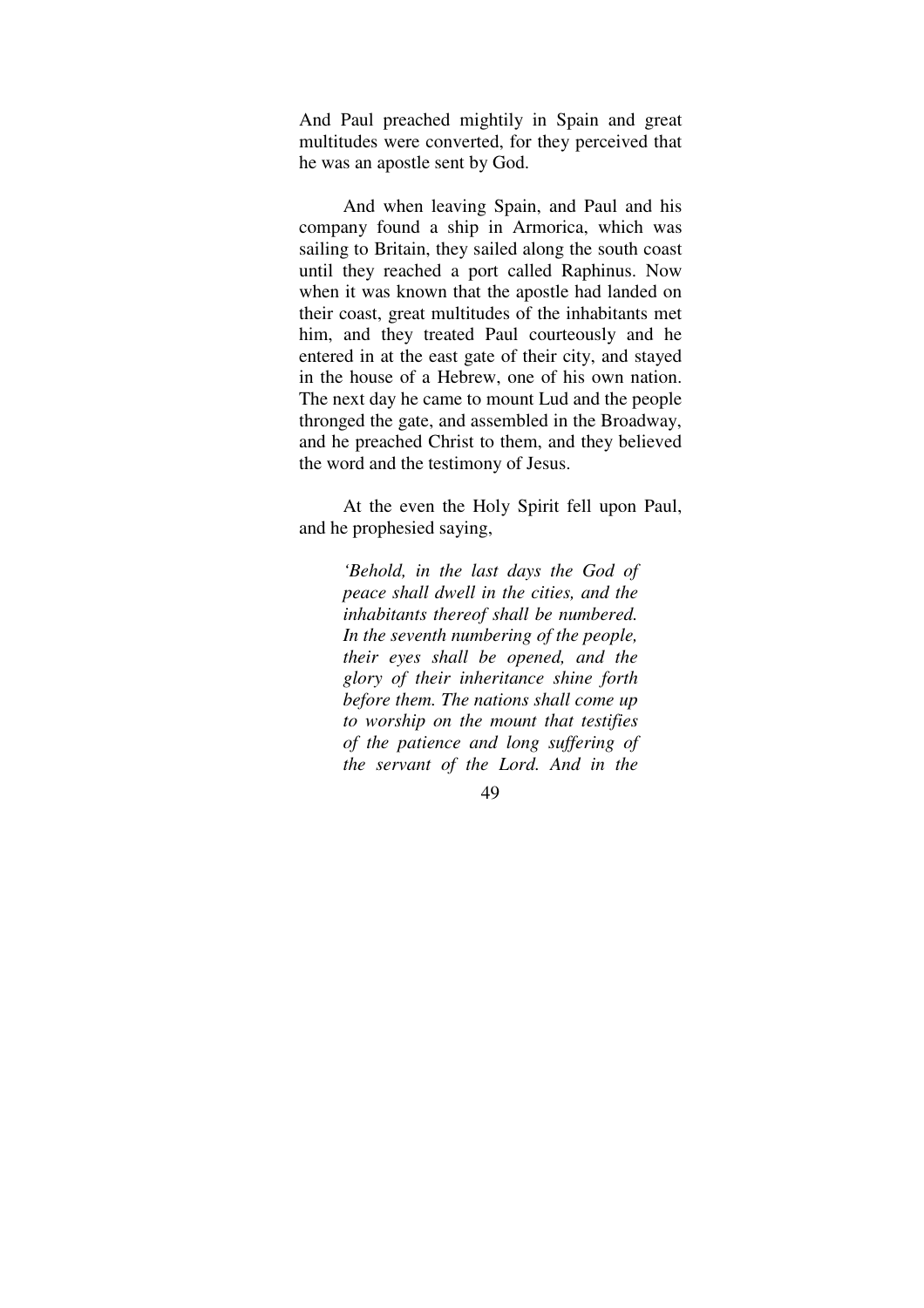*latter days new things of the gospel shall issue forth out of Jerusalem, and the hearts of the people shall rejoice, and behold the fountains shall be opened, and there shall be no more plague. In those days there shall be wars and rumours of war; and a king shall raise up, and his sword, shall be for the healing of the nations, and his peace making shall abide, and the glory of his kingdom a wonder among the princes.'* 

And it came to pass that certain of the Druids came to Paul privately, and showed by their rites and ceremonies they were descended from the Jews which escaped from bondage in the land of Egypt, and the apostle believed these things, and gave them the kiss of peace. And Paul abode in his lodgings three months confirming in the faith and preaching Christ continually. After these things Paul and his brethren departed from Raphinus and sailed to Atium in Gaul. Paul preached to the Roman garrison and among the people, exhorting all men to repent and confess their sins.

And certain of the Belgae came to inquire of him and of the new doctrine, and of the man Jesus. Paul opened his heart unto them and told them all things that had befallen him, and how Christ Jesus came into the world to save sinners; and they departed pondering among themselves upon the things which they had heard.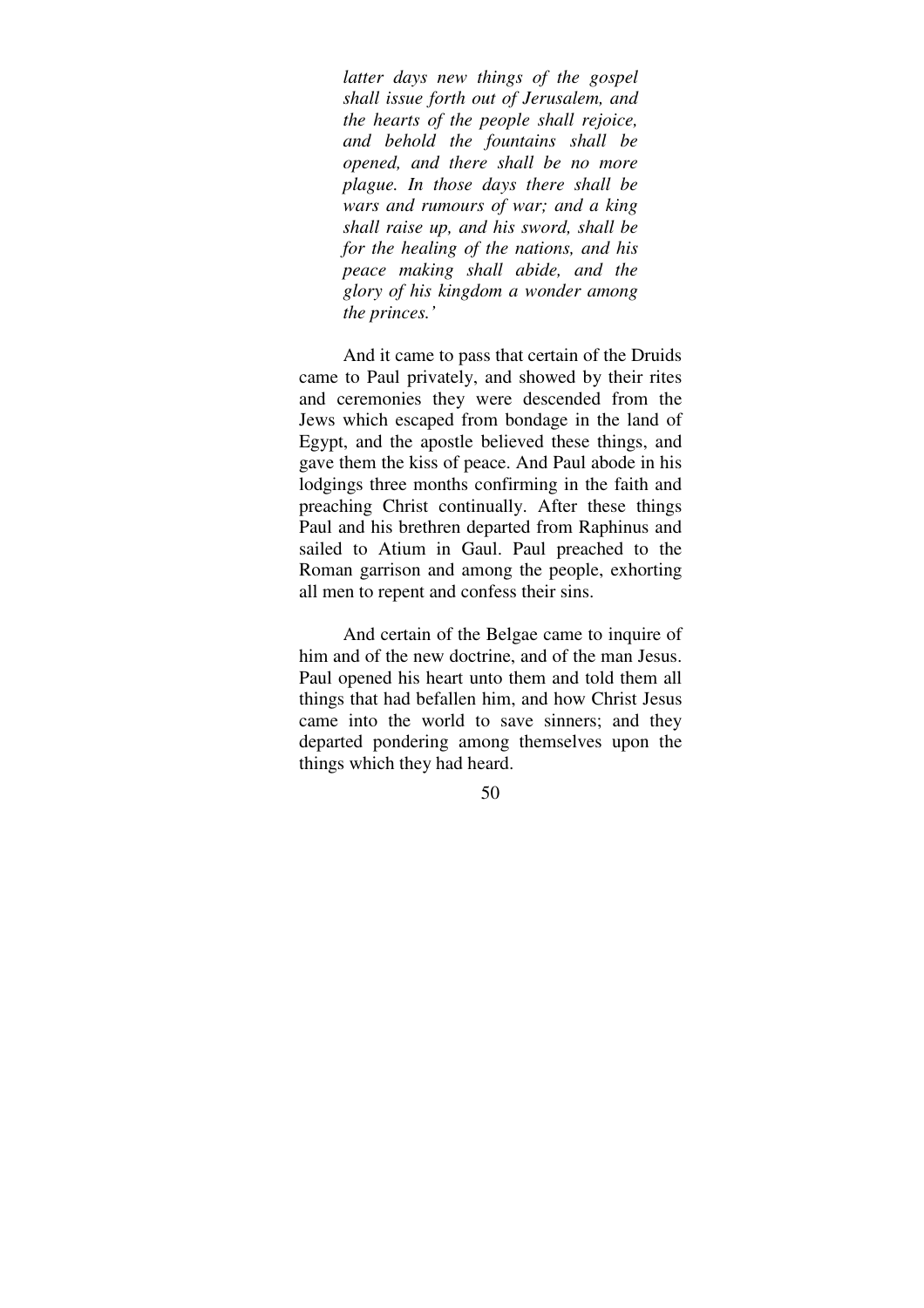And after much preaching and toil, Paul and his fellow labourers passed into Helvetia, and came to Mount Pontius Pilate, where he who condemned the Lord Jesus dashed himself down headlong, and so miserably perished. And immediately a torrent gushed out of the mountain and washed his body, broken in pieces, into a lake.

And Paul stretched forth his hands upon the water, and prayed unto the Lord, saying O Lord God, give a sign unto all nations that here Pontius Pilate which condemned your only-begotten Son, plunged down headlong into the pit.

And while Paul was yet speaking, behold there came a great earthquake, and the face of the waters was changed, and the form of the lake like unto the Son of Man hanging in agony upon the cross. And there came a voice out of heaven saying even Pilate has escaped the wrath to come, for he washed his hands before the multitude at the blood-shedding of our Lord Jesus Christ. When, therefore, Paul and those who were with him saw the earthquake, and heard the voice of the angel, they glorified God, and were mightily strengthened in the spirit.

And they journeyed and came to Mount Julius where stood two pillars, one on the right hand and one on the left hand, erected by Caesar Augustus. Paul, filled with the Holy Spirit, stood up between the two pillars, saying, "Men and brethren these stones which you see this day shall